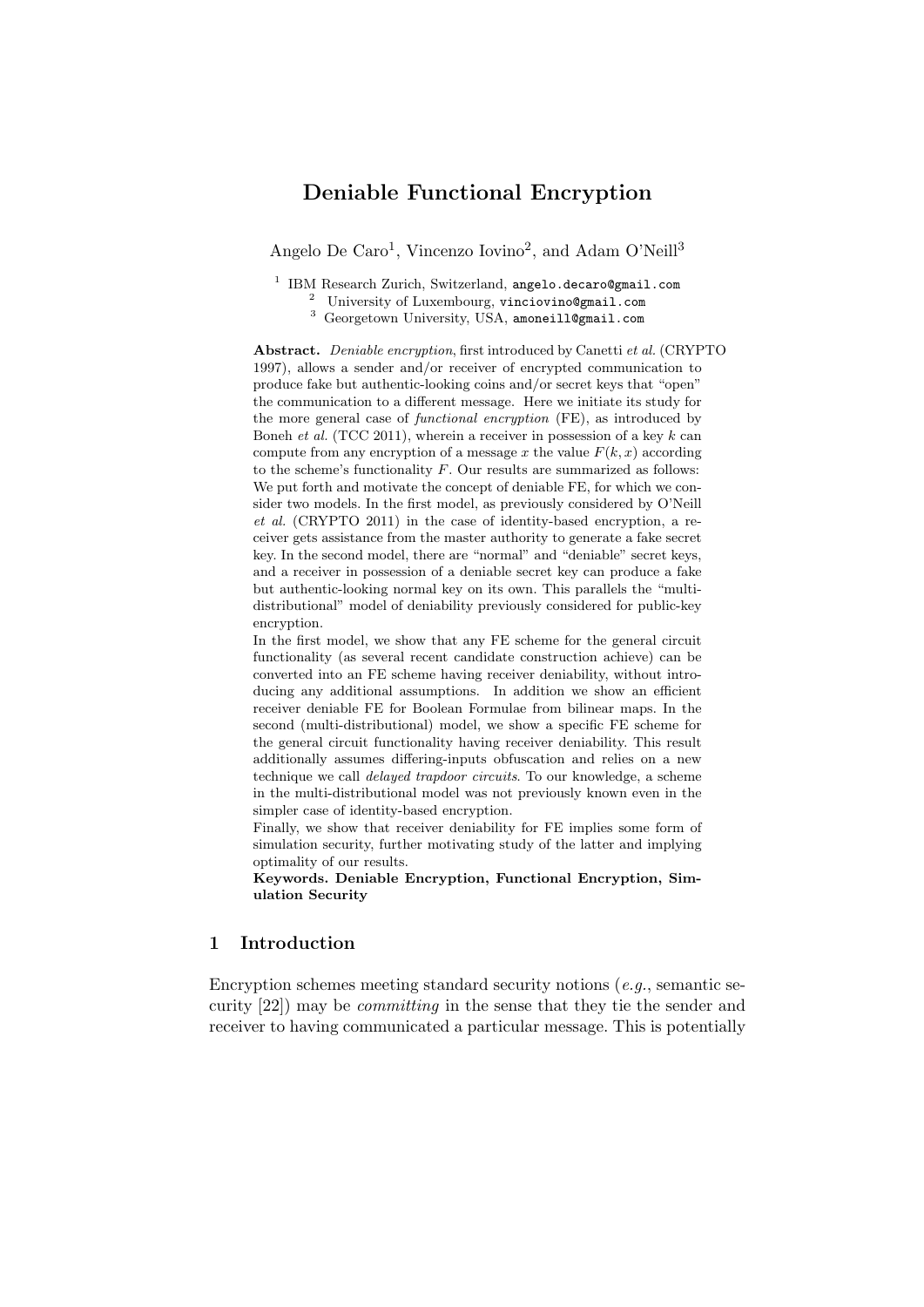damaging in the context of coercion, whereby for example the receiver's secret key becomes revealed (say under subpoena). Deniable encryption, formalized by Canetti et al. in 1997 [14], mitigates this threat by allowing the sender and/or receiver, after having already exchanged an encrypted message, to produce fake but authentic-looking random coins that "open" the ciphertext to a different message. That is, they can produce random coins (from which in particular a secret key can be computed) that make it look like they communicated some other message. The study of deniable encryption has seen a renewed interest. In particular, O'Neill *et al.* [31] construct "bideniable" public-key encryption schemes, namely where the sender and receiver can simultaneously equivocate without coordination, albeit in a relaxed, "multidistributional" model where there are special "deniable" algorithms that the sender and receiver must run in order to later be able to do so (in which case it looks like they ran the "normal" prescribed algorithms all along). Following [14, 31], we call schemes where only the sender can equivocate "sender deniable," where only the receiver can equivocate "receiver deniable," and where both can equivocate "bideniable". Bendlin et al. [8] show that (non-interactive) receiver-deniable public-key encryption is impossible unless one works in the multidistributional model. Finally, a recent breakthrough work of Sahai and Waters [32] constructs sender-deniable public-key encryption without relying on the multidistributional model.

Deniability for Functional Encryption. In this paper, we initiate the study of deniability for much more advanced cryptosystems, as captured under the umbrella concept of *functional encryption* (FE) [12]. (Deniability for identity-based encryption was also previously considered by [31].) Whereas in traditional public-key encryption decryption is an all-or-nothing affair  $(i.e., a$  receiver is either able to recover the entire message using its key, or nothing), in FE is possible to finely control the amount of information that is revealed by a ciphertext to a given receiver. Somewhat more precisely, in a functional encryption scheme for functionality  $F$ , each secret key (generated by a master authority) is associated with some value  $k$ . Anyone can encrypt via the public parameters. When a ciphertext  $\mathsf{C}t_x$  that encrypts x is decrypted using a secret key  $\mathsf{Sk}_k$  for value k, the result is  $F(k, x)$ . Intuitively, security requires that a receiver in possession of  $\mathsf{Sk}_k$  learns nothing beyond this. We contend that deniability is an important property to consider in the context of FE. For example, consider a large organization using FE in which members have different keys. Suppose the police coerces one of the members of the organization into revealing its key or requesting a key for some value k. A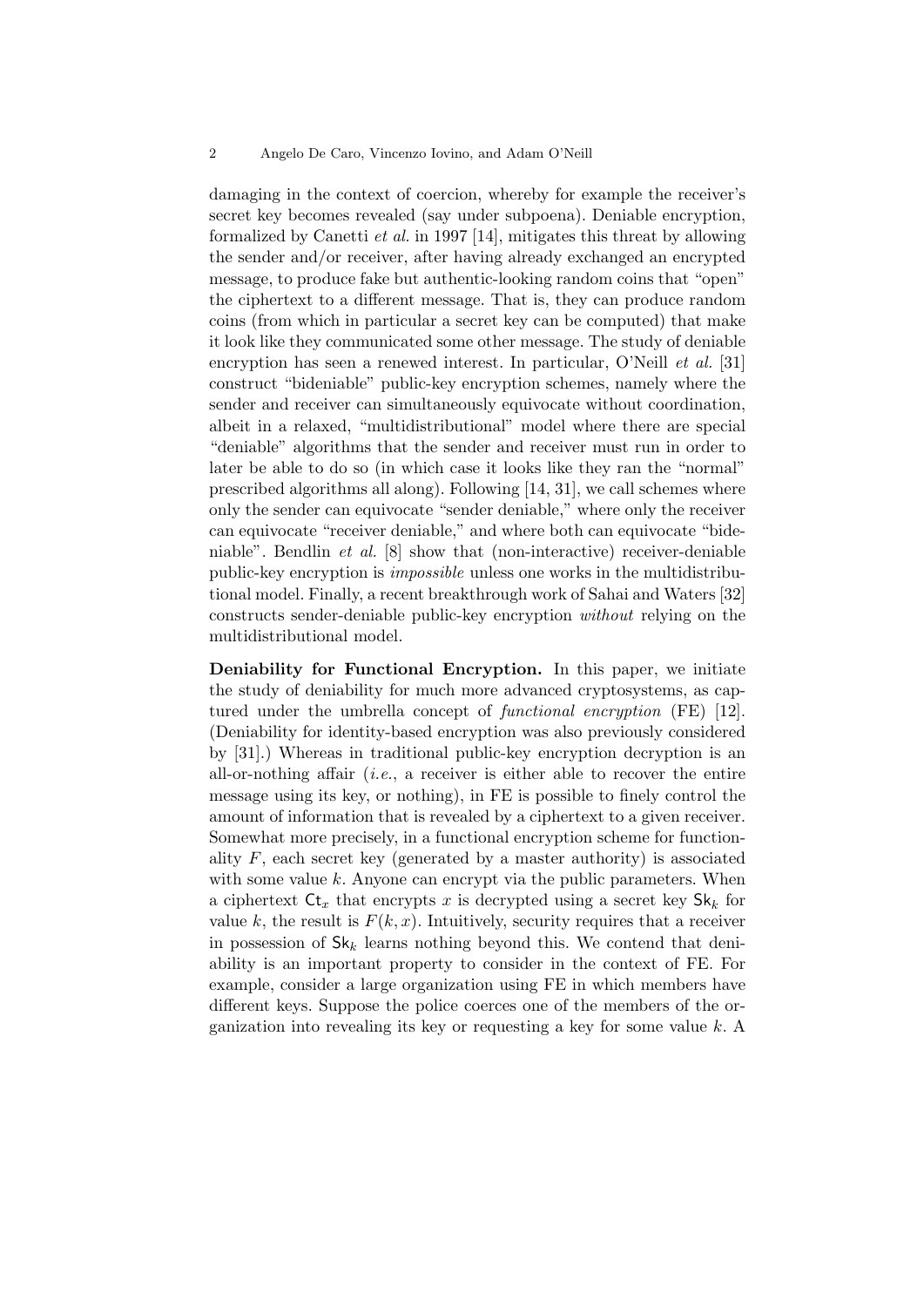#### Deniable Functional Encryption 3

deniable FE scheme in the sense we consider would allow this member to provide the police with a key  $SK_k$  that "opens" a ciphertext  $\mathsf{Ct}_x$  as above to any apparent value of  $F(k, x)$  it likes. Another interesting application would be an encrypted email server that uses FE, where the server is in possession of keys that allow it to do searches, spam filtering, targeted advertising, etc. If the government coerces the email server to provide its keys or requests additional keys from the client, the server can do so in a way that again reveals any apparent values it likes. As another scenario, consider a secure routing protocol implemented with FE, where any node receives an encrypted packet and using a secret key corresponding to its routing table can forward the packet to the right port without knowing the next destinations of the packet. The NSA could coerce the nodes to reveal their respective routing tables to trace the final destinations of the packet. If the FE system is receiver deniable, there is no reason for the NSA to coerce them as the nodes could reveal a fake secret key.

Model and Definitions. More specifically, we propose the concept of *receiver-deniable FE*. For intuition, suppose the coercer has observed  $\mathsf{C}t_x$ as above. Informally, receiver-deniable FE allows the sender to produce "fake" secret key $\mathsf{Sk}'_k$  (we assume the coercer knows  $k)$  that makes equivocate  $\mathsf{C} \mathsf{t}_x$  as encryption of any other  $x'$  so that the secret key decrypts to  $F(k, x')$ . But this intuition for the definition hides several points. First, what if the coercer is able to coerce many receivers, thus seeing many secret keys? In the case of identity-based encryption, it was previously observed by O'Neill et al. [31] that this case is equivalent via a hybrid argument to equivocation of a single ciphertext and secret key. However, this hybrid argument fails in our more general setting. Therefore, in our modeling we consider what we call  $(n_c, n_k)$ -receiver-deniability, meaning the coercer requests  $n_c$  challenge ciphertexts (for which no underlying randomness is revealed) and  $n_k$  secret keys (i.e, receiver-coerce queries) adaptively. Second, and more interesting, O'Neill et al. [31] noted that an impossibility result of [8] implies that, even in the simpler case of identity-based encryption, "full" receiver deniability inherently requires that a receiver get assistance from the master authority to produce a fake secret key. While this may seem like the strongest possible model (indeed, [31] conveys the intuition that it is necessary for deniability), we propose an alternative, "multi-distributional" model as well, where there are "normal" and "deniable" secret keys, and a receiver in possession of a deniable secret key can produce a fake but authentic-looking normal one without any assistance. Here we envision that a user tells the authority initially whether it wants a normal or deniable secret key, and can later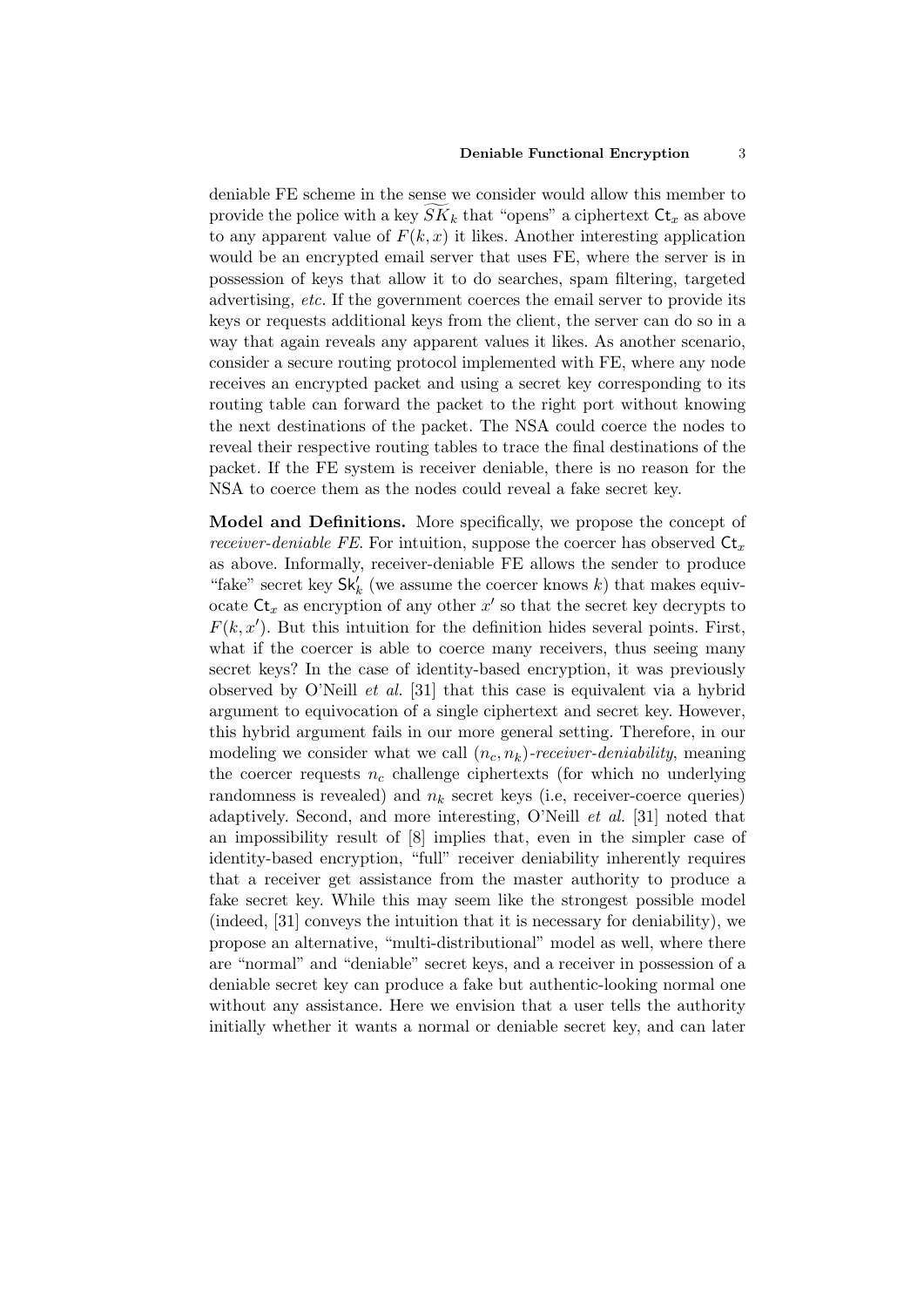claim to a coercer that it requested a normal one even if it did not. We consider both models for deniable FE in this work. Note that the models are incomparable: on the one hand, the first ("full") model requires the receiver to get assistance from the master authority, but a receiver does not have to choose one or the other type of key to request initially as in the second ("multi-distributional") model. Getting assistance from the master authority to equivocate may not be feasible in many cases, making the second model particularly compelling, especially in light of the arguments of [31] for the meaningfulness of the multi-distributional model in the basic case of public-key encryption.

"Full" Receiver Deniability from Trapdoor Circuits. Next we show show how to transform any "IND-secure" FE scheme for general circuits (*i.e.*, where its functionality F computes general boolean circuits on some input length) into a FE for the same functionality that is  $(n_c, \text{poly})$ -receiver-deniable in the full model (but where the receiver gets assistance from the master authority to equivocate) without introducing any additional assumption. In particular, recent works [19, 13, 34, 21] show IND-secure FE for general circuits whose security is based either on indistinguishable obfuscation and its variants or polynomial hardness of simple assumptions on multi-linear maps. We can use any of these schemes in our construction. We present a direct black-box transformation, making use of the "trapdoor circuits" technique, introduced by De Caro et al. [17] to show how to bootstrap IND-secure for circuits to the stronger notion of simulation security (SIM-security). The idea of the trapdoor mechanism is to replace the original circuit C with a trapdoor circuit  $\text{Trap}[C]$  that the *receiver faking algorithm* can then use to program the output in some way.

To give some intuition, let us consider for simplicity the case of equivocating a single ciphertext and secret key. Then, a plaintext will have two slots where the first slot will be the actual message  $x$ . The second slot will be a random string  $s$ , some sort of  $tag$  used to identify the ciphertext. On the other hand, Trap[C], where for simplicity we restrict C to be one-bit output circuit, will have two slots embedded in it, let us call them trapdoor values. Both the slots will be random strings  $r_1, r_2$  used as formal variables to represent Boolean values 0 and 1. Now, if it happens that  $s = r_1$  then  $\text{Trap}[C]$  returns 0, if  $s = r_2$  then it returns 1, otherwise **Trap**[C] returns  $C(x)$ . Notice that, when s,  $r_1$  and  $r_2$  are chosen uniformly and independently at the random then the above events happen with negligible probability thus this trapdoor mechanism does not influence the correctness of the scheme. On the other hand, it is easy to see how the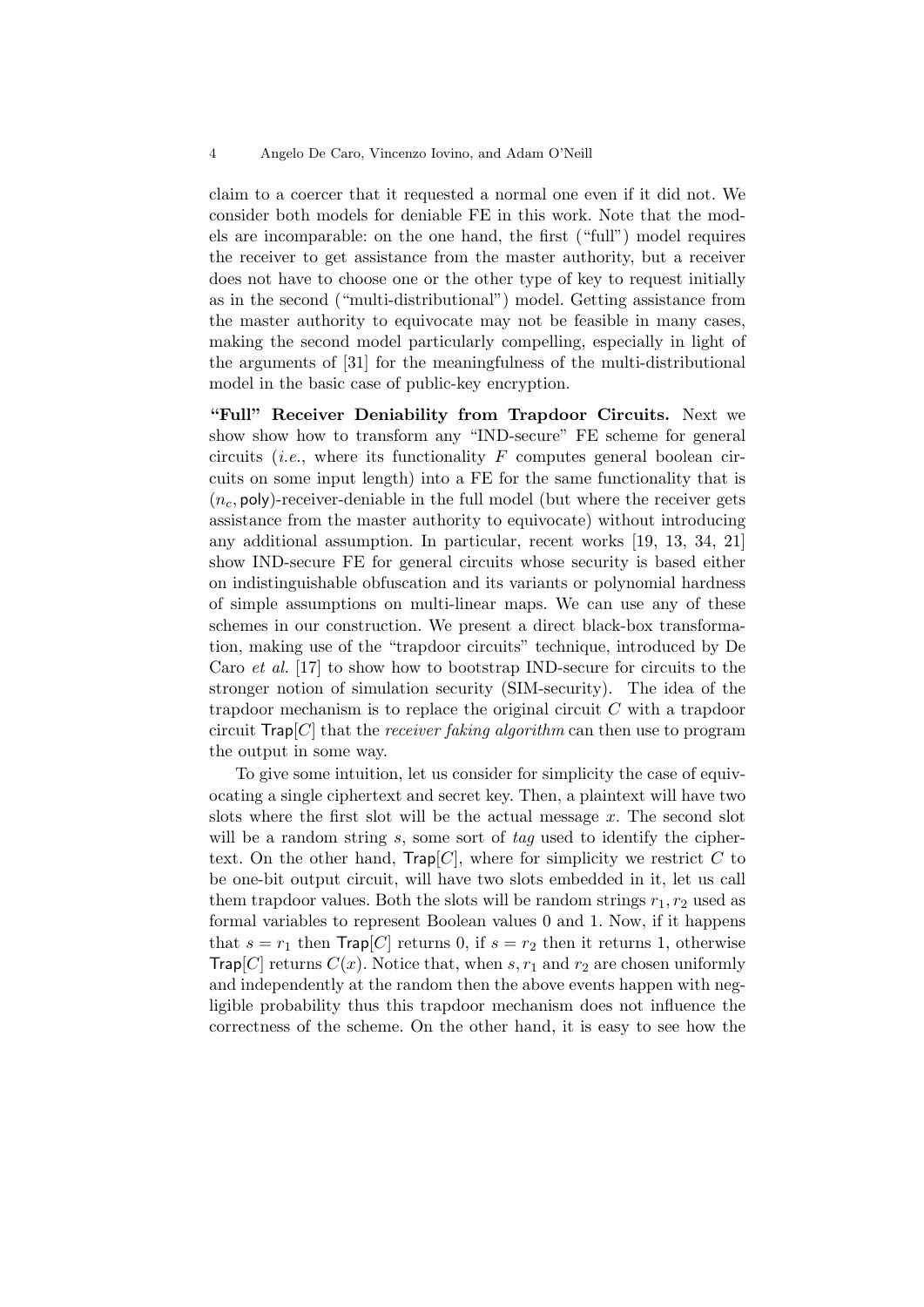receiver faking algorithm works by setting  $r_1$  or  $r_2$  to s depending on the expected faked output. Clearly, the receiver needs the master authority to generate a new secret key, corresponding to circuit  $\mathsf{Trap}[C]$ , with tailored embedded  $r_1$  and  $r_2$ . Moreover, the above solution fails when more secret keys have to be equivocated. In fact, s then would appear in all the faked secret keys and this would be easily recognizable by the the adversary. A trivial fix is to put in the ciphertexts as many different  $s$ 's as the number of secret keys to be faked but this will create an unnecessary dependence that can be removed by using a PRF as a compact source of randomness. In Section 3 we present the result in full details.

Efficient Receiver Deniable FE for Boolean Formulae. We explore the possibility of achieving receiver deniability for weaker classes of functionalities that still support some form of trapdoor mechanism and for which a functional encryption scheme can be constructed assuming standard assumptions. We show how to do this for Boolean formulae, namely we show how to transform any IND-secure FE scheme for Boolean formulate into one that is  $(n_c, n_d)$ -receiver deniable. Note that Katz, Sahai and Waters [27] show how to construct an FE scheme for Boolean formulae given an FE scheme for the inner-product predicate whose security, by the result of Okamoto and Takashima [29], can be based on the Decisional Linear Assumption in bilinear groups. An interesting point, however, is that these schemes for boolean formulae allow polynomials in t variables with degree at most  $d$  in each variable, as long as  $d^t$  is polynomial in the security parameter. This will mean that in order for our scheme to be efficient the trapdoor mechanism will have a non-negligible probability of being activated by an honest encryption (i.e., completeness is nonnegligible). We fix this issue by using parallel repetition. The resulting scheme is  $(n_c, n_k)$ -receiver deniable but we do not know how to achieve  $n_k$  = poly. The result is presented in Section 4,

"Multi-distributional" Receiver Deniability from "Delayed Trapdoor Circuits". In our first result, the receiver crucially relies on the assistance of the master authority to generate a new secret key with tailored embedded  $r_1$  and  $r_2$ , the trapdoor values. To avoid this, we need to find a way for the central authority to release a fake key that allows the receiver to modify the trapdoor values later on when required. This is solved using the new technique of *delayed trapdoor circuits*. Instead of embedding directly the trapdoor values in the  $\mathsf{Trap}[C]$ , they are externalised. The trapdoor values are encrypted using an IND-CCA encryption scheme to avoid that the adversary can maul those values and learn something it should not learn. The resulting ciphertext, let us call it  $Ct'$ , is then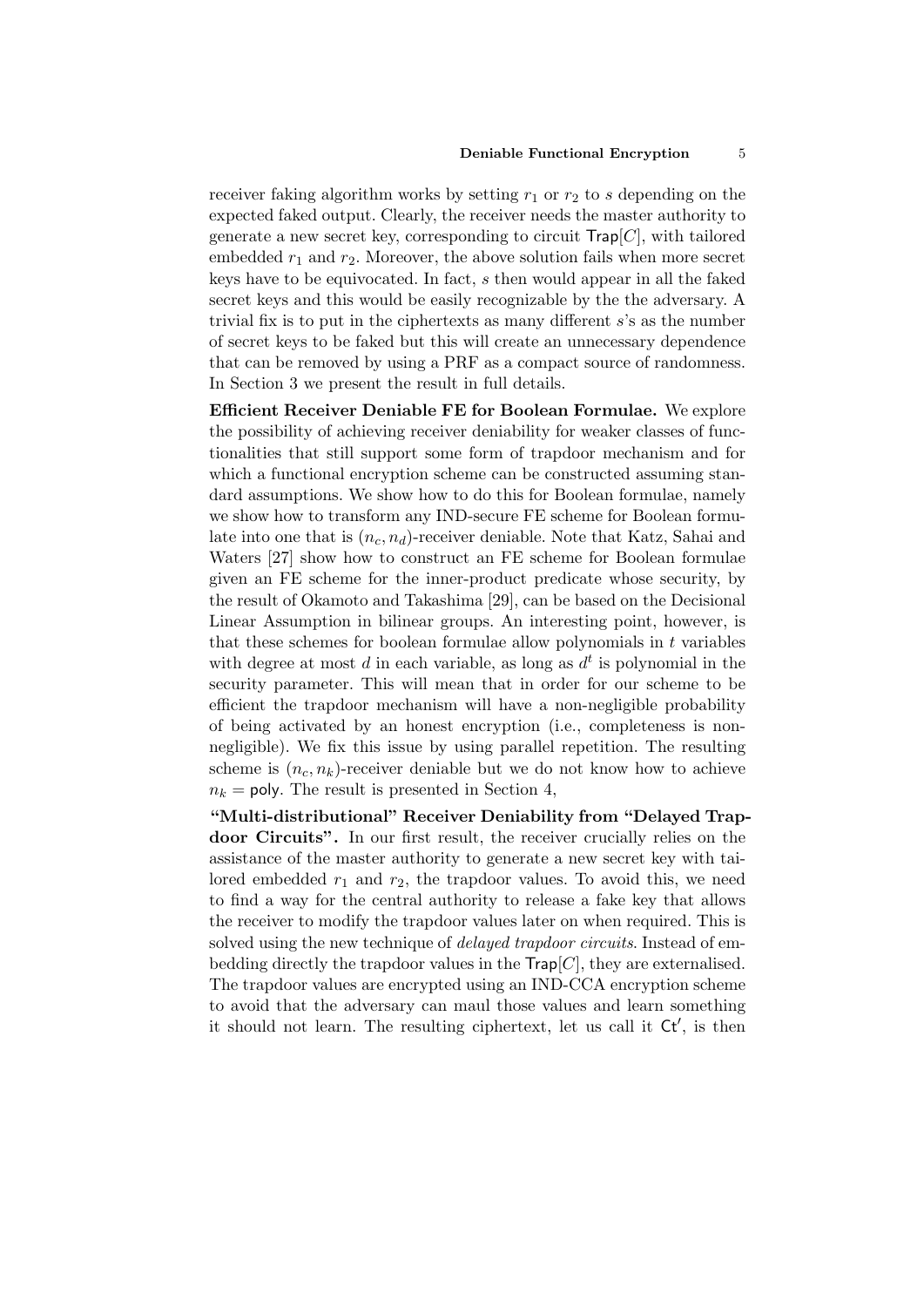linked to the corresponding  $\text{Trap}[C]$  by using a one-way function f in this way: a fresh random value  $z$  in the domain of  $f$  will be encrypted together with the trapdoor values,  $t = f(z)$  will be embedded in trapdoor circuit. Trap  $[C]$  then will take in input also  $\mathsf{C} \mathsf{t}'$  and verify that it encrypts a pre-image of t, before proceeding more. It is easy to see then that the fake key we were looking for is z. Knowing z allows to generate a new  $\mathsf{C} \mathsf{t}'$ for different trapdoor values. Our construction starts from that of Garg et al. [19] but departs from it in many technicalities needed to face the challenges met in the hybrid experiments. Namely, a ciphertext of the functional encryption scheme for  $x$  corresponds to a double encryption,  $\alpha$  la Naor-Yung [28], of x, using a statistical simulation-soundness NIZK. A secret key for circuit C is the differing-input obfuscation [4, 2, 13] of a trapdoor circuit  $\text{Trap}[C]$  that takes in input the double encryption of x and the double encryption of the trapdoor values related to  $\mathsf{Trap}[C]$ . Intuitively, differing-input obfuscation is required because there are certain  $\mathsf{C} \mathsf{t}'$ that allows to understand, for example, which secret key  $\mathsf{Trap}[C]$  is using to decrypt the double encryption of  $x$ . The actual construction is much more complicated, and is presented in full details in Section 3. We point out that in a concurrent work Apon et al.[3] construct a bi-deniable FE scheme for the inner-product predicate in the multidistributional model from LWE.

Relation to Simulation-Based Security. As observed by [31], in the case of PKE, deniability implies a scheme is also non-committing [15, 16] and secure under key-revealing selective-opening attacks (SOA-K) [18, 6]. On the other hand, it was recently observed by [7] that the notion of simulation-based (SIM) security for FE implicitly incorporates SOA-K. SIM-security is a stronger notion of security for FE than IND-security and has been the subject of multiple recent works [30, 12, 7, 1, 17, 23, 5]. Very roughly, in both notions the adversary makes key-derivation queries, then queries for challenge ciphertexts, then again makes key-derivation queries. SIM-security asks that the "view" of the adversary can be simulated by a simulator given neither ciphertexts nor keys but only the corresponding outputs of the functionality on the underlying plaintexts, whereas INDsecurity only asks that it cannot distinguish the encryptions of messages that it cannot trivially distinguish using its requested keys. This leads to the interesting result that a receiver-deniable FE scheme necessarily achieves some form of SIM-security. To formalize it, recall from [17] that  $(q_1, \ell, q_2)$ -SIM security denotes SIM-security where the adversary is allowed to make at most  $q_1$  non-adaptive key queries,  $\ell$  encryption queries (challenge ciphertexts), and  $q_2$  adaptive key queries. We show that an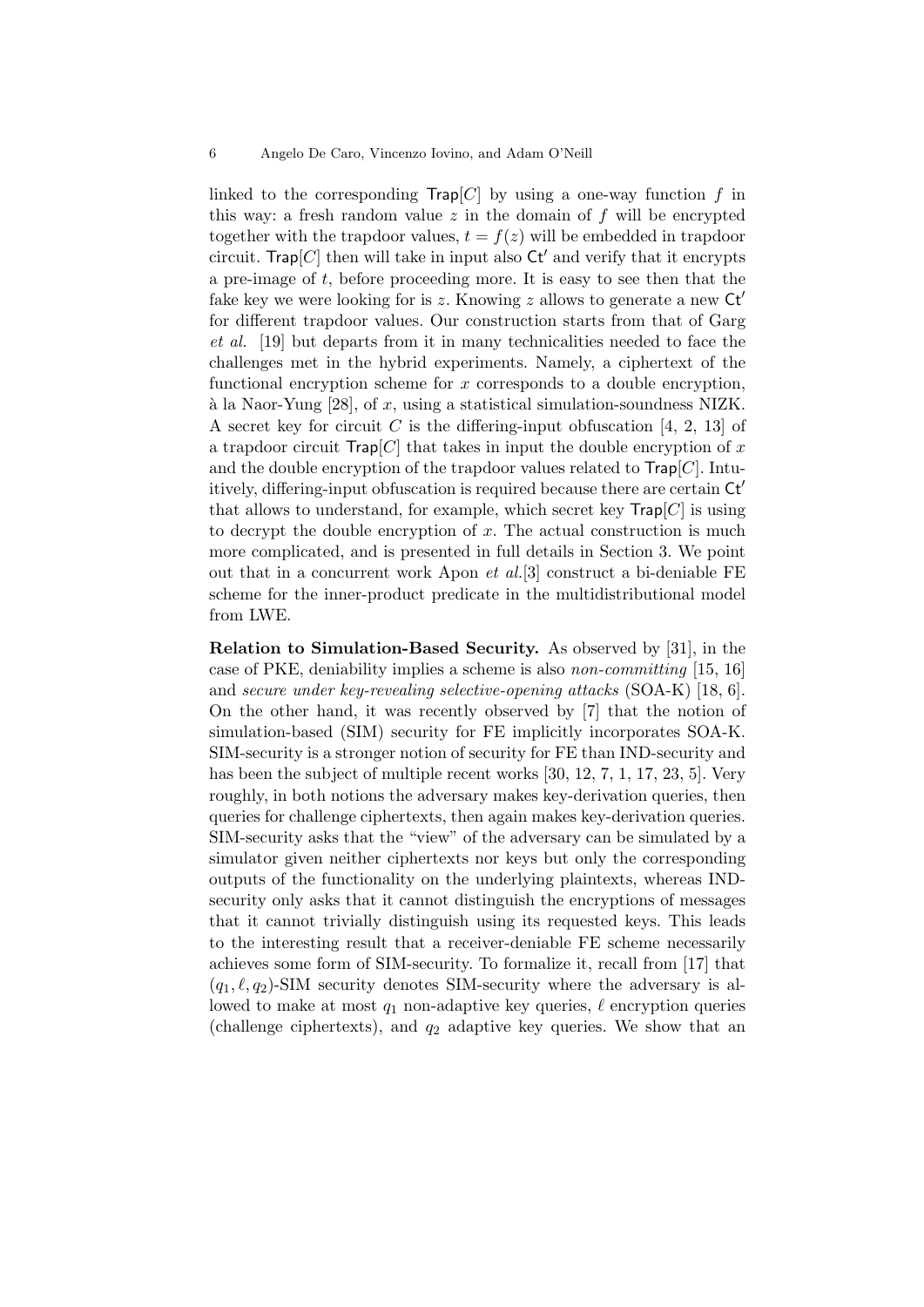#### Deniable Functional Encryption 7

 $(n_c, n_k)$ -receiver deniable FE scheme is also  $(0, n_c, n_k)$ -SIM-secure (see Appendix A for a formal theorem and proof). On the other hand we stress deniability is *stronger* in the respect that equivocable ciphertexts and keys must decrypt correctly in the real system. Our results on receiver deniability can be seen as showing that the techniques of [17] are sufficient not just for achieving SIM-security but for deniability as well. Moreover, this implication implies that known impossibility results for SIM-secure FE [12, 7, 1, 17] mean that in the receiver deniable case  $(n_c, \text{poly})$ -deniability (which we achieve assuming IND-secure FE for the circuit functionality) is in fact optimal. These impossibility results hold only in the standard model and not in the (programmable) RO model [26], but in the case of deniability it is unclear how programmable ROs could help since programmability only helps in a simulation whereas deniability refers to the behaviour of the real system.

What about sender deniability? In this work we choose to focus on receiver deniability rather than sender deniability. Receiver deniability is arguably more important than sender deniability in practice — it is plausible that the sender erases its coins, but not that the receiver erases its key. We believe sender deniability can also be added to our schemes, however, by applying the techniques of Sahai and Waters [32] used to achieve sender-deniable public-key encryption. We investigated sender deniability for FE but we did not include the results in this version.

# 2 Definitions

We start by giving formal definition of *functional encryption* [12, 20], and its security, and deniable functional encryption and its security. Due to space constraints we defer to [4, 2, 13] for definitions of differinginputs obfuscation, and to Garg *et al.*. [19] for the definition of statistical simulation-sound non-interactive zero-knowledge proofs (SSS-NIZK, in short).

Functional Encryption. We define the primitive and its security following Boneh *et al.* [12] notation.

**Definition 1** [Functionality] A functionality  $F = \{F_n\}_{n>0}$  is a family of functions  $F_n: K_n \times X_n \to \Sigma$  where  $K_n$  is the key space for parameter n,  $X_n$  is the *message space* for parameter n and  $\Sigma$  is the *output space*. Sometimes we will refer to functionality F as a function from  $F: K \times X \rightarrow$  $\Sigma$  with  $K = \bigcup_n K_n$  and  $X = \bigcup_n X_n$ .

Notice that, when  $\mathbf{x} = (x_1, \ldots, x_\ell)$  is a vector of messages, for any  $k \in \mathbb{R}$ K, we denote by  $F(k, x)$  the vector of evaluations  $(F(k, x_1), \ldots, F(k, x_{\ell}))$ .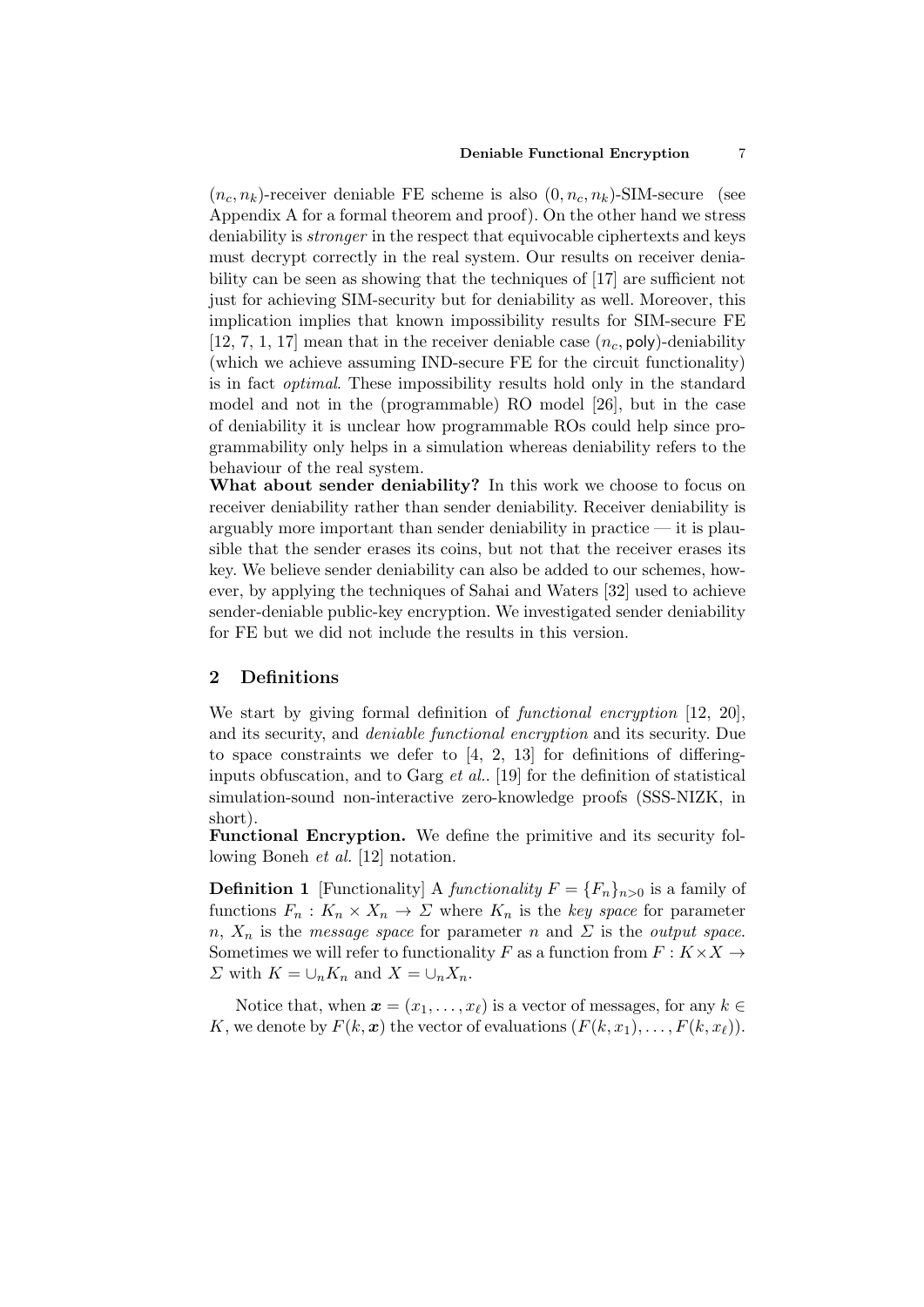Definition 2 [Functional Encryption Scheme] A functional encryption scheme for functionality F defined over  $(K, X)$  is a tuple  $FE = (Setup,$ KeyGen, Enc, Dec) of 4 algorithms with the following syntax:

- 1. Setup( $1^{\lambda}, 1^{n}$ ) outputs *public* and *master secret* keys (Mpk, Msk) for security parameter  $\lambda$  and length parameter n that are polynomially related.
- 2. KeyGen(Msk, k), on input Msk and  $k \in K_n$  outputs secret key Sk.
- 3. Enc(Mpk, x), on input Mpk and  $x \in X_n$  outputs *ciphertext* Ct;
- 4. Dec(Mpk, Ct, Sk) outputs  $y \in \Sigma \cup \{\perp\}.$

In addition we make the following *correctness* requirement: for all  $(Mpk, Msk) \leftarrow$ Setup( $1^{\lambda}, 1^n$ ), all  $k \in K_n$  and  $x \in X_n$ , for Sk  $\leftarrow$  KeyGen(Msk, k) and  $C_t \leftarrow \mathsf{Enc}(\mathsf{Mpk}, x)$ , we have that  $\mathsf{Dec}(\mathsf{Mpk}, \mathsf{Ct}, \mathsf{Sk}) = F(k, x)$  whenever  $F(k, x) \neq \perp$ , except with negligible probability. (See [7] for a discussion about this condition.)

Definition 3 [Circuit Functionality] The Circuit functionality has key space  $K_n$  equals to the set of all *n*-input Boolean circuits and message space  $X_n$  the set  $\{0,1\}^n$  of *n*-bit strings. For  $C \in K_n$  and  $x \in X_n$ , we have Circuit $(C, x) = C(x)$ , that is, the output of circuit C on input x.

Indistinguishability-based Security. The indistinguishability-based notion of security for functional encryption scheme  $FE = (Setup, KeyGen,$ Enc, Dec) for functionality F defined over  $(K, X)$  is formalized by means of the following game  $\text{IND}_{\mathcal{A}}^{\text{FE}}$  between an adversary  $\mathcal{A} = (\mathcal{A}_0, \mathcal{A}_1)$  and a challenger C.

## $\mathsf{IND}_\mathcal{A}^{\mathsf{FE}}(1^\lambda)$

- 1. C generates (Mpk, Msk)  $\leftarrow$  Setup(1<sup> $\lambda$ </sup>) and runs  $\mathcal{A}_0$  on input Mpk;
- 2.  $A_0$ , during its computation, issues  $q_1$  non-adaptive key-generation queries. C on input key  $k \in K$  computes  $\mathsf{Sk} = \mathsf{KeyGen}(\mathsf{Msk}, k)$  and sends it to  $\mathcal{A}_0$ . When  $\mathcal{A}_0$  stops, it outputs two *challenge messages vectors*, of length  $\ell, x_0, x_1 \in$  $X^{\ell}$  and its internal state st.
- 3. C picks  $b \in \{0, 1\}$  at random, and, for  $i \in \ell$ , computes the *challenge ciphertexts*  $\mathsf{C}t_i = \mathsf{Enc}(\mathsf{Mpk}, x_b[i])$ . Then C sends  $(\mathsf{C}t_i)_{i \in [\ell]}$  to  $\mathcal{A}_1$  that resumes its computation from state st.
- 4.  $A_1$ , during its computation, issues  $q_2$  adaptive key-generation queries. C on input key  $k \in K$  computes  $\mathsf{Sk} = \mathsf{KeyGen}(\mathsf{Msk}, k)$  and sends it to  $\mathcal{A}_1$ .
- 5. When  $A_1$  stops, it outputs  $b'$ .
- 6. **Output:** if  $b = b'$ , for each  $i \in [\ell], |x_0^i| = |x_1^i|$ , and  $F(k, x_0) = F(k, x_1)$  for each k for which A has issued a key-generation query, then output 1 else output 0.

The advantage of adversary  $A$  in the above game is defined as

$$
\mathsf{Adv}_{\mathcal{A}}^{\mathsf{FE},\mathsf{IND}}(1^{\lambda}) = \mathrm{Prob}[\mathsf{IND}_{\mathcal{A}}^{\mathsf{FE}}(1^{\lambda}) = 1] - 1/2
$$

<sup>8</sup> Angelo De Caro, Vincenzo Iovino, and Adam O'Neill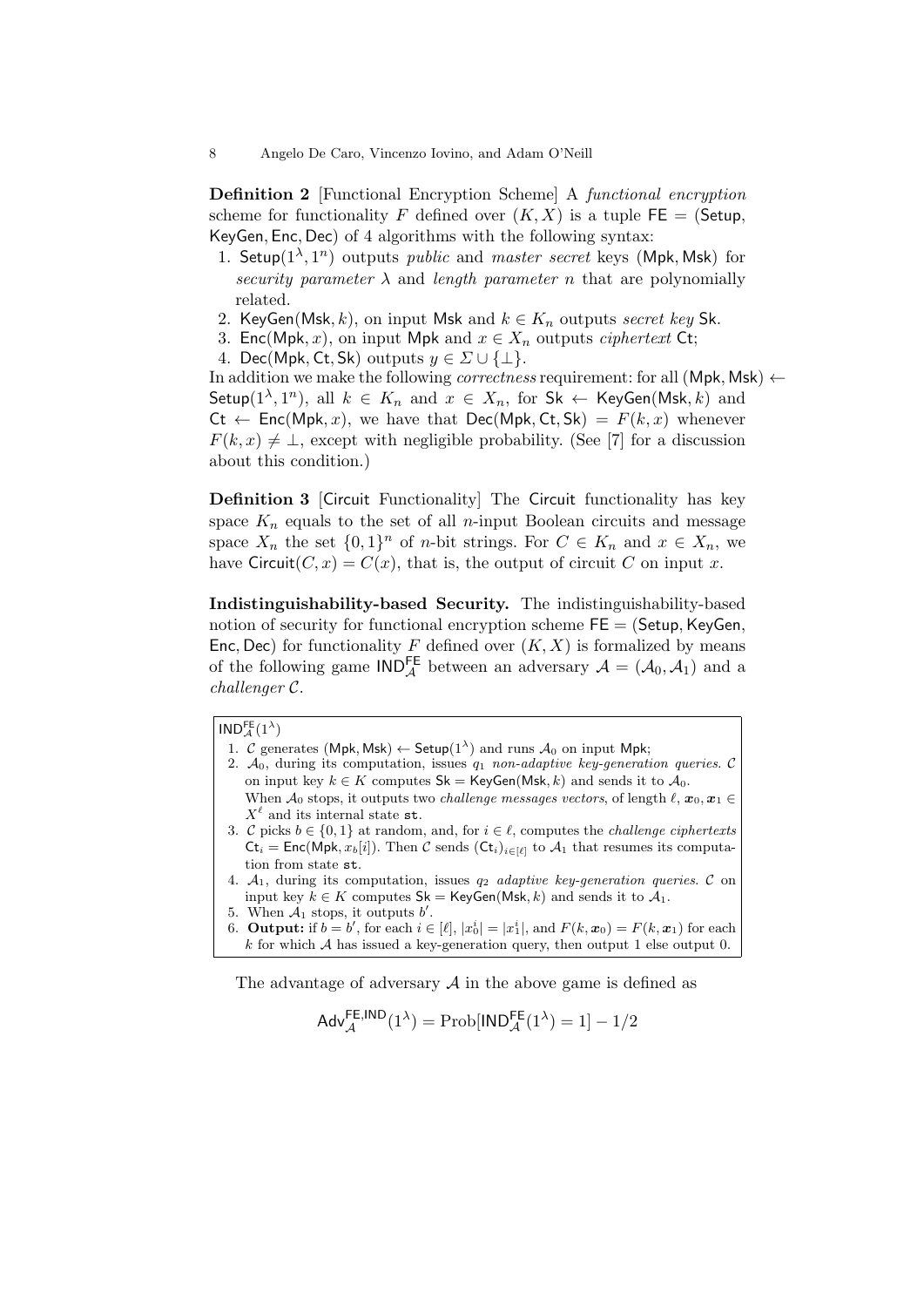#### Deniable Functional Encryption 9

**Definition 4** We say that FE is  $(q_1, \ell, q_2)$ -indistinguishably secure  $((q_1, \ell, q_2)$ -**IND-Secure, for short)** where  $q_1 = q_1(\lambda), \ell = \ell(\lambda)q_2 = q_2(\lambda)$  are polynomials in the security parameter  $\lambda$  that are fixed a priori, if all probabilistic polynomial-time adversaries  $A$  issuing at most  $q_1$  non-adaptive key queries,  $q_2$  adaptive key queries and output challenge message vectors of length and most  $\ell$ , have at most negligible advantage in the above game. Notice that, in the case that a parameter is an unbounded polynomial we use the notation poly. If a parameter is not specified then it assumed to be poly.

Receiver-Deniable Functional Encryption Scheme. We define the primitive and its security in the following way:

**Definition 5** [Receiver-Deniable Functional Encryption Scheme] A  $(n_c, n_k)$ receiver-deniable functional encryption scheme for functionality F defined *over*  $(K, X)$ , where  $n_c = n_c(\lambda), n_k = n_k(\lambda)$  are polynomials in the security parameter  $\lambda$  that are fixed a priori, is made up of the algorithms RecDenFE = (Setup, Enc, KeyGen, Dec) of a standard FE scheme for  $F$ (Definition 2) and in addition the following algorithm:

• RecFake(Msk,  $k$ , Ct, x). The receiver faking algorithm, on input the master secret key Msk, a key  $k$ , at most  $n_c$  ciphertexts  $\mathbf{Ct} = (\mathsf{Ct}_1, \dots, \mathsf{Ct}_{n_c})$ and messages  $\mathbf{x} = (x_1, \dots, x_{n_c})$ , outputs faked secret key  $\mathsf{Sk}_C$ .

Correctness is defined as in Definition 2 and indistinguishability as in Definition 4.

Definition 6 [Receiver-Deniability] We require that for every PPT adversary  $A = (A_0, A_1)$ , issuing at most  $n_k$  receiver-coerce oracle queries, the following two experiments are computationally indistinguishable.

 $\mathsf{RealRecDenExp}_{\mathcal{A}}^{\mathsf{RecDenFE}}(1^{\lambda})$  $(Mpk, Msk) \leftarrow Setup(1^{\lambda});$  $(\mathbf{x}^{\star}, \mathbf{y}^{\star}, \mathsf{st}) \leftarrow \mathcal{A}_0^{\mathcal{O}_1, \mathcal{O}_2}(\mathsf{Mpk});$  $(\mathsf{C} \mathsf{t}^{\star}_i \leftarrow \mathsf{Enc}(\mathsf{Mpk}, x_i; r_i))_{i \in [n_c]};$ Output:  $\mathcal{A}_1^{\mathcal{O}_1, \mathcal{O}_2, \mathcal{K}_1(\cdot, \mathbf{C} \mathbf{t}^\star, \mathbf{x}^\star)}(\mathbf{C} \mathbf{t}^\star, \mathbf{s} \mathbf{t})$  $\mathsf{FakeRecDenExp}^\mathsf{RecDenFE}_\mathcal{A}(1^\lambda)$  $(Mpk, Msk) \leftarrow Setup(1^{\lambda});$  $(\mathbf{x}^{\star}, \mathbf{y}^{\star}, \mathsf{st}) \leftarrow \mathcal{A}_0^{\mathcal{O}_1, \mathcal{O}_2}(\mathsf{Mpk});$  $(\mathsf{C} \mathsf{t}^{\star}_i \leftarrow \mathsf{Enc}(\mathsf{Mpk}, y_i; r_i))_{i \in [n_c]};$ Output:  $\mathcal{A}_1^{\mathcal{O}_1, \mathcal{O}_2, \mathcal{K}_2(\cdot, \mathbf{C} \mathbf{t}^\star, \mathbf{x}^\star)}(\mathbf{C} \mathbf{t}^\star, \mathbf{s} \mathbf{t})$ 

where  $\mathbf{x}^* = (x_1^*, \ldots, x_{n_c}^*)$ ,  $\mathbf{y}^* = (y_1^*, \ldots, y_{n_c}^*)$ , and  $\mathbf{C} \mathbf{t}^* = (\mathbf{C} \mathbf{t}_1^*, \ldots, \mathbf{C} \mathbf{t}_{n_c}^*)$ .  $(\mathcal{K}_1, \mathcal{K}_2)$  are the receiver-coerce oracles.

All the oracles declared above are defined as follows:

| $\mathcal{K}_1(k,\mathbf{Ct},\mathbf{x})$ | $\mathcal{K}_2(k,\mathbf{Ct},\mathbf{x})$                                                                                                     |
|-------------------------------------------|-----------------------------------------------------------------------------------------------------------------------------------------------|
|                                           | $\mathsf{Sk}_k \leftarrow \mathsf{KeyGen}(\mathsf{Msk}, k); \mathsf{Sk}_k \leftarrow \mathsf{RecFake}(\mathsf{Msk}, k, \mathbf{Ct}, \bm{x});$ |
| Output: $\mathsf{Sk}_k$                   | Output: $\mathsf{Sk}_k$                                                                                                                       |
|                                           |                                                                                                                                               |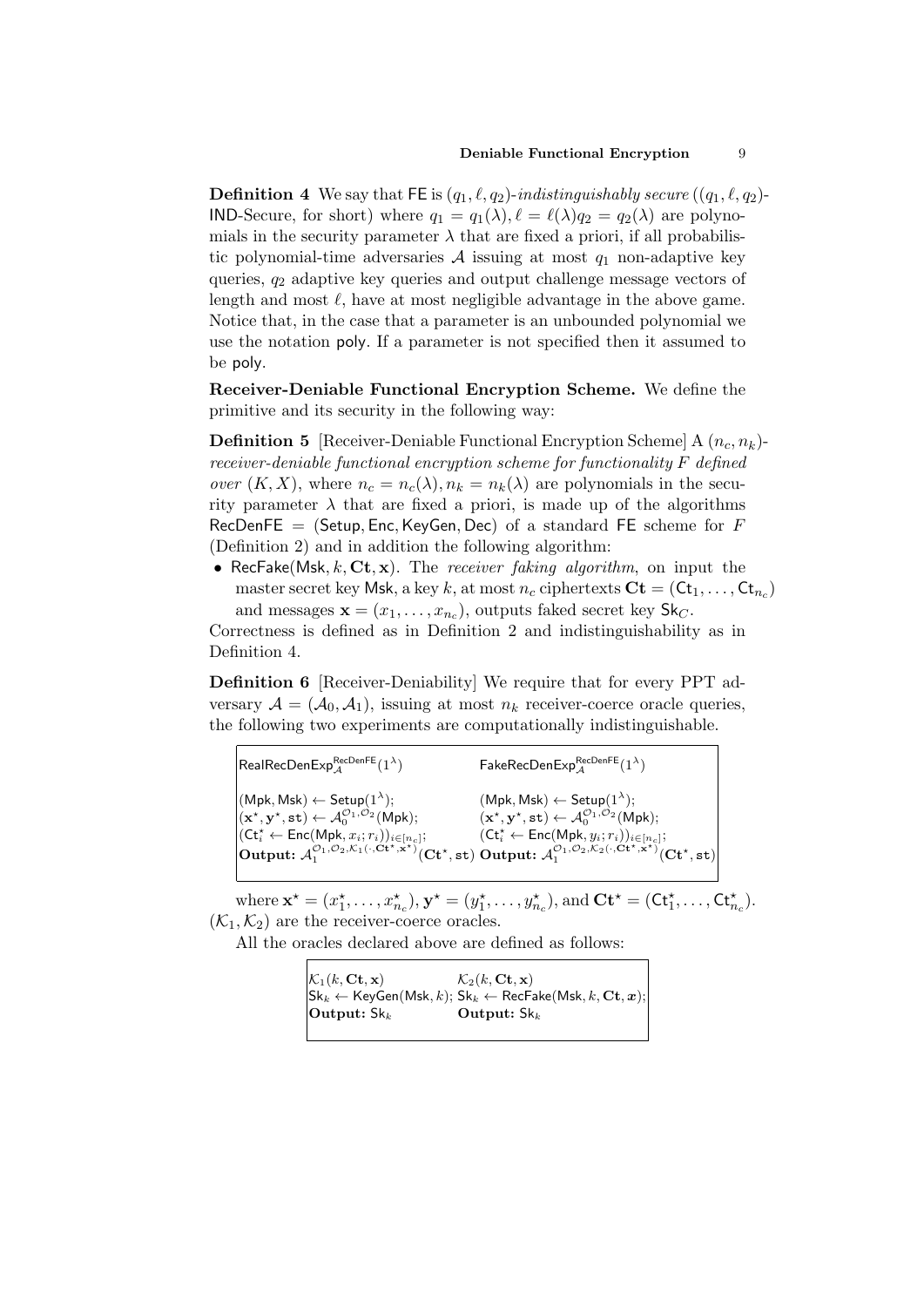10 Angelo De Caro, Vincenzo Iovino, and Adam O'Neill

| $\mathcal{O}_1(k,x,y)$                              | $\mathcal{O}_2(k,x,y)$                                                                                                                                    |
|-----------------------------------------------------|-----------------------------------------------------------------------------------------------------------------------------------------------------------|
| $\mathsf{C}$ t $\leftarrow$ Enc(Mpk, x; r);         | $\mathsf{C}$ t $\leftarrow$ Enc(Mpk, $y; r$ );                                                                                                            |
|                                                     | $ {\mathsf{Sk}}_k \leftarrow {\mathsf{KeyGen}}({\mathsf{Msk}}, k); {\mathsf{Sk}}_k \leftarrow {\mathsf{RecFake}}({\mathsf{Msk}}, k, {\mathsf{Ct}}, x);  $ |
| $\left $ <b>Output:</b> $($ Ct, Sk <sub>k</sub> $)$ | <b>Output:</b> $($ Ct, $Sk_k$ $)$                                                                                                                         |
|                                                     |                                                                                                                                                           |

In the above experiments, we require the following:

- 1. There is no query  $(k, x, y)$  issued to  $\mathcal{O}_1$  and at same time a query  $(k, \mathbf{C} \mathbf{t}^*, \mathbf{x})$  for some **x** issued to  $\mathcal{K}_1$  and there is no query  $(k, x, y)$ issued to  $\mathcal{O}_2$  and at same time a query  $(k, \mathbf{C} \mathbf{t}^*, \mathbf{x})$  for some **x** issued to  $\mathcal{K}_2$ , where we consider all queries issued during the entire course of the experiment; i.e., when counting all the queries made by  $\mathcal{A}_0$  and  $\mathcal{A}_1$  together.
- 2. For any query issued by  $\mathcal{A}_1$  to its oracle  $\mathcal{K}_1$  or  $\mathcal{K}_2$  oracle for key  $k^*$ , neither  $\mathcal{A}_0$  nor  $\mathcal{A}_1$  query  $k^*$  to either of their oracles  $\mathcal{O}_1, \mathcal{O}_2$ ; i.e., they do not make any query  $(k^*, x, y)$  for any  $x, y$  to  $\mathcal{O}_1$  or  $\mathcal{O}_2$ .
- 3. For each key k different from any of the challenge keys  $k_i^*$  queried by  $\mathcal{A}_0$  and  $\mathcal{A}_1$  to oracles  $\mathcal{O}_1$  or  $\mathcal{O}_2$ , it holds that  $F(k, \mathbf{x}^*) = F(k, \mathbf{y}^*)$ .

# 2.1 Multi-Distributional Receiver-Deniable Functional Encryption Scheme

**Definition 7** [Multi-Distributional Receiver-Deniable FE]  $A(n_c, n_k)$ -multidistributional receiver-deniable functional encryption scheme for functionality F defined over  $(K, X)$ , where  $n_c = n_c(\lambda), n_k = n_k(\lambda)$  are polynomials in the security parameter  $\lambda$  that are fixed a priori, is made up of the algorithms MDRecDenFE  $=$  (Setup, Enc, KeyGen, Dec) of a standard  $FE$  scheme for  $F$  (Definition 2) and in addition the following two algorithms:

- DenKeyGen(Msk, k). The *deniable key generation algorithm*, on input the master secret key Msk, and key k, outputs secret key  $\mathsf{Sk}_k$  and fake  $key$  Fk<sub>k</sub>.
- RecFake( $\mathsf{Sk}_k, \mathsf{Fk}_k, \mathbf{Ct}, \mathbf{x}$ ). The *receiver faking algorithm*, on input secret key and fake key  $\mathsf{Sk}_k, \mathsf{Fk}_k$  for key k, at most  $n_c$  ciphertexts  $\mathbf{Ct} =$  $(St_1, \ldots, St_{n_c})$  and messages  $\mathbf{x} = (x_1, \ldots, x_{n_c})$ , outputs faked secret  $\text{key } \mathsf{Sk}'_k.$

Correctness is defined as in Definition 2 and indistinguishability as in Definition 4. We also require the following security property.

Definition 8 [Multi-Distributional Receiver Deniability] We require that for every PPT adversary  $A = (\mathcal{A}_0, \mathcal{A}_1)$ , issuing at most  $n_k$  receiver-coerce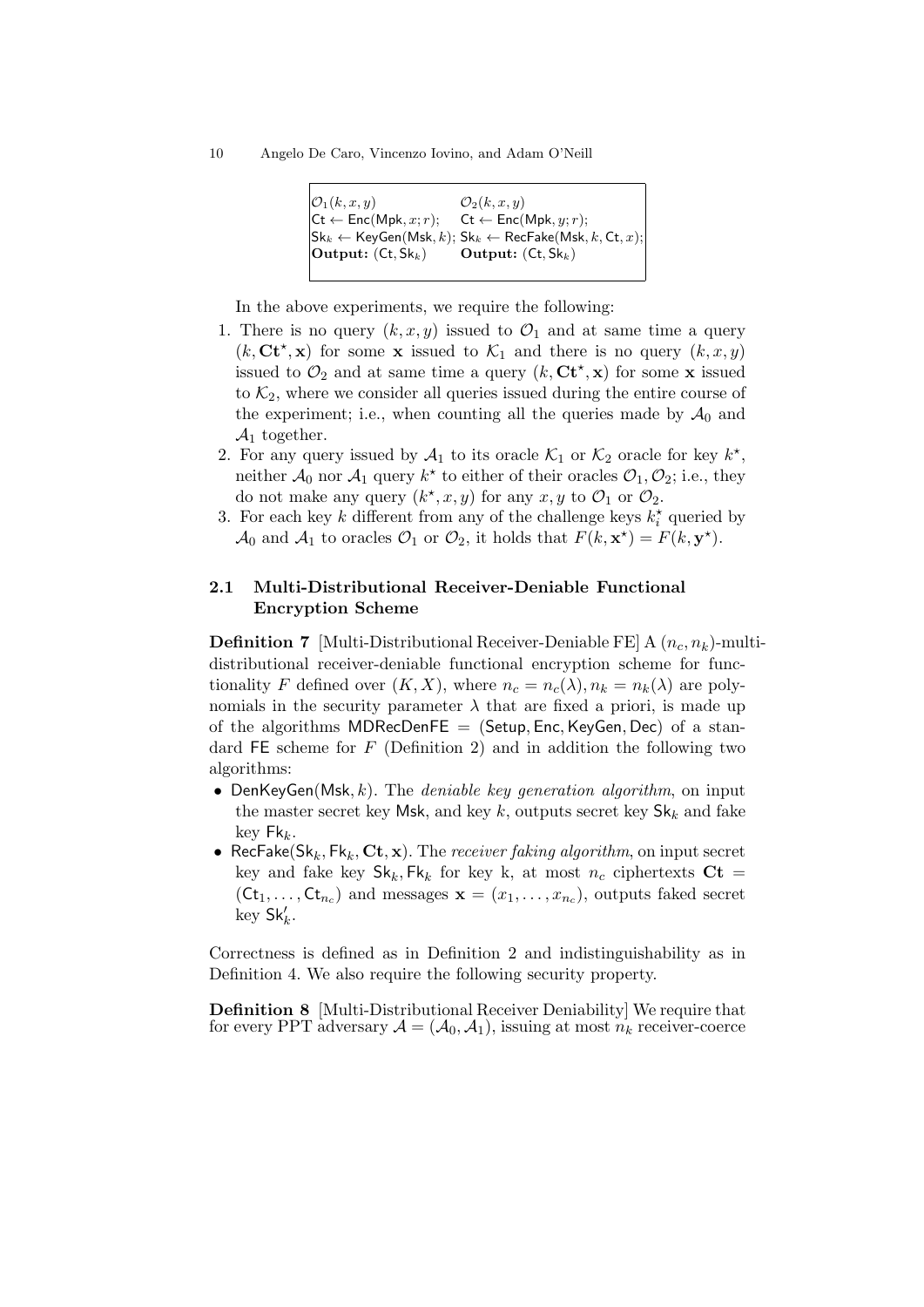oracle queries, the following two experiments are computationally indistinguishable.

 $\mathsf{RealMDRecDenExp}_{\mathcal{A}}^{\mathsf{RecDenFE}}(1^{\lambda})$  $(\mathbf{x}^{\star}, \mathbf{y}^{\star}, \mathtt{st}) \leftarrow \mathcal{A}_0(1^{\lambda});$  $(Mpk, Msk) \leftarrow Setup(1^{\lambda});$  $(\mathsf{C} \mathsf{t}^{\star}_i \leftarrow \mathsf{Enc}(\mathsf{Mpk}, x_i; r_i))_{i \in [n_c]};$ Output:  $\mathcal{A}_1^{\mathcal{O}_1,\mathcal{O}_2,\mathcal{K}_1(\cdot,\mathbf{C}\mathbf{t}^\star,\mathbf{x}^\star)}(\mathsf{Mpk},\mathbf{C}\mathbf{t}^\star,\mathbf{st})$  $\mathsf{FakeMDRecDenExp}_{\mathcal{A}}^{\mathsf{RecDenFE}}(1^{\lambda})$  $(\mathbf{x}^{\star}, \mathbf{y}^{\star}, \mathtt{st}) \leftarrow \mathcal{A}_0(1^{\lambda});$  $(Mpk, Msk) \leftarrow Setup(1^{\lambda});$  $(\mathsf{C} \mathsf{t}^\star_i \leftarrow \mathsf{Enc}(\mathsf{Mpk}, y_i; r_i))_{i \in [n_c]};$ Output:  $\mathcal{A}_1^{\mathcal{O}_1,\mathcal{O}_2,\mathcal{K}_2(\cdot,\mathbf{C}t^\star,\mathbf{x}^\star)}(Mpk,\mathbf{C}t^\star,\mathbf{st})$ 

where  $\mathbf{x}^* = (x_1^*, \ldots, x_{n_c}^*)$ ,  $\mathbf{y}^* = (y_1^*, \ldots, y_{n_c}^*)$ , and  $\mathbf{C} \mathbf{t}^* = (\mathbf{C} \mathbf{t}_1^*, \ldots, \mathbf{C} \mathbf{t}_{n_c}^*)$ .  $(\mathcal{K}_1, \mathcal{K}_2)$  are the receiver-coerce oracles.

All the oracle declared above are defined as follows:

| $\mathcal{K}_1(k,\mathbf{Ct},\mathbf{x})$ | $\mathcal{K}_2(k, \mathbf{C}t, \mathbf{x})$                                                                                                                |
|-------------------------------------------|------------------------------------------------------------------------------------------------------------------------------------------------------------|
|                                           | $ {\mathsf{Sk}}_k \leftarrow {\mathsf{KeyGen}}({\mathsf{Msk}}, k); ({\mathsf{Sk}}_k, {\mathsf{Fk}}_k) \leftarrow {\mathsf{DenKeyGen}}({\mathsf{Msk}}, k);$ |
| Output: $\mathsf{Sk}_k$                   | $\mathsf{Sk}'_k \leftarrow \mathsf{RecFake}(\mathsf{Sk}_k, \mathsf{Fk}_k, \mathbf{Ct}, \mathbf{x});$                                                       |
|                                           | Output: $Sk'_{k}$                                                                                                                                          |
|                                           |                                                                                                                                                            |

| $\mathcal{O}_1(k,x,y)$                      | $\mathcal{O}_2(k,x,y)$                                                                                                                      |
|---------------------------------------------|---------------------------------------------------------------------------------------------------------------------------------------------|
| $\mathsf{C}$ t $\leftarrow$ Enc(Mpk, x; r); | $\mathsf{C}$ t $\leftarrow$ Enc(Mpk, $y; r$ );                                                                                              |
|                                             | $\mathsf{Sk}_k \leftarrow \mathsf{KeyGen}(\mathsf{Msk}, k); (\mathsf{Sk}_k, \mathsf{Fk}_k) \leftarrow \mathsf{DenKeyGen}(\mathsf{Msk}, k);$ |
| <b>Output:</b> $($ Ct, $Sk_k)$              | $\mathsf{Sk}'_k \leftarrow \mathsf{RecFake}(\mathsf{Sk}_k, \mathsf{Fk}_k, \mathsf{Ct}, x);$                                                 |
|                                             | Output: $(Ct, Sk'_k)$                                                                                                                       |
|                                             |                                                                                                                                             |

In the above experiments, we require the following:

- 1. There is no query  $(k, x, y)$  issued to  $\mathcal{O}_1$  and at same time a query  $(k, C t^*, x)$  for some x issued to  $\mathcal{K}_1$  and there is no query  $(k, x, y)$ issued to  $\mathcal{O}_2$  and at same time a query  $(k, \mathbf{C} \mathbf{t}^*, \mathbf{x})$  for some **x** issued to  $\mathcal{K}_2$ , where we consider all queries issued during the entire course of the experiment; i.e., when counting all the queries made by  $A_0$  and  $\mathcal{A}_1$  together.
- 2. For any query issued by  $\mathcal{A}_1$  to its oracle  $\mathcal{K}_1$  or  $\mathcal{K}_2$  for key  $k^*$ , neither  $\mathcal{A}_0$  nor  $\mathcal{A}_1$  query  $k^*$  to either of their oracles  $\mathcal{O}_1, \mathcal{O}_2$ ; i.e., they do not make any query  $(k^*, x, y)$  for any  $x, y$  to  $\mathcal{O}_1$  or  $\mathcal{O}_2$ .
- 3. For each key k different from any of the challenge keys  $k_i^*$  queried by A to oracles  $\mathcal{O}_1$  or  $\mathcal{O}_2$ , it holds that  $F(k, \mathbf{x}^*) = F(k, \mathbf{y}^*)$ .

**Remark 9** Our security notion is *selective*, in that the adversary commits to  $(x, y)$  before it sees Mpk. It is possible to bootstrap selectivelysecure scheme to full security using standard complexity leveraging arguments [10, 24] at the price of a  $2^{|x|}$  loss in the security reduction.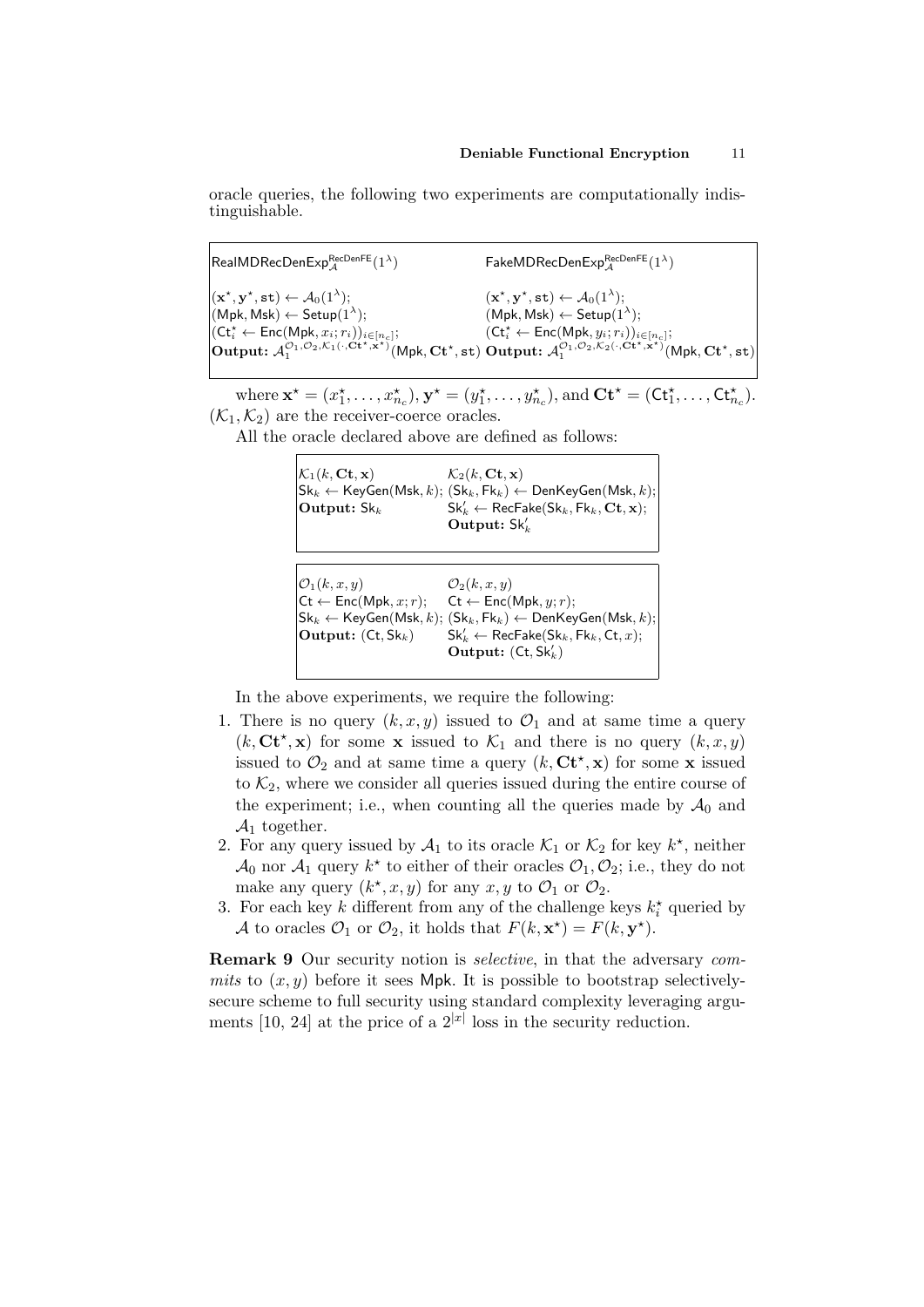## 3 Receiver Deniable FE from Trapdoor Circuits

In this section, we present a construction of a  $(n_c, \text{poly})$ -receiver deniable functional encryption scheme for Circuit, RecDenFE.

Overview. To construct our RecDenFE scheme, we start from an IND-Secure FE scheme for Circuit. During the key generation, we replace the original circuit with a *trapdoor* one that the *receiver faking algorithm* can then use to program the output in some way. More specifically, we put additional "slots" in the plaintexts and secret keys that will be critically used by the receiver faking algorithm. A plaintext will have two slots where the first slot will be the actual message  $x$ . The second slot will be a random string s, some sort of tag used to identify the ciphertext that will serve as seed of a PRF. On the other hand, a secret key for circuit  $C$ has  $4 \cdot n_c$  slots consisting of random strings  $t_i, z_i, t'_i, z'_i$ , for  $i \in [n_c]$ , used as formal variables to represent Boolean values 0 and 1. Specifically:

**Definition 10** [Trapdoor Circuit] Let  $C$  be a Boolean circuit on *n*-bits and 1-bit output,  $\mathcal{F} = \{f_s : s \in \{0,1\}^{\lambda}\}\$ <sub>A∈N</sub> be a  $(l(\lambda), L(\lambda))$ -pseudorandom function family. For any  $\mathbf{t} = (t_i \in \{0,1\}^{l(\lambda)})_{i \in [n_c]}, \mathbf{z} = (z_i \in$  $\{0,1\}^{L(\lambda)}\}_{i\in[n_c]}$  and  $\mathbf{t}'=(t'_i\in\{0,1\}^{l(\lambda)})_{i\in[n_c]}, \mathbf{z}'=(z'_i\in\{0,1\}^{L(\lambda)})_{i\in[n_c]},$ define the corresponding trapdoor circuit  $\text{Trap}[C, \mathcal{F}]^{\text{t,z,t',z'}}$  on  $(n + \lambda)$ -bit inputs and 1-bit output as follows:

> Circuit  $\text{Trap}[C, \mathcal{F}]^{\mathbf{t}, \mathbf{z}, \mathbf{t}', \mathbf{z}'}(x')$  $(x, s) \leftarrow x'$ If  $f_s(t_i) = z_i$  for some  $i \in [n_c]$  Then Return 1 Else If  $f_s(t'_i) = z'_i$  for some  $i \in [n_c]$  Then Return 0 Else Return  $C(x)$

We are now ready to present our RecDenFE scheme.

**Construction 11** [Receiver Deniable Functional Encryption] Let  $FE =$ (FE.Setup, FE.Enc, FE.KeyGen, FE.Dec) be a functional encryption scheme for the functionality Circuit and  $\mathcal{F} = \{f_s : s \in \{0,1\}^\lambda\}_{\lambda \in \mathbb{N}}$  be a  $(l(\lambda), L(\lambda))$ pseudo-random function family. We define our receiver deniable func $tional\ encryption\ scheme\ RecDenFE = (Setup, KeyGen, Enc, Dec, RecFake)$ for Circuit as follows.

- Setup( $1^{\lambda}, 1^n$ ) runs FE.Setup( $1^{\lambda}, 1^{n+\lambda}$ ) to get the pair (FE.Mpk, FE.Msk). Then, the master public key is  $Mpk = FE.Mpk$  and the master secret key is  $Msk = FE.Msk$ . The algorithm returns the pair (Mpk, Msk).
- Enc(Mpk, x) on input master public key Mpk = FE.Mpk, and message  $x \in \{0,1\}^n$ , chooses a random  $s \in \{0,1\}^{\lambda}$  and sets  $x' = (x, s)$ . Then the algorithm computes and returns the ciphertext  $\mathsf{C}t = \mathsf{FE}.\mathsf{Enc}(\mathsf{FE}.\mathsf{Mpk}, x').$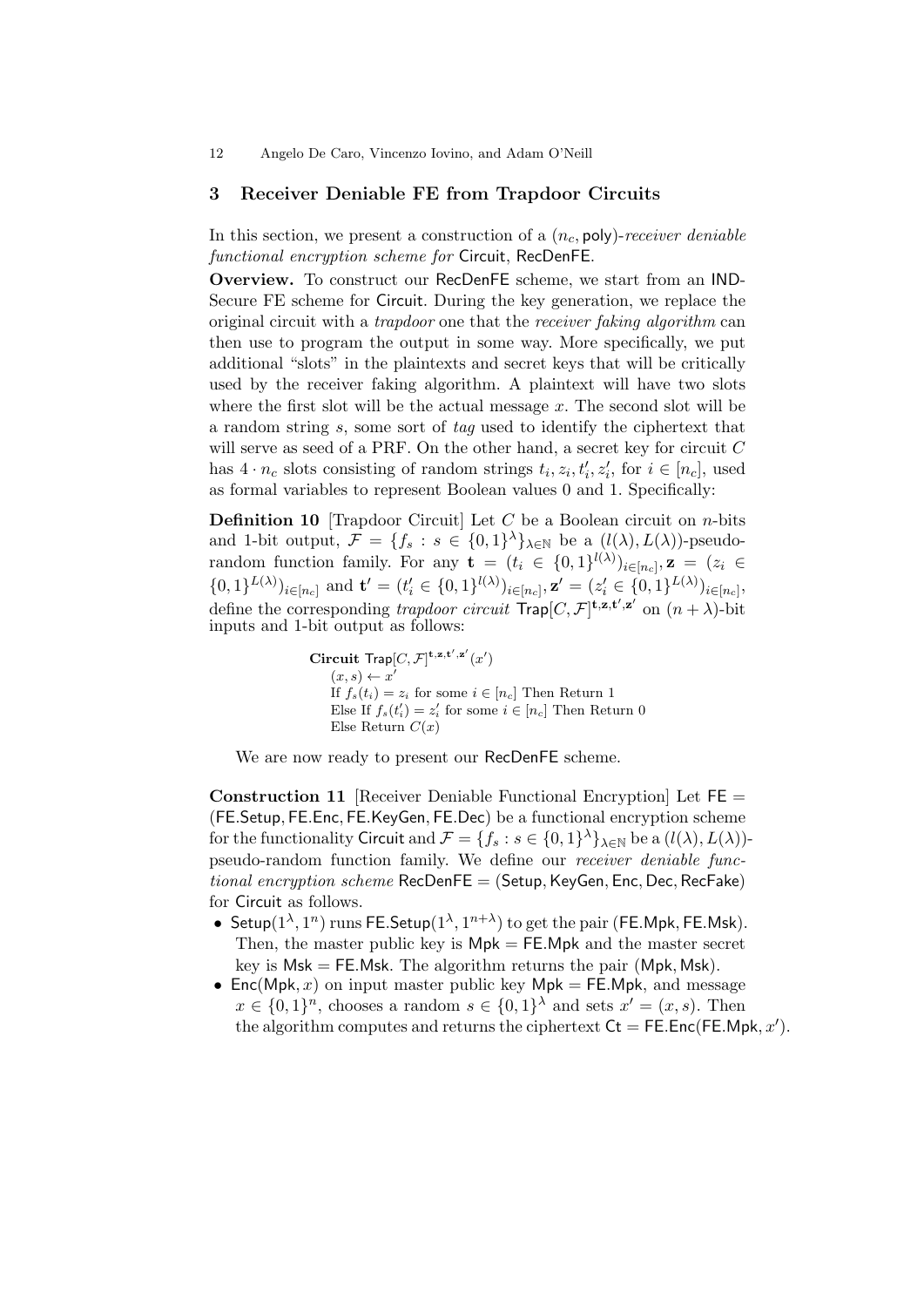- KeyGen(Msk, C) on input master secret key Msk = FE.Msk and a ninput Boolean circuit C, chooses, for  $i \in [n_c]$ , random strings  $t_i, t'_i \in$  $\{0,1\}^{l(\lambda)}$ ,  $z_i, z'_i \in \{0,1\}^{L(\lambda)}$  and computes FE.Sk<sub>C</sub> = FE.KeyGen( FE.Msk, Trap $[C,\mathcal{F}]^{\mathbf{t},\mathbf{z},\mathbf{t'},\mathbf{z'}}$ ). The algorithm returns the secret key  $\mathsf{Sk}_C =$  $(\mathbf{t}, \mathbf{z}, \mathbf{t}', \mathbf{z}', \mathsf{FE}.\mathsf{Sk}_C).$
- Dec(Mpk, Ct,  $Sk_C$ ) on input master public key Mpk = FE.Mpk, Ct and secret key  $\mathsf{Sk}_C = (\mathbf{t}, \mathbf{z}, \mathbf{t}', \mathbf{z}', \mathsf{FE}.\mathsf{Sk}_C)$  for circuit  $C$ , returns the output of FE.Dec(FE.Mpk, Ct, FE.Sk $_C$ ).
- RecFake(Msk,  $C$ , Ct, x) on input the master secret key Msk = FE.Msk, a Boolean circuit  $C$  on *n*-bits input and 1-bit output, at most  $n_c$  ciphertexts  $\mathbf{C}\mathbf{t} = (\mathbf{C}\mathbf{t}_1, \dots, \mathbf{C}\mathbf{t}_\ell)$  and messages  $\mathbf{x} = (x_1, \dots, x_\ell)$ , extracts  $s_i$  from each ciphertext  $\mathsf{C}t_i$  by using FE.Msk. Then, for each  $i \in [\ell],$ RecFake chooses random  $t_i$  and  $t'_i$  in  $\{0,1\}^{l(\lambda)}$  and distinguishes between the following two case:
	- If  $C(x_i) = 1$ , it sets  $z_i = f_{s_i}(t_i)$  and chooses random  $z'_i \in \{0,1\}^{L(\lambda)}$ .
	- If  $C(x_i) = 0$ , it sets  $z'_i = f_{s_i}(t'_i)$  and chooses random  $z_i \in \{0,1\}^{L(\lambda)}$ .

 $\text{Finally, RecFake computes } \bar{\mathsf{FE}}.\bar{\mathsf{Sk}}_C = \mathsf{FE}.\mathsf{KeyGen}(\mathsf{FE}.\mathsf{Msk},\mathsf{Trap}[C,\mathcal{F}]^{\mathbf{t},\mathbf{z},\mathbf{t}',\mathbf{z}'}),$ and returns secret key  $\mathsf{Sk}_C = (\mathbf{t}, \mathbf{z}, \mathbf{t}', \mathbf{z}', \mathsf{FE}.\mathsf{Sk}_C)$ .

Correctness of our RecDenFE scheme follows from the correctness of FE and from the observation that, for randomly chosen  $\mathbf{t}, \mathbf{z}, \mathbf{t}', \mathbf{z}'$  and s and for all x,  $\textsf{Trap}[C, \mathcal{F}]^{\mathbf{t},\mathbf{z},\mathbf{t}',\mathbf{z}'}(x,s) = C(x)$  except with negligible probability. Security. The proof of security can be found in Appendix B.

## 4 Receiver Deniable FE for Boolean Formulae

We have seen in the previous section how to construct a receiver deniable functional encryption scheme for circuits assuming the existence of an IND-Secure FE scheme for the same functionality. To the best of our knowledge, the only way to construct an IND-Secure FE for circuits is by using obfuscation and its variants.

In this section we explore the possibility of achieving receiver deniability for weaker classes of functionalities that still support some form of trapdoor mechanism and for which a functional encryption scheme can be constructed assuming standard assumptions. Namely, we are interested in constructing a receiver deniable FE for Boolean formulae. In [27], Katz, Sahai and Waters show how to construct a functional encryption scheme for Boolean formulae given a functional encryption scheme for the innerproduct whose security, by the result of Okamoto and Takashima [29], can be based on the Decisional Linear Assumption in bilinear groups. To construct a functional encryption scheme for Boolean formulae, [27]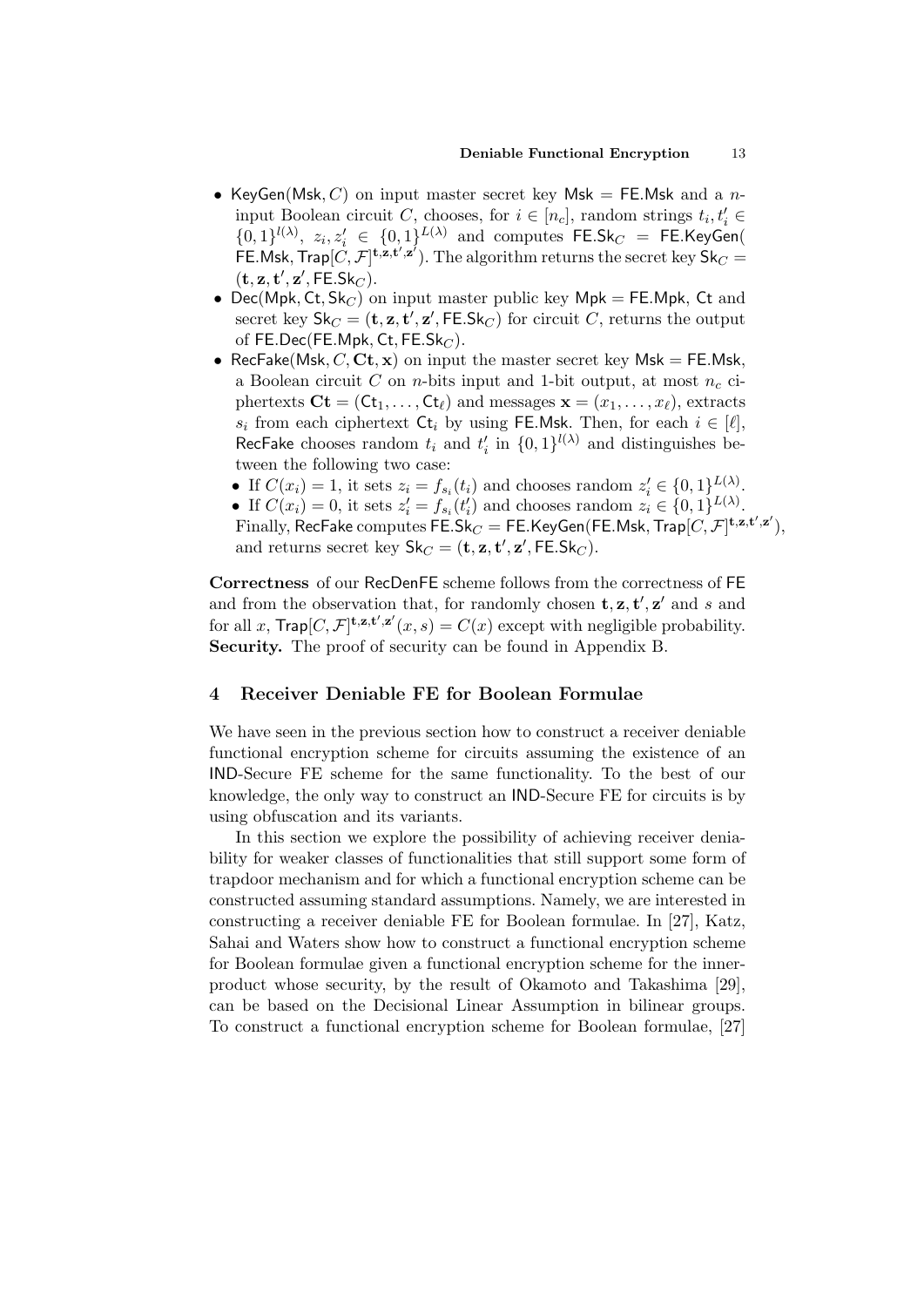first shows how to construct functional encryption schemes for predicates corresponding to univariate polynomials whose degree d is polynomial in the security parameter. This can be generalized to the case of polynomials in t variables, and degree at most d in each variable, as long as  $d^t$  is polynomial in the security parameter. Given the polynomial-based construction, [27] shows that for Boolean variables it is possible to handle arbitrary CNF or DNF formulas by noting that the predicate  $OR_{I_1,I_2}$ , where  $\textsf{OR}_{I_1,I_2}(x_1,x_2)=1$  iff either  $x_1 = I_1$  or  $x_2 = I_2$ , can be encoded as the bivariate polynomial  $p(x_1, x_2) = (x_1 - I_1) \cdot (x_2 - I_2)$  and the predicate  $AND_{I_1,I_2}$ , where  $AND_{I_1,I_2}(x_1,x_2) = 1$  if both  $x_1 = I_1$  and  $x_2 = I_2$ , correspond to the polynomial  $p(x_1, x_2) = (x_1 - I_1) + (x_2 - I_2)$ . (Notice that, for non-Boolean variables it is not known how to directly handle negation.) The complexity of the resulting scheme depends polynomially on  $d^t$ , where t is the number of variables and d is the maximum degree of the resulting polynomial in each variable. This bound will critically influence our construction of receiver deniable scheme as we will show in the next section. Specifically, the length of the additional slots used in trapdoor mechanism of the previous section will be fixed and independent of the security parameter to avoid the exponential blowup of the complexity of the resulting scheme. As a consequence, the trapdoor mechanism has a non-negligible probability of being active in the real scheme thus influencing the decryption error probability. Parallel repetition will fix this issue.

### 4.1 Our Construction

Overview. The trapdoor formula will follow the same design lines of the trapdoor circuit we used in the previous section with the main difference being the length of the slots which will be here constant and independent from the security parameter to avoid the exponential blowup in the [27] construction. Thus, as in the previous section, we will have additional slots in the plaintexts and secret keys that will be critically used by the receiver faking algorithm. The plaintext will have two slots where the first slot will be the actual message  $x$ . The second slot will be a random string s. On the other hand, a secret key for Boolean formula f will also have two slots to represent Boolean values 0 and 1. Specifically:

Construction 12 [Trapdoor Boolean Formula] Let f be a Boolean formula on *n*-bits. For any two strings  $r_0, r_1 \in \{0, 1\}^{\ell}$ , define the corresponding trapdoor boolean formula  $\text{Trap}[f]^{r_0,r_1}$  on  $(n + \ell)$ -bit inputs as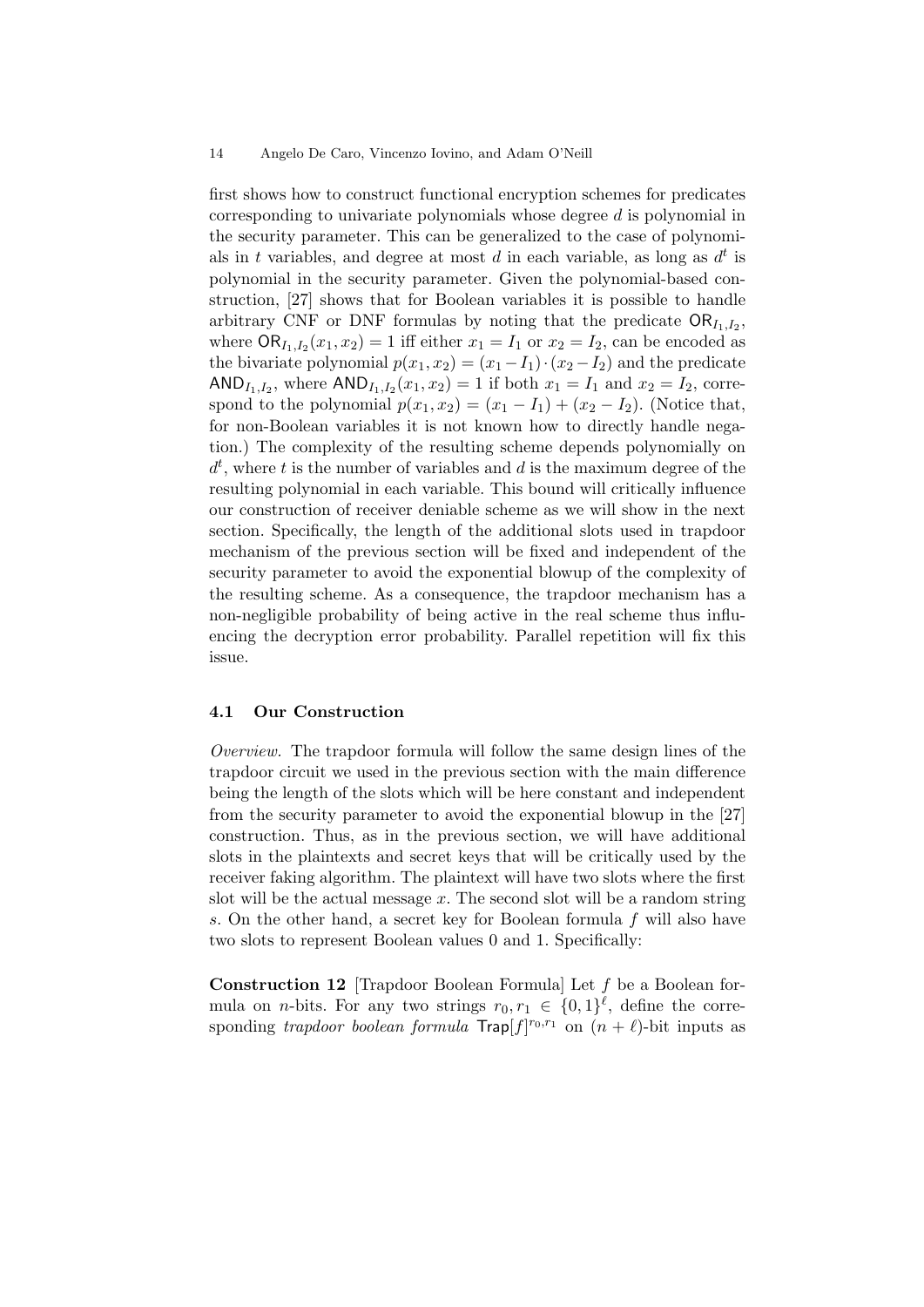follows: **FormulaTrap** $[f]^{r_0,r_1}(x,s) := (s = r_1) \vee [f(x) \wedge \neg (s = r_0)],$  where the expression  $(s = r)$  is the comparison bit-a-bit.

We are now ready to present our RecDenFE scheme.

Construction 13 [Receiver Deniable Functional Encryption for Boolean Formulae] Let  $FE = (FE. Setup, FE. Enc, FE. KeyGen, FE.Eval)$  be the functional encryption scheme for the functionality Boolean Formulae. For any constant  $\ell > 3$ , we define our receiver deniable functional encryption  $scheme$  RecDenFE = (Setup, KeyGen, Enc, Dec, RecFake) for Boolean formulae as follows.

- Setup( $1^{\lambda}, 1^n, 1^m$ ), for each  $i \in [m]$ , runs FE. Setup( $1^{\lambda}, 1^{n+\ell}$ ) to get the pair (FE.Mpk $_i$ , FE.Msk $_i$ ). Then, the master public key is Mpk  $=$  (FE.Mpk) $_{i\in [m]}$ and the master secret key is  $Msk = (FE.Msk)_{i \in [m]}$ . The algorithm returns the pair (Mpk, Msk).
- Enc(Mpk, x), on input master public key Mpk =  $(FE.Mpk<sub>i</sub>)_{i \in [m]}$  and message  $x \in \{0,1\}^n$ , for each  $i \in [m]$ , chooses a random  $s_i \in \{0,1\}^{\ell}$ and sets  $\mathsf{C}t_i = \mathsf{FE}.\mathsf{Enc}(\mathsf{FE}.\mathsf{Mpk}_i, (x, s_i)).$  The algorithm returns the ciphertext  $\mathsf{C}\mathsf{t} = (\mathsf{C}\mathsf{t}_i)_{i \in [m]}.$
- KeyGen(Msk, f), on input master secret key Msk =  $(FE.Msk)_{i \in [m]}$  and a *n*-input Boolean formula f, for each  $i \in [m]$ , chooses two random strings  $r_0^i, r_1^i \in \{0,1\}^{\ell}$ , such that  $r_0^i \neq r_1^i$ , and computes se- $\mathrm{cret\; key}\; \mathsf{FE.Sk}_f^i \;=\; \mathsf{FE.KeyGen}(\mathsf{FE.Msk}_i, \mathsf{Trap}[f]^{r_0^i, r_1^i}). \;\; \text{The\; algorithm}$ returns the secret key  $\mathsf{Sk}_f = (r_0^i, r_1^i, \mathsf{FE}.\mathsf{Sk}_f^i)_{i \in [m]}.$
- Dec(Mpk, Ct, Sk<sub>f</sub>), on input master public key Mpk =  $(FE.Mpk)_{i\in[m]},$  $\mathsf{C}t = (\mathsf{C}t_i)_{i \in [m]}$  and secret key  $\mathsf{Sk}_f = (r_0^i, r_1^i, \mathsf{FE}.\mathsf{Sk}_f^i)_{i \in [m]}$  for Boolean formula  $f,$  for  $i \in [m],$  computes Boolean value  $b_i = \mathsf{FE}.\mathsf{Eval}(\mathsf{FE}.\mathsf{Mpk}_i,$  $\mathsf{C}t_i$ , FE.Sk<sup>i</sup><sub>f</sub>), and returns as output the Boolean value on which the majority of  $b_i$ 's have agreed on.
- RecFake(Msk,  $f$ , Ct,  $x'$ ), on input the master secret key Msk = (FE.Msk<sub>i</sub>)<sub>i∈[m]</sub>, an *n*-input Boolean formula f, ciphertext  $\mathsf{C} \mathsf{t} = (\mathsf{C} \mathsf{t}_i)_{i \in [m]}$  and message x', for all  $i \in [m]$ , the algorithm extracts  $s_i$  from  $\mathsf{C} \mathsf{t}_i$  by using FE.Msk<sub>i</sub>. Now, RecFake chooses the  $r_0^i$ 's and  $r_1^i$ 's by following a binomial distribution with number of trials equals to  $m$  and success probability  $p = (1 - 2^{-\ell})$ . Specifically, RecFake distinguishes between the following two cases. Let  $b' = f(x')$ , for each  $i \in [m]$ , if there is a success in the *i*-th trial then RecFake sets  $r_{b'}^i = s_i$  and  $r_{1-b}^i$  to a random value different from  $s_i$ . Otherwise, RecFake sets  $r_{1-b}^i = s_i$  and  $r_b$  to a random value different from  $s_i$ . Finally, RecFake computes secret key  $\mathsf{FE}.\mathsf{Sk}^i_f = \mathsf{FE}.\mathsf{KeyGen}(\mathsf{FE}.\mathsf{Msk}_i, \mathsf{Trap}[f]^{\vec{r}_0^i, r_1^i}), \text{and returns the secret key}$  $\mathsf{Sk}_f = (r_0^i, r_1^i, \mathsf{FE}.\mathsf{Sk}_f^i)_{i \in [m]}$  as faking key.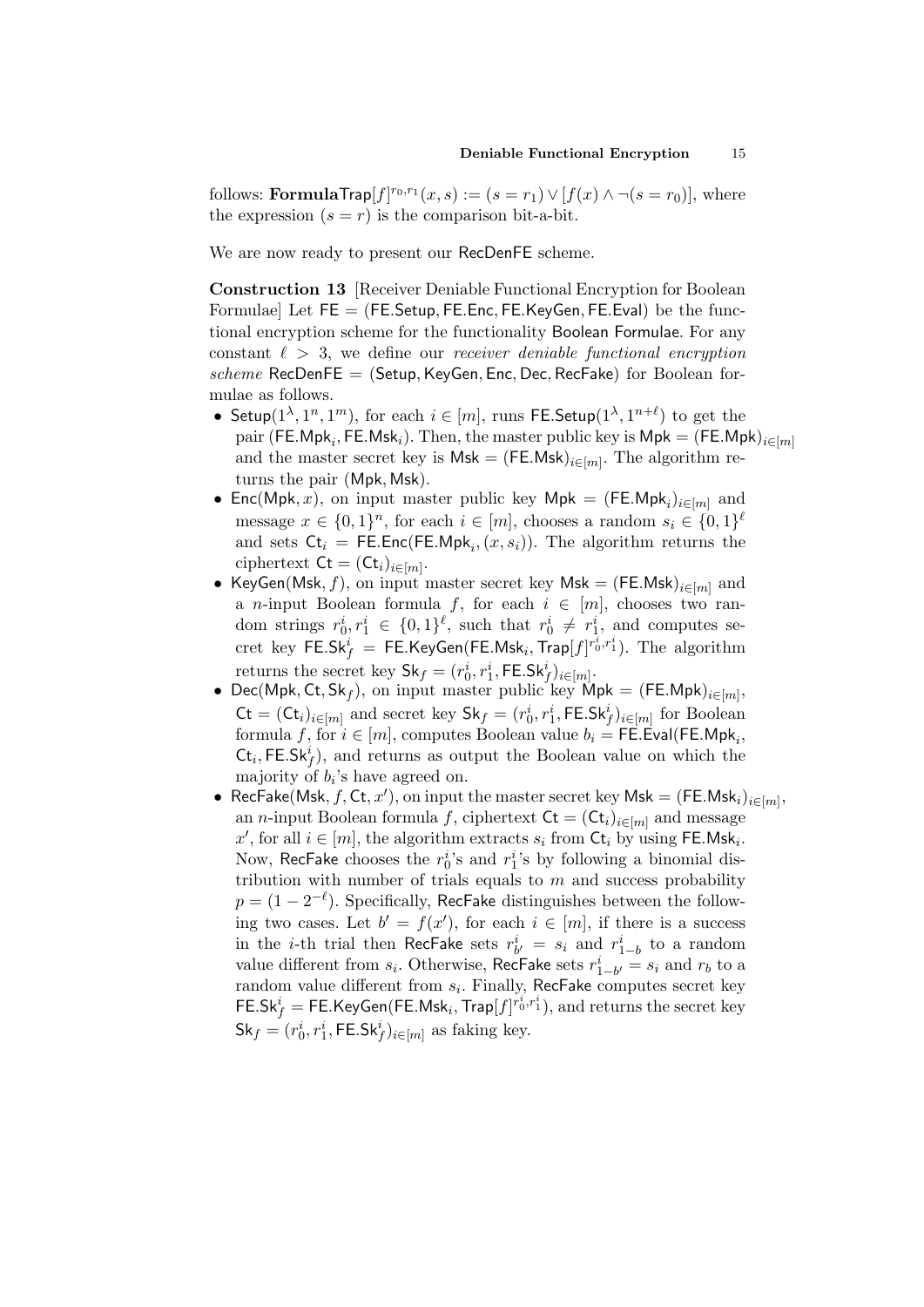**Correctness.** Notice that for any  $i \in [m]$ , the probability that  $s_i =$  $r_0^i \vee s_i = r_1^i$  is at most  $2^{-\ell+1}$ . Thus the output of the decryption is correct, i.e.  $\textsf{Trap}[f]^{r_0^i, r_1^i}(x, s_i) = f(x)$ , with probability at least  $1 - 2^{-\ell+1}$ .

Thus on average, an  $(1 - 2^{-\ell+1})$  fraction of the ciphertexts will be decrypted to the correct value and for large enough  $m$ , the Chernoff bound guarantees that the correctness of RecDenFE hold with overwhelming probability.

**Security.** The proof that RecDenFE is a  $(1, 1)$ -receiver deniable functional encryption scheme for Boolean formulae is essentially that of Theorem 20 and we omit further details.

We note that one can extend the scheme to  $(n_c, n_k)$ -receiver deniability in a simple way but we cannot achieve  $n_k =$  poly in this case, however, because we cannot use symmetric encryption (at least in a straightforward way).

### 5 Multi-Distributional Receiver Deniable FE from  $di\mathcal{O}$

In order to avoid to overburden the notation and to make the presentation easy to follow, we present a construction of a  $(1, 1)$ -multi-distributional receiver deniable functional encryption scheme for Circuit.

**Overview.** Our construction resembles that of Garg *et al.* [19]. Namely, a ciphertext of the functional encryption scheme for  $x$  corresponds to a double encryption, à la Naor-Yung [28], of x, using a statistical simulationsoundness NIZK. A secret key for circuit  $C$  is the differing-input obfuscation of a trapdoor circuit  $\mathsf{Trap}[C]$  that takes in input the double encryption of x and the double encryption of the trapdoor values.

Construction 14 [Multi-Distributional Receiver Deniable FE] Given an IND-CPA PKE system  $\mathcal{E} = (\mathcal{E}.\mathsf{Setup}, \mathcal{E}.\mathsf{Enc}, \mathcal{E}.\mathsf{Dec})$  with perfect correctness, a differing-inputs obfuscator  $d\mathcal{O}$ , an SSS-NIZK proof system  $NIZK = (NIZK.Setup, NIZK. Prove, NIZK.Verify, NIZK.Sim)$  and a one-way function  $f$ , we define our multi-distributional receiver deniable functional encryption MDRecDenFE = (Setup, KeyGen, Enc, DenKeyGen, RecFake, Dec) as follows:

- 1. Setup( $1^{\lambda}$ ) takes in input the *security parameter*  $\lambda$  and computes the following: For  $i \in [4]$ ,  $(\mathsf{pk}_i, \mathsf{sk}_i) \leftarrow \mathcal{E}$ . Setup $(1^{\lambda})$ . Then,  $\mathsf{crs} \leftarrow \mathsf{NIZK}$ . Setup $(1^{\lambda})$ . The algorithm sets  $\mathsf{Mpk} = ((\mathsf{pk}_i)_{i \in [4]}, f, \mathsf{crs}), \mathsf{Msk} = ((\mathsf{sk}_i)_{i \in [4]})$ .
- 2. KeyGen(Msk, C) takes in input master secret key Msk =  $((sk_i)_{i\in[4]})$ , and circuit C, and does the following: Computes common reference string  $\mathsf{crs}' \leftarrow \mathsf{NIZK}.\mathsf{Setup}(1^{\lambda})$ . Then, sample random z in the domain of f and set  $t = f(z)$  and compute  $\mathsf{C} \mathsf{t}' := (\mathsf{ct}_3, \mathsf{ct}_4, \pi_2)$ , where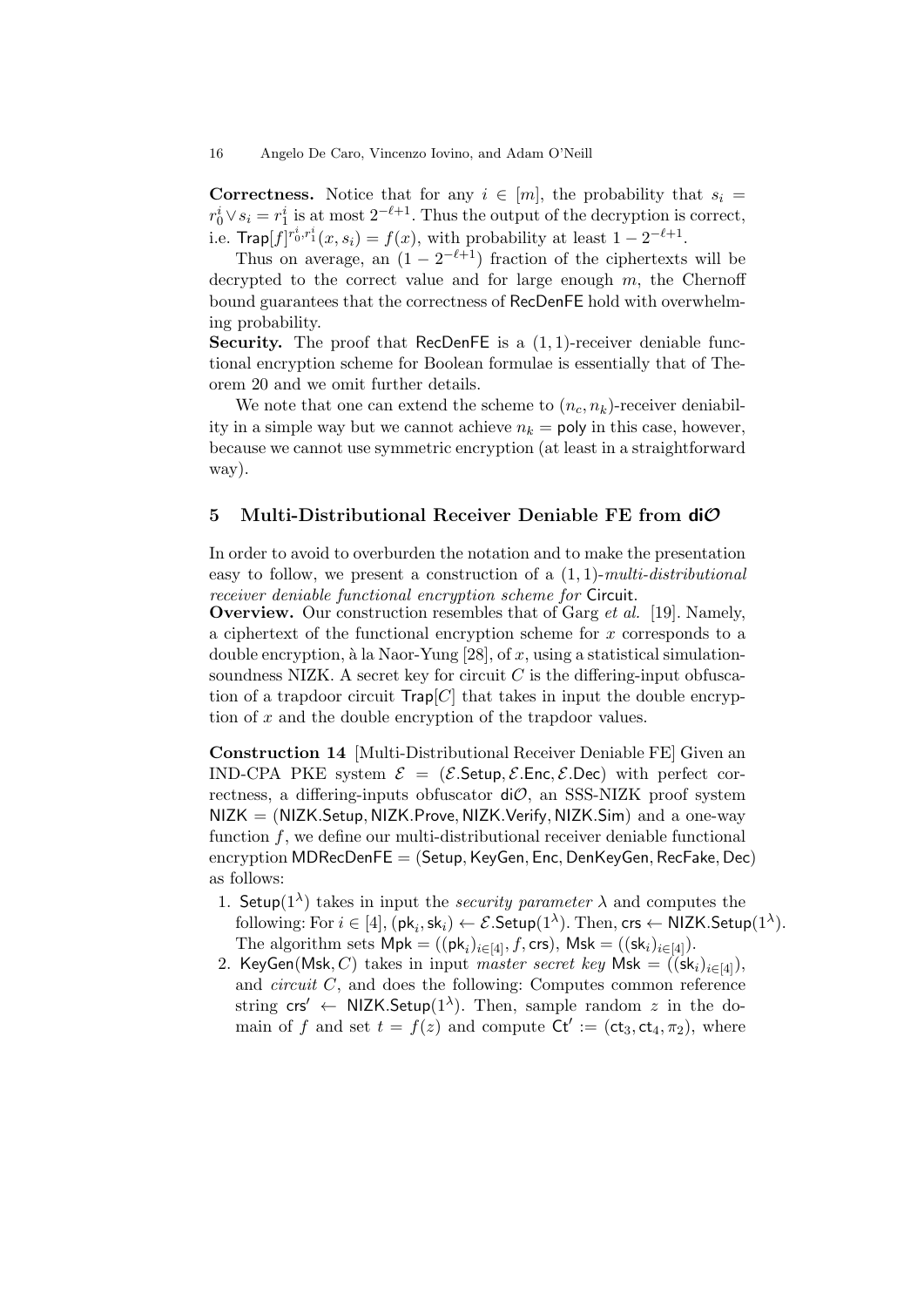$ct_3 \leftarrow \mathcal{E}.\mathsf{Enc}(\mathsf{pk}_3,(z,0^n,0^\lambda);r_3) \text{ and } ct_4 \leftarrow \mathcal{E}.\mathsf{Enc}(\mathsf{pk}_4,(z,0^n,0^\lambda);r_4),$ and  $\pi_2$  is a NIZK proof of Equation 2. Finally, the algorithm computes a differing-input obfuscation  $\mathsf{di}\mathcal{O}_{\mathsf{Trap}_{1,3}}$  for the trapdoor circuit  $\mathsf{Trap}_{1,3}[C, \mathsf{crs}, \mathsf{crs}', \mathsf{sk}_i, \mathsf{sk}_j, f, t].$  The algorithm outputs secret key for the circuit C,  $\textsf{Sk}_C = (\textsf{di}\mathcal{O}_{\textsf{Trap}_{1,3}}, t, \textsf{Ct}').$ 

- 3. DenKeyGen(Msk, C) takes in inputMsk =  $((sk_i)_{i\in[4]})$  and circuit C, and computes  $\mathsf{Sk}_C = \mathsf{KeyGen}(\mathsf{Msk}, C)$ . The algorithm outputs  $\mathsf{Sk}_C$  as the secret key for the circuit C and  $Fk_C = z$ .
- 4.  $\mathsf{Enc}(\mathsf{Mpk}, x)$ , on input *master public key*  $\mathsf{Mpk} = ((\mathsf{pk}_i)_{i \in [4]}, f, \mathsf{crs})$ and messages  $x \in X_n$ , computes  $\mathsf{C}t = (\mathsf{ct}_1, \mathsf{ct}_2, \pi_1)$ , where  $\mathsf{ct}_1 \leftarrow$  $\mathcal{E}.\mathsf{Enc}(\mathsf{pk}_1, x; r_1)$  and  $\mathsf{ct}_2 \leftarrow \mathcal{E}.\mathsf{Enc}(\mathsf{pk}_2, x; r_2)$  and  $\pi_1$  is a NIZK proof of Equation 1. The algorithm outputs ciphertext Ct.
- 5. Dec(Sk<sub>C</sub>, Ct) on input *secret key*  $\mathsf{Sk}_C = (\mathsf{di}\mathcal{O}_{\mathsf{Trap}_{1,3}}, t, \mathsf{Ct}')$  and *cipher*text Ct, the algorithm outputs  $di\mathcal{O}_{\mathsf{Trap}_{1,3}}(\mathsf{C}t,\mathsf{C}t').$
- 6. RecFake(Sk<sub>C</sub>, Fk<sub>C</sub>, Ct, x) on input secret key Sk<sub>C</sub> = (di $\mathcal{O}_{\mathsf{Trap}_{1,3}}, t, \mathsf{Ct}'$ ), *fake key*  $\mathsf{Fk}_C = z$ , where  $t = f(z)$ , *ciphertext*  $\mathsf{C}t = (\mathsf{ct}_1, \mathsf{ct}_2, \pi_1)$  and *message x*, does the following: Compute  $\hat{C}t := (\hat{c}t_3, \hat{c}t_4, \hat{\pi}_2)$ , where  $\hat{\textsf{ct}}_3 \leftarrow \mathcal{E}.\textsf{Enc}(\textsf{pk}_3,(z,\textsf{Ct},x);r_3) \text{ and } \hat{\textsf{ct}}_4 \leftarrow \mathcal{E}.\textsf{Enc}(\textsf{pk}_4,(z,\textsf{Ct},x);r_4) \text{ and }$  $\hat{\pi}_2$  is a NIZK proof of Equation 2. The new secret key for circuit C is  $\mathsf{Sk}_C = (\mathsf{di}\mathcal{O}_{\mathsf{Trap}_{1,3}}, t, \hat{\mathsf{C}}\mathsf{t}).$

**Correctness** follows immediately from the correctness of the  $di\mathcal{O}$ , PKE, SSS-NIZK, and the description of the trapdoor circuits described below.

 $\mathsf{Trap}_{i,j}[C, \mathsf{crs}, \mathsf{crs}', \mathsf{sk}_i, \mathsf{sk}_j, f, t] (\mathsf{Ct} = (\mathsf{ct}_1, \mathsf{ct}_2, \pi_1), \mathsf{Ct}' = (\mathsf{ct}_3, \mathsf{ct}_4, \pi_2))$ The algorithm does the following: 1. Check that  $\pi_1$  is valid NIZK proof (using the NIZK.Verify algorithm and crs) for the NP-statement  $\exists x, r_1, r_2$ :  $ct_1 = \mathcal{E}$ . Enc(pk<sub>1</sub>, x; r<sub>1</sub>) and  $ct_2 = \mathcal{E}$ . Enc(pk<sub>2</sub>, x; r<sub>2</sub>) (1) 2. Check that  $\pi_2$  is valid NIZK proof (using the NIZK.Verify algorithm and  $\text{crs}'$ ) for the NP-statement  $\exists z, c, x, r_3, r_4:$  $ct_3 = \mathcal{E}.\mathsf{Enc}(\mathsf{pk}_3,(z,c,x);r_3)$  and  $ct_4 = \mathcal{E}.\mathsf{Enc}(\mathsf{pk}_4,(z,c,x);r_4)$  and  $f(z) = t$ (2) 3. If any checks fail output 0.  $4. \ \ (z',c',x') \leftarrow \mathcal{E}.\mathsf{Dec}(\mathsf{sk}_j,\mathsf{ct}_j)$ 5. if  $c' = \mathsf{C}$ t then output  $C(x')$ ; otherwise output  $C(\mathcal{E}.Dec(\mathsf{sk}_i, \mathsf{ct}_i)).$ 

**Remark 15** To allow a secret key to support faking against  $n_c$  ciphertexts, like we do in Section 3, we attach to a secret key  $n_c$  ciphertexts  $\mathsf{Ct}_i'$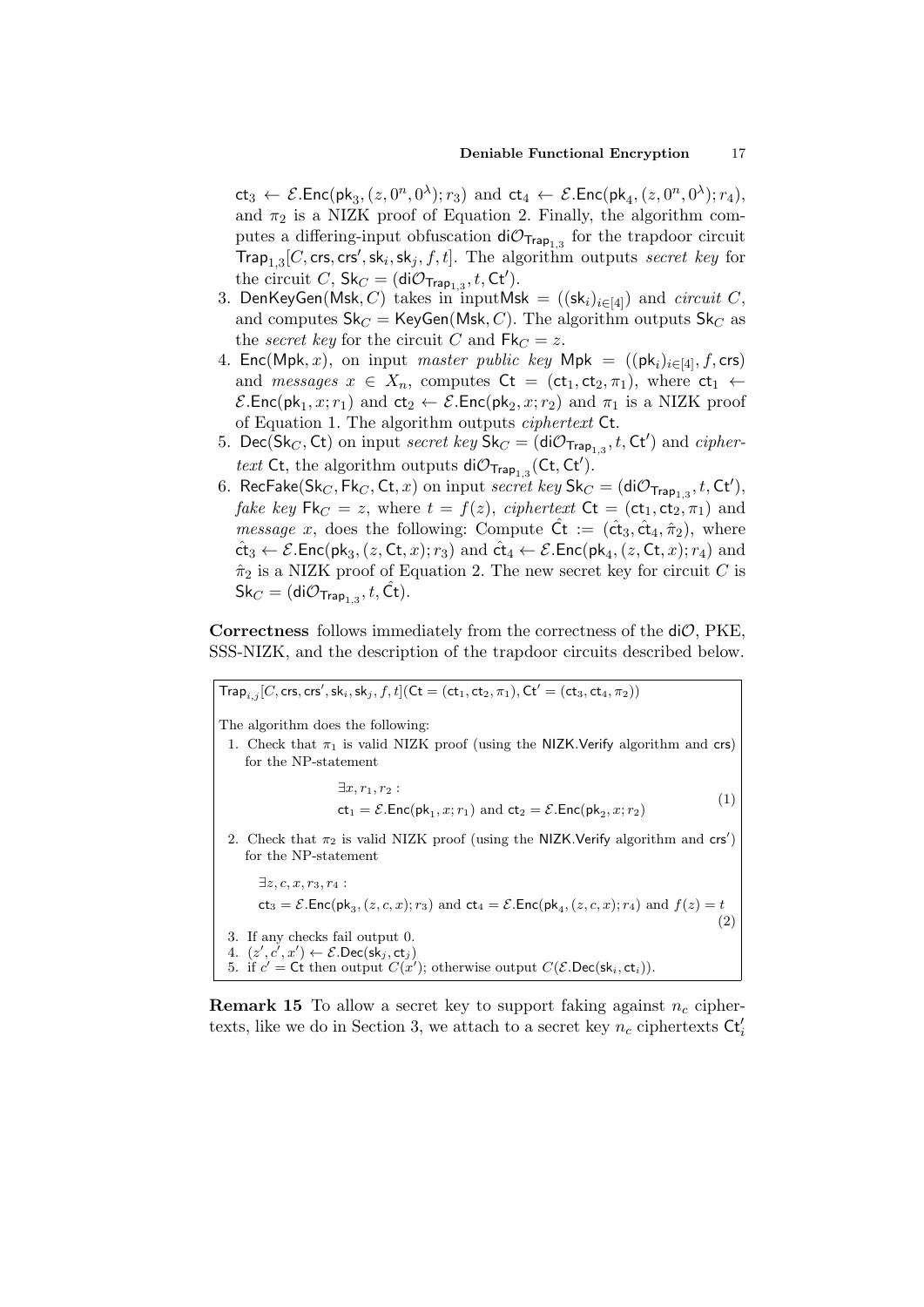each being the double encryption of  $(z_i, 0^n, 0^{\lambda})$  for different  $z_i$ 's. Then, Trap<sub>i,j</sub> will contain the images under f of all  $z_i$ 's.

Proof of Security. We prove the following main theorem.

**Theorem 16** If  $di\mathcal{O}$  is an differing-input obfuscator,  $\mathcal{E}$  is IND-CPA and f is a one-way function then MDRecDenFE is a  $(1, 1)$ -multi-distributional receiver deniable in the sense of Definition 6.

To prove the above theorem, we prove the indistinguishability of the following hybrid experiments. Recall that, for simplicity, we prove  $(1, 1)$ security. Extending the proof of security to  $n_c$  being any constant and  $n_k$  = poly resorts to add more hybrids to switch the challenge ciphertexts and the secret keys generated by the receiver-coerce oracle to the target distribution.

Hybrid  $H_1$ . This is the RealMDRecDenExp experiment where the receivercoerce oracle is  $K_1$ .

**Hybrid**  $H_2$ **.** It is identical to  $H_1$  except that: (1) (crs,  $\pi_1^*$ ) is simulated as  $(\textsf{crs}, \pi_1^{\star}) \leftarrow \textsf{NIZK}.\textsf{Sim}(1^{\lambda}, \exists x, r_1, r_2 : \textsf{ct}_1^{\star} = \mathcal{E}.\textsf{Enc}(\textsf{pk}_1, x; r_1) \text{ and } \textsf{ct}_2^{\star} =$  $\mathcal{E}.\mathsf{Enc}(\mathsf{pk}_2, x; r_2)$  where  $\mathsf{ct}_1^{\star}, \mathsf{ct}_2^{\star}$  is part of the challenge ciphertext. Note that, in the selective security game the challenge ciphertext can be given out simultaneously with the public parameters. (2)  $(crs', \pi_2)$ , generated by the receiver-coerce oracle, is simulated as  $(\mathsf{crs}', \pi_2) \leftarrow \mathsf{NIZK}.\mathsf{Sim}(1^\lambda, \exists z, c, x, r_3, r_4:$  $\mathsf{ct}_3 = \mathcal{E}.\mathsf{Enc}(\mathsf{pk}_3,(z,c,x);r_3) \land \mathsf{ct}_4 = \mathcal{E}.\mathsf{Enc}(\mathsf{pk}_4,(z,c,x);r_4) \land f(z) = t).$ Notice that the crs of the secret keys generated by  $\mathcal{O}_1$  and  $\mathcal{O}_2$  are not simulated. The indistinguishability of  $H_2$  from  $H_1$  follows from the ZK property of the NIZK system and by a standard hybrid argument.

**Hybrid H<sub>3</sub>.** It is identical to  $H_2$  except that  $ct_2^{\star}$  encrypts y. The NIZK's are still simulated. The indistinguishability of  $H_3$  from  $H_2$  follows from the IND-CPA security of  $(\mathsf{pk}_2, \mathsf{sk}_2)$ .

**Hybrid**  $H_4$ **.** It is identical to  $H_3$  except that  $ct_4$ , generated by the receiver-coerce oracle, encrypts  $(0^k, Ct^*, x)$ . The NIZK's are still simulated. The indistinguishability of  $H_4$  from  $H_3$  follows from the IND-CPA security of  $(\mathsf{pk}_4, \mathsf{sk}_4)$ .

**Hybrid**  $H_5$ **.** It is identical to  $H_4$  except that the secret keys, generated by the receiver-coerce oracle, contain the differing-input obfuscation of the program  $\text{Trap}_{1,4}$ . The indistinguishability of  $H_5$  from  $H_4$  follows from the security of  $di\mathcal{O}$  noticing that  $\mathsf{Trap}_{1,3}$  and  $\mathsf{Trap}_{1,4}$  compute the same function. This follows: (1) by the statistical simulation-soundness of the NIZK system that guarantees that  $\mathsf{C}t'$ , as generated by the receiver-coerce oracle, used in both experiments, is the only one to contain a NIZK proof for a false statement accepted by the verifier and (2) by the fact that by definition of  $\text{Trap}_{1,3}$ ,  $\text{Trap}_{1,4}$  and  $\text{Ct}'$ , it holds that:  $\text{Trap}_{1,3}(\text{Ct}^{\star},\text{Ct}')$  =  $C(\mathcal{E}.\mathsf{Dec}(\mathsf{sk}_1, \mathsf{ct}_1)) = \overset{\cdot}{C}(x) = \overset{\cdot}{C}(\mathcal{E}.\mathsf{Dec}(\mathsf{sk}_4, \mathsf{ct}_4)) = \mathsf{Trap}_{1,4}(\mathsf{Ct}^{\star}, \mathsf{Ct}^{\prime}).$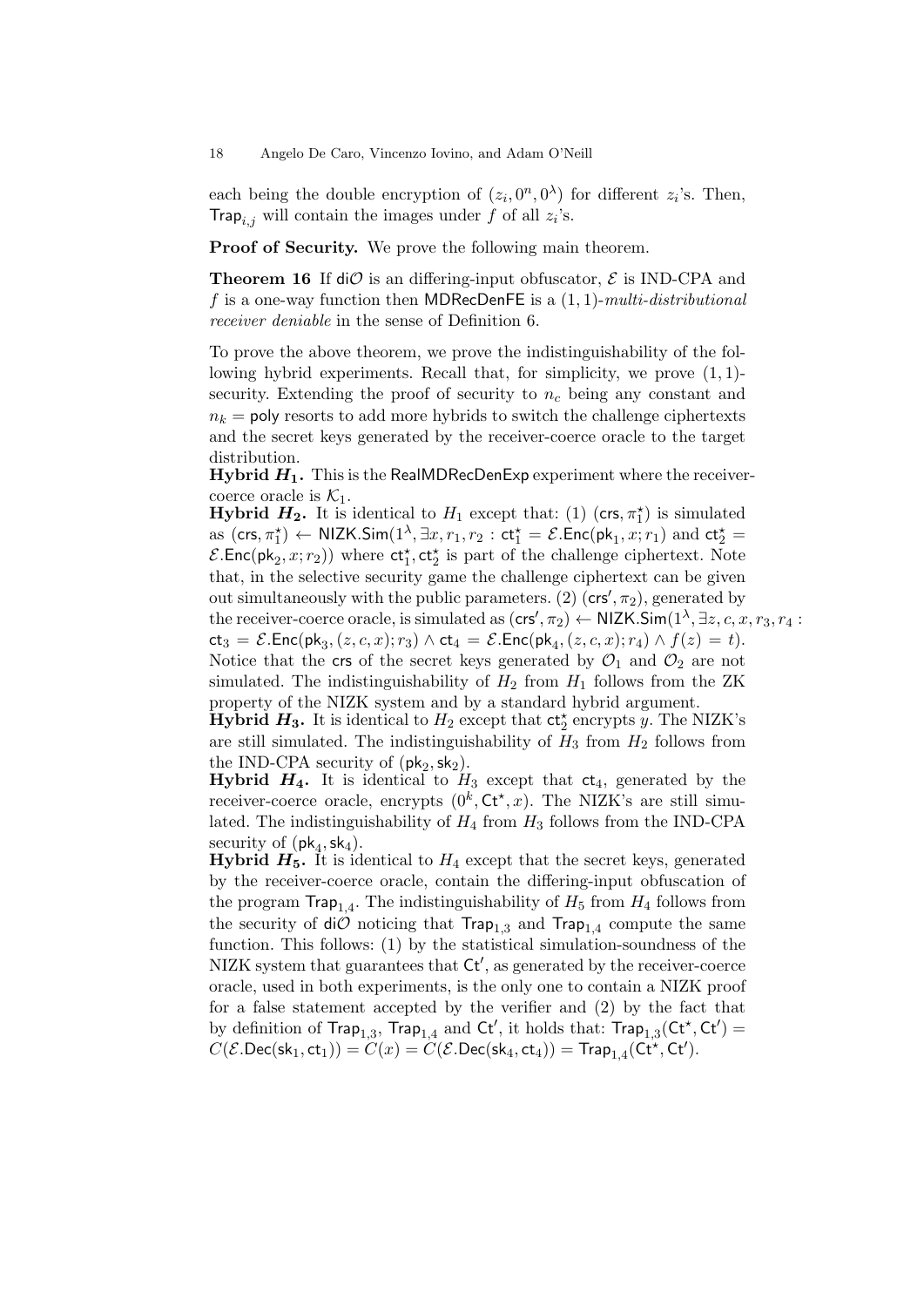**Hybrid**  $H_6$ **.** It is identical to  $H_5$  except that the secret keys, generated by  $\mathcal{O}_1$  and  $\mathcal{O}_2$ , contain the differing-input obfuscation of the program Trap<sub>1,4</sub>. The indistinguishability of  $H_6$  from  $H_5$  follows from the security of  $\text{di}\mathcal{O}$  noticing that  $\text{Trap}_{1,3}$  and  $\text{Trap}_{1,4}$  compute the same function. The statistical simulation-soundness of the NIZK system guarantees that there is no  $\mathsf{C} \mathsf{t}'$  for a false statement that the verifier accepts.

**Hybrid**  $H_7$ **.** It is identical to  $H_6$  except that  $\vec{ct}_3$ , generated by the receiver-coerce oracle, encrypts  $(0^k, Ct^*, x)$ . The NIZK's are still simulated. The indistinguishability of  $H_7$  from  $H_6$  follows from the IND-CPA security of  $(\mathsf{pk}_3, \mathsf{sk}_3)$ .

**Hybrid**  $H_8$ **.** It is identical to  $H_7$  except that the secret keys, generated by the receiver-coerce oracle, contain the differing-input obfuscation of the program  $\text{Trap}_{1,3}$ . The indistinguishability of  $H_8$  from  $H_7$  is symmetrical to that of  $H_5$  from  $H_4$ .

**Hybrid**  $H_9$ **.** It is identical to  $H_8$  except that the secret keys, generated by the receiver-coerce oracle, contain the differing-input obfuscation of the program  $\textsf{Trap}_{2,3}.$ 

Overview: by the statistical simulation-soundness of the NIZK proof system and by definition of  $\textsf{Trap}_{2,3}$ , the inputs that distinguish  $\textsf{Trap}_{2,3}$ from  $\textsf{Trap}_{1,3}$  have the form  $(\textsf{Ct}^*, \hat{\textsf{Ct}})$  where: (1)  $\hat{\textsf{C}}t = (\hat{\textsf{ct}}_3, \hat{\textsf{ct}}_4, \hat{\pi}_2) \neq \textsf{Ct}'.$ (2)  $\hat{\text{ct}}_3$  and  $\hat{\text{ct}}_4$  encrypt the same value (this follows by the statistical simulation-soundness of the NIZK system and from the fact that, being Ct' the only false statement with accepting proof, it must hold that  $\hat{Ct} \neq$ Ct'), and (3)  $\hat{\text{ct}}_3$  encrypts a string of the form  $(z', c', x')$  with  $f(z') = t$ .

To prove the indistinguishability of  $H_8$  from  $H_7$ , we proceed in two steps: Let  $A = (A_0, A_1)$  be any multi-distributional receiver deniability adversary, in the first step we show that there exists a sampling algorithm Sampler $^{\mathcal{A}}$  that samples a circuit family  $\mathcal{C}% ^{i}$  (containing Trap $_{2,3}$  and Trap $_{1,3}),$ that it is differing-inputs under the one-wayness of  $f$ . In the second step, we show that if  $A$  can distinguish the two experiments, then it is possible to construct a distinguisher that breaks the security of  $di\mathcal{O}$ .

First Step: We define a circuit family  $\mathcal C$  associated with a PPT Sampler<sup>A</sup> and show that it is differing-inputs under the one-wayness of f. Sampler<sup>A</sup> takes in input the security parameter, the description of the OWF f and the challenge of the one-way security game  $t^*$ , and does the following:

- 1. Runs  $\mathcal{A}_0$  on input  $1^{\lambda}$  to obtain  $(x^{\star}, y^{\star}, \texttt{st}_{\mathcal{A}})$ .
- 2. Computes, for  $i \in [4]$ ,  $(\mathsf{pk}_i, \mathsf{sk}_i) \leftarrow \mathcal{E}$ . Setu $\mathsf{p}(1^\lambda)$ , and  $\mathsf{ct}_1^\star = \mathcal{E}$ . Enc $(\mathsf{pk}_1, x^\star)$ and  $ct_2^* = \mathcal{E}.\text{Enc}(pk_1, y^*)$  and  $(crs, \pi_1^*) \leftarrow \text{NIZK}.\text{Sim}(1^{\lambda}, \exists x, r_1, r_2)$ :  $ct_1^* = \mathcal{E}.\text{Enc}(pk_1, x; r_1)$  and  $ct_2^* = \mathcal{E}.\text{Enc}(pk_2, x; r_2)$ . Sets the master public key and the challenge ciphertext as  $\mathsf{Mpk} = ((\mathsf{pk}_i)_{i \in [4]}, f, \mathsf{crs})$ ,  $Ct^* = (ct_1^*, ct_2^*, \pi_1^*)$ . The master secret key is then  $Msk = (sk_i)$ .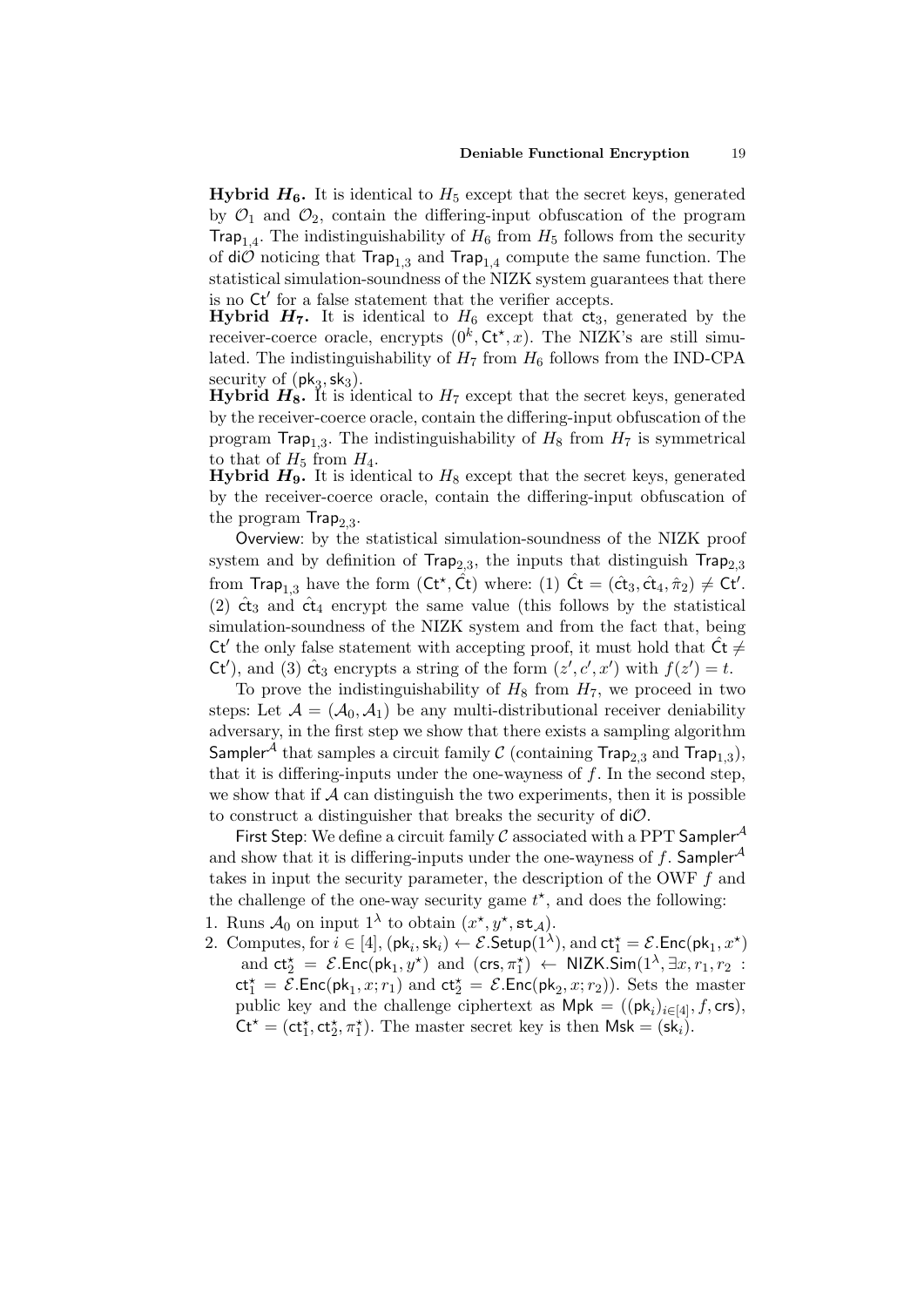Finally, runs  $A_1$  on input (Mpk, Ct<sup>\*</sup>, st<sub>A</sub>), simulating oracles  $\mathcal{O}_1, \mathcal{O}_2$ and  $\mathcal{K}(\cdot, \mathsf{C} \mathsf{t}^{\star}, x^{\star})$  in the following way:

- 1.  $\mathcal{O}_1(k, x, y), \mathcal{O}_2(k, x, y)$ : Given Mpk and Msk, the output distributions of these oracles is easy to generate.
- 2.  $\mathcal{K}(C, \mathsf{C} \mathsf{t}^{\star}, x^{\star})$ : Sampler<sup>A</sup> computes  $\mathsf{ct}_3 = \mathcal{E}.\mathsf{Enc}(\mathsf{pk}_3, (0^{\lambda}, \mathsf{C} \mathsf{t}^{\star}, x^{\star}))$ and  $ct_4 = \mathcal{E}.\text{Enc}(\text{pk}_4, (0^\lambda, \text{Ct}^\star, x^\star)),$  and  $(\text{crs}', \pi_2) \leftarrow \text{NIZK}.\text{Sim}(\exists z,$  $c, x, r_3, r_4:$  ct $_3 = \mathcal{E}$ . Enc(pk<sub>3</sub>,  $(z, c, x); r_3)$  and ct $_4 = \mathcal{E}$ . Enc(pk<sub>4</sub>,  $(z, c, x); r_4)$ and  $f(z) = t^*$ ). At this point the algorithm interrupts the execution of  $\mathcal A$  and returns  $(\mathsf{Trap}_{1,3}[C,\mathsf{crs},\mathsf{crs}',\mathsf{sk}_1,\mathsf{sk}_3,f,t],\mathsf{Trap}_{2,3}[C,\mathsf{crs},$ crs', sk<sub>2</sub>, sk<sub>3</sub>, f, t], st), where st contains its entire computation.

This terminates the description of  $Sampler^{\mathcal{A}}$ . Now, suppose there exists an adversary  ${\cal B}$  that takes in input  $(1^\lambda,{\sf Trap}_{1,3},{\sf Trap}_{2,3},{\sf st})$  and finds an input on which Trap $_{1,3}$ , Trap $_{2,3}$  are different, meaning  ${\cal B}$  finds a  $\hat{\sf Ct} = (\hat{\sf ct}_3, \hat{\sf ct}_4, \hat{\pi}_2)$ as defined above. Then, by using  $sk_3$  in  $st$ ,  $\beta$  can decrypt  $\hat{ct}_3$  and extract a pre-image of  $t^*$ .

Second Step: Suppose that A distinguishes  $H_9$  and  $H_8$  with nonnegligible advantage then we can construct a distinguisher  $\mathcal{D}^{\mathcal{A}}$ , for the differing-input circuit family defined above, that breaks the security of diO. The distinguisher  $\mathcal{D}^{\mathcal{A}}$  taks in  $(C, \text{st})$  where C is the differing-input obfuscation of either  $\textsf{Trap}_{1,3}$  or  $\textsf{Trap}_{2,3}$  and does the following: (1) Restart from the position where  $Sampler<sup>A</sup>$  stopped and uses C to generate the output of the receiver-coerce oracle. Specifically,  $D$  returns  $(C, t^*, Ct')$ , where  $\mathsf{C}t' = (\mathsf{ct}_3, \mathsf{ct}_4, \pi_2)$ . (2) D continues to respond to the oracle invocations as Sampler<sup>A</sup> does. (3) Finally, when A has completed its execution, it returns a bit that become  $\mathcal{D}$ 's output.

This terminates the description of  $\mathcal{D}^{A}$ . Now, if C is the differinginput obfuscation of  $\mathsf{Trap}_{1,3}$  then  $(\mathsf{Sampler}^\mathcal{A}, \mathcal{D}^\mathcal{A})$  have simulated  $H_8.$  On the other hand, if C is the differing-input obfuscation of  $\text{Trap}_{2,3}$  then (Sampler<sup>A</sup>,  $\mathcal{D}^{A}$ ) have simulated  $H_9$ .

**Hybrid**  $H_{10}$ **.** It is identical to  $H_9$  except that the secret keys, generated by the  $\mathcal{O}_1$  and  $\mathcal{O}_2$ , contain the differing-input obfuscation of the program **Trap**<sub>2,4</sub>. The indistinguishability of  $H_{10}$  from  $H_9$  follows from the security of di $O$  noticing that  $\text{Trap}_{1,4}$  and  $\text{Trap}_{2,4}$  compute the same function. The statistical simulation-soundness of the NIZK system guarantees that there is no Ct for a false statement that the verifier accepts. Moreover when considering  $\mathsf{C} t^*$ , the security game constraints guarantee that the the secret keys asked to  $\mathcal{O}_1$  and  $\mathcal{O}_2$  evaluate to the same value on the challenge messages.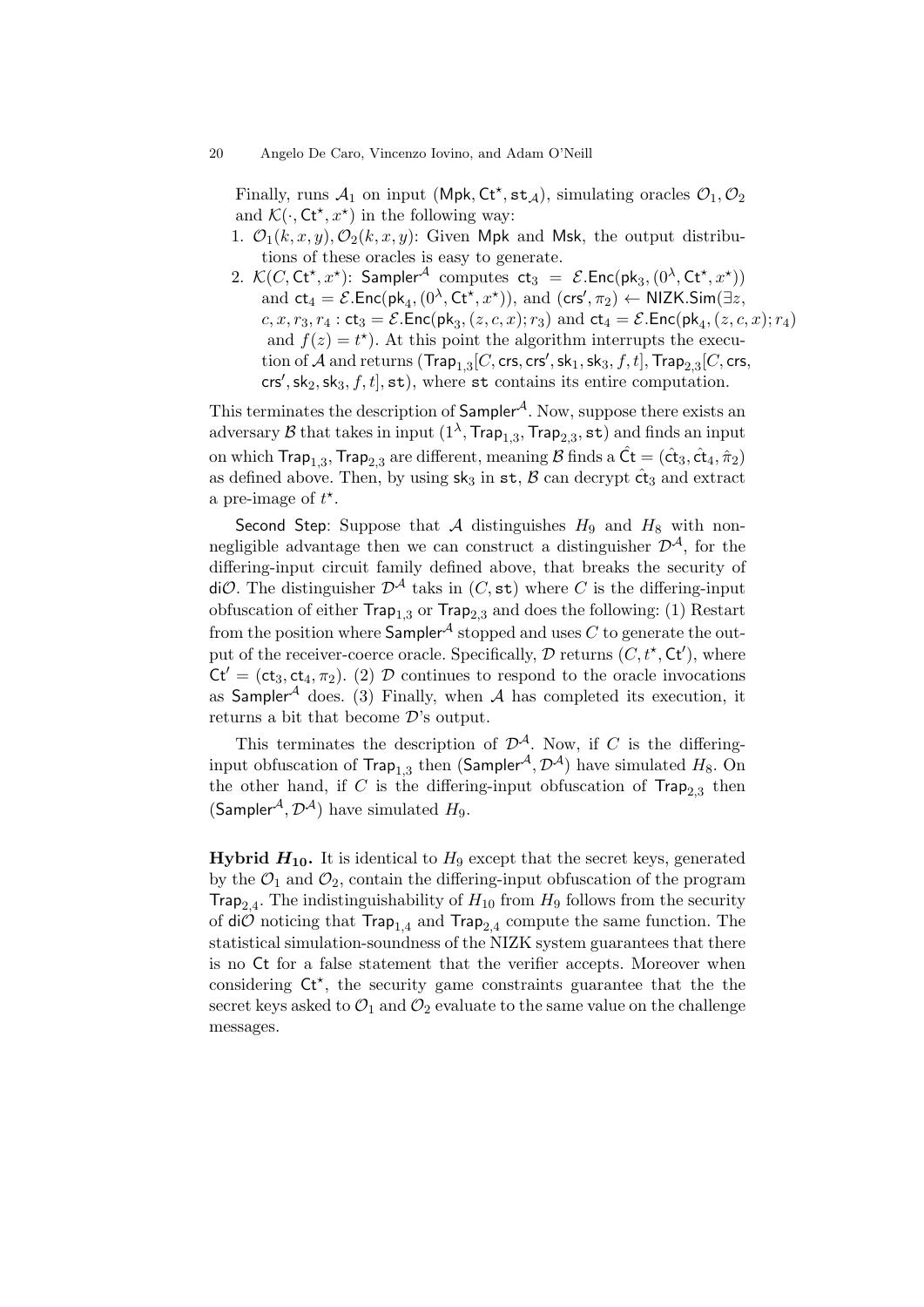**Hybrid**  $H_{11}$ **.** It is identical to  $H_{10}$  except that  $ct_1^*$  encrypts y, The indistinguishability of  $H_{11}$  from  $H_{10}$  follows from the IND-CPA security of  $(\mathsf{pk}_1, \mathsf{sk}_1)$ .

**Hybrid**  $H_{12}$ **.** It is identical to  $H_{11}$  except that the secret keys, generated by the  $\mathcal{O}_1$  and  $\mathcal{O}_2$ , contain the differing-input obfuscation of the program Trap<sub>2,3</sub>. The indistinguishability of  $H_{12}$  from  $H_{11}$  is symmetrical to that of  $H_6$  from  $H_5$ .

**Hybrid**  $H_{13}$ **.** It is identical to  $H_{12}$  except that  $ct_4$ , generated by the receiver-coerce oracle, encrypts  $(z, \mathsf{C}t^*, x)$ , The indistinguishability of  $H_{13}$ from  $H_{12}$  follows from the IND-CPA security of  $(\mathsf{pk}_4, \mathsf{sk}_4)$ .

**Hybrid**  $H_{14}$ **.** It is identical to  $H_{13}$  except that the secret keys, generated by the receiver-coerce oracle, contain the differing-input obfuscation of the program  $\textsf{Trap}_{2,4}.$  The indistinguishability of  $H_{14}$  from  $H_{13}$  is symmetrical to that of  $H_5$  from  $H_4$ .

**Hybrid**  $H_{15}$ **.** It is identical to  $H_{14}$  except that the secret keys, generated by the  $\mathcal{O}_1$  and  $\mathcal{O}_2$ , contain the differing-input obfuscation of the program Trap<sub>2,4</sub>. The indistinguishability of  $H_{15}$  from  $H_{14}$  is symmetrical to that of  $H_6$  from  $H_5$ .

**Hybrid**  $H_{16}$ **.** It is identical to  $H_{15}$  except that  $ct_3$ , generated by the receiver-coerce oracle, encrypts  $(z, \mathsf{C}t^*, x)$ . The indistinguishability of  $H_{16}$ from  $H_{15}$  follows from the IND-CPA security of  $(\mathsf{pk}_3, \mathsf{sk}_3)$ .

**Hybrid**  $H_{17}$ **.** It is identical to  $H_{16}$  except that the secret keys, generated by the receiver-coerce oracle, contain the differing-input obfuscation of the program  $\text{Trap}_{2,3}$ . The indistinguishability of  $H_{17}$  from  $H_{16}$  is symmetrical to that of  $H_5$  from  $H_4$ .

**Hybrid**  $H_{18}$ **.** It is identical to  $H_{17}$  except that the secret keys, generated by the receiver-coerce oracle, contain the differing-input obfuscation of the program  $\textsf{Trap}_{1,3}$ . The indistinguishability of  $H_{18}$  from  $H_{17}$  is symmetrical to that of  $H_5$  from  $H_4$ .

**Hybrid**  $H_{19}$ **.** It is identical to  $H_{18}$  except that the secret keys, generated by the  $\mathcal{O}_1$  and  $\mathcal{O}_2$ , contain the differing-input obfuscation of the program Trap<sub>2,3</sub>. The indistinguishability of  $H_{19}$  from  $H_{18}$  is symmetrical to that of  $H_6$  from  $H_5$ .

**Hybrid**  $H_{20}$ **.** It is identical to  $H_{19}$  except that the secret keys, generated by the  $\mathcal{O}_1$  and  $\mathcal{O}_2$ , contain the differing-input obfuscation of the program Trap<sub>1,3</sub>. The indistinguishability of  $H_{20}$  from  $H_{19}$  is symmetrical to that of  $H_{10}$  from  $H_9$ .

**Hybrid**  $H_{21}$ **.** It is identical to  $H_{20}$  except that all crs's are honestly generated. The indistinguishability of  $H_{21}$  from  $H_{20}$  follows from the zeroknowledge of the NIZK system and by a standard hybrid argument. It remains to notice that  $H_{21}$  corresponds to FakeDenExp where the receivercoerce oracle is  $K_2$ .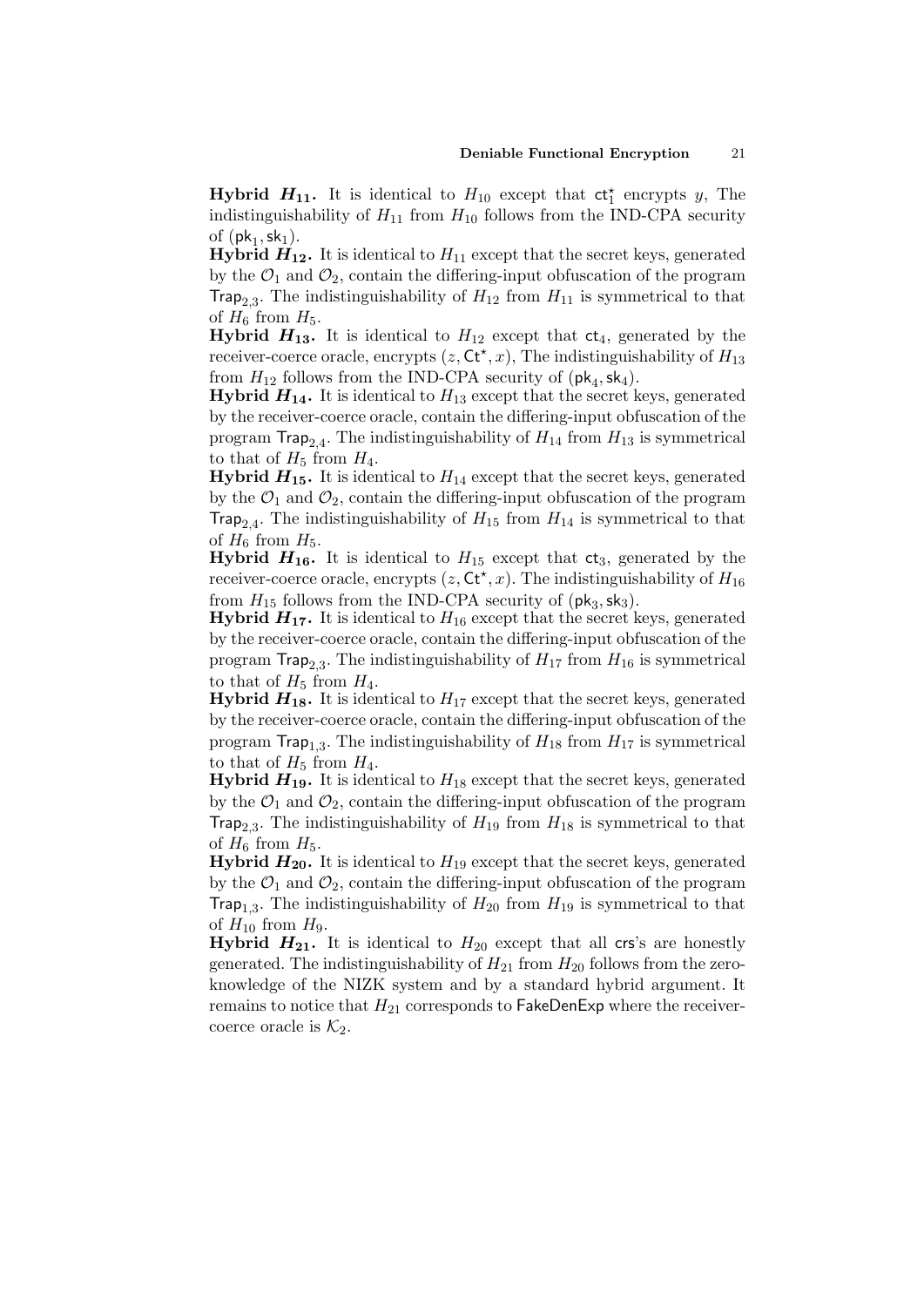### 6 Open problems and future work

Our work leaves open the problem of a construction of a multidistributional deniable FE for general functionalities that avoid the use of diO. It is also worthy to investigate whether our techniques can be used to add deniability to other flavors of FE, e.g., [33, 9, 11, 25].

## 7 Acknowledgments

Vincenzo Iovino is supported by the National Research Fund of Luxembourg and made part of this work while was at the University of Warsaw supported by the WELCOME/2010-4/2 grant founded within the framework of the EU Innovative Economy Operational Programme.

Angelo de Caro's work was partly supported by the EU H2020 TRE-DISEC project, funded by the European Commission under grant agreement no. 644412.

We thank Anna Sorrentino and the anonymous reviewers for useful comments.

# References

- 1. S. Agrawal, S. Gorbunov, V. Vaikuntanathan, and H. Wee. Functional encryption: New perspectives and lower bounds. In R. Canetti and J. A. Garay, editors, Advances in Cryptology – CRYPTO 2013, Part II, volume 8043 of Lecture Notes in Computer Science, pages 500–518. Springer, Aug. 2013.
- 2. P. Ananth, D. Boneh, S. Garg, A. Sahai, and M. Zhandry. Differing-inputs obfuscation and applications. Cryptology ePrint Archive, Report 2013/689, 2013. http://eprint.iacr.org/2013/689.
- 3. D. Apon, X. Fan, and F. Liu. Bi-deniable inner product encryption from LWE. IACR Cryptology ePrint Archive, 2015:993, 2015.
- 4. B. Barak, O. Goldreich, R. Impagliazzo, S. Rudich, A. Sahai, S. P. Vadhan, and K. Yang. On the (im)possibility of obfuscating programs. In J. Kilian, editor, Advances in Cryptology – CRYPTO 2001, volume 2139 of Lecture Notes in Computer Science, pages 1–18. Springer, Aug. 2001.
- 5. M. Barbosa and P. Farshim. On the semantic security of functional encryption schemes. In Public Key Cryptography, pages 143–161, 2013.
- 6. M. Bellare, D. Hofheinz, and S. Yilek. Possibility and impossibility results for encryption and commitment secure under selective opening. In A. Joux, editor, Advances in Cryptology – EUROCRYPT 2009, volume 5479 of Lecture Notes in Computer Science, pages 1–35. Springer, Apr. 2009.
- 7. M. Bellare and A. O'Neill. Semantically-secure functional encryption: Possibility results, impossibility results and the quest for a general definition. In M. Abdalla, C. Nita-Rotaru, and R. Dahab, editors, CANS 13: 12th International Conference on Cryptology and Network Security, volume 8257 of Lecture Notes in Computer Science, pages 218–234. Springer, Nov. 2013.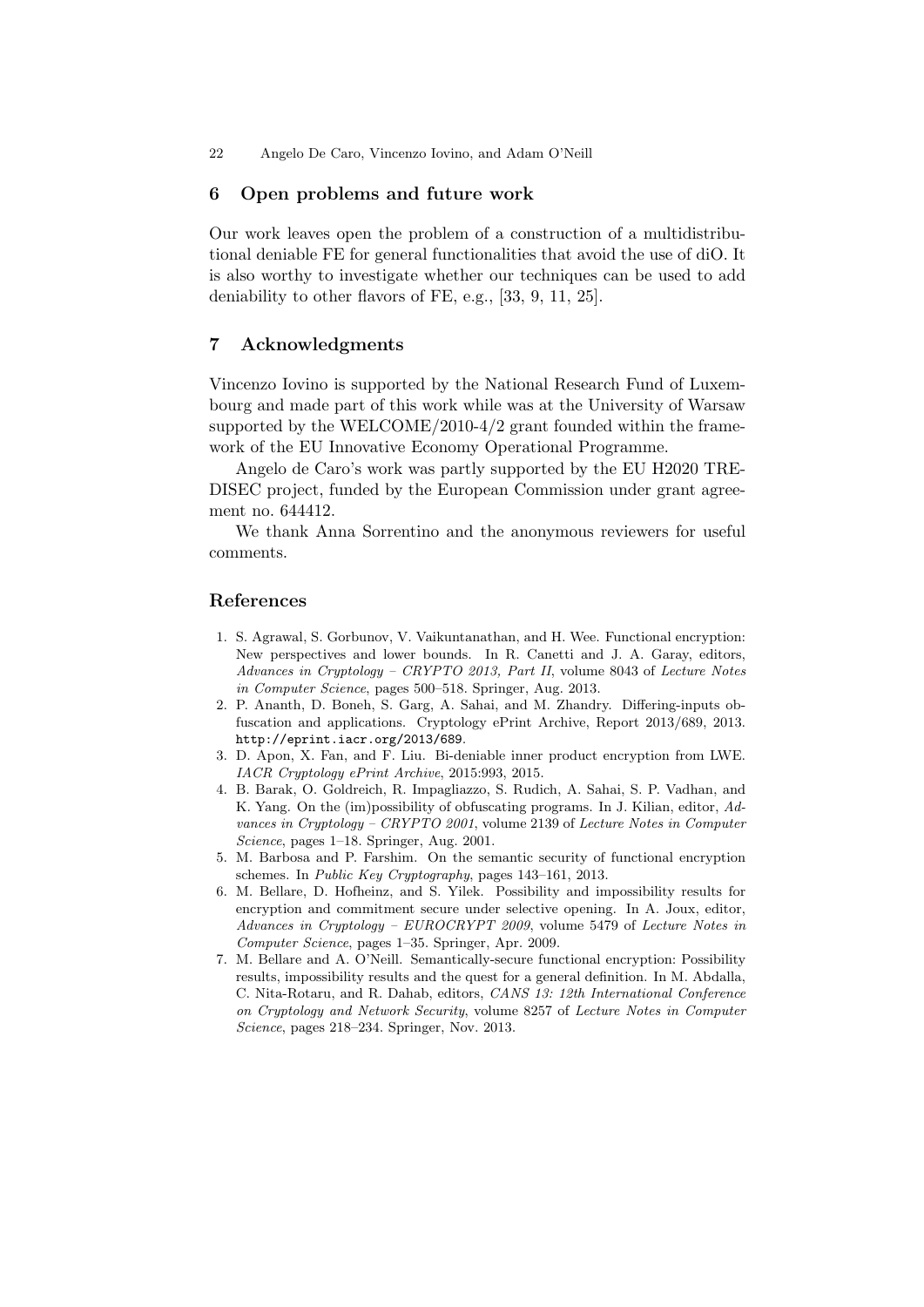- 8. R. Bendlin, J. B. Nielsen, P. S. Nordholt, and C. Orlandi. Lower and upper bounds for deniable public-key encryption. In D. H. Lee and X. Wang, editors, Advances in Cryptology – ASIACRYPT 2011, volume 7073 of Lecture Notes in Computer Science, pages 125–142. Springer, Dec. 2011.
- 9. C. Blundo, V. Iovino, and G. Persiano. Predicate encryption with partial public keys. In S.-H. Heng, R. N. Wright, and B.-M. Goi, editors, CANS 10: 9th International Conference on Cryptology and Network Security, volume 6467 of Lecture Notes in Computer Science, pages 298–313. Springer, Dec. 2010.
- 10. D. Boneh and X. Boyen. Efficient selective-ID secure identity based encryption without random oracles. In C. Cachin and J. Camenisch, editors, Advances in Cryptology – EUROCRYPT 2004, volume 3027 of Lecture Notes in Computer Science, pages 223–238. Springer, May 2004.
- 11. D. Boneh, A. Raghunathan, and G. Segev. Function-private identity-based encryption: Hiding the function in functional encryption. In R. Canetti and J. A. Garay, editors, Advances in Cryptology – CRYPTO 2013, Part II, volume 8043 of Lecture Notes in Computer Science, pages 461–478. Springer, Aug. 2013.
- 12. D. Boneh, A. Sahai, and B. Waters. Functional encryption: Definitions and challenges. In Y. Ishai, editor, TCC 2011: 8th Theory of Cryptography Conference, volume 6597 of Lecture Notes in Computer Science, pages 253–273. Springer, Mar. 2011.
- 13. E. Boyle, K.-M. Chung, and R. Pass. On extractability obfuscation. In Y. Lindell, editor, TCC 2014: 11th Theory of Cryptography Conference, volume 8349 of Lecture Notes in Computer Science, pages 52–73. Springer, Feb. 2014.
- 14. R. Canetti, C. Dwork, M. Naor, and R. Ostrovsky. Deniable encryption. In B. S. Kaliski Jr., editor, Advances in Cryptology – CRYPTO'97, volume 1294 of Lecture Notes in Computer Science, pages 90–104. Springer, Aug. 1997.
- 15. R. Canetti, U. Feige, O. Goldreich, and M. Naor. Adaptively secure multi-party computation. In 28th Annual ACM Symposium on Theory of Computing, pages 639–648. ACM Press, May 1996.
- 16. I. Damgård and J. B. Nielsen. Improved non-committing encryption schemes based on a general complexity assumption. In M. Bellare, editor, Advances in Cryptology – CRYPTO 2000, volume 1880 of Lecture Notes in Computer Science, pages 432– 450. Springer, Aug. 2000.
- 17. A. De Caro, V. Iovino, A. Jain, A. O'Neill, O. Paneth, and G. Persiano. On the achievability of simulation-based security for functional encryption. In R. Canetti and J. A. Garay, editors, Advances in Cryptology – CRYPTO 2013, Part II, volume 8043 of Lecture Notes in Computer Science, pages 519–535. Springer, Aug. 2013.
- 18. C. Dwork, M. Naor, O. Reingold, and L. J. Stockmeyer. Magic functions. In 40th Annual Symposium on Foundations of Computer Science, pages 523–534. IEEE Computer Society Press, Oct. 1999.
- 19. S. Garg, C. Gentry, S. Halevi, M. Raykova, A. Sahai, and B. Waters. Candidate indistinguishability obfuscation and functional encryption for all circuits. In 54th Annual Symposium on Foundations of Computer Science, pages 40–49. IEEE Computer Society Press, Oct. 2013.
- 20. S. Garg, C. Gentry, S. Halevi, A. Sahai, and B. Waters. Attribute-based encryption for circuits from multilinear maps. In R. Canetti and J. A. Garay, editors, Advances in Cryptology – CRYPTO 2013, Part II, volume 8043 of Lecture Notes in Computer Science, pages 479–499. Springer, Aug. 2013.
- 21. S. Garg, C. Gentry, S. Halevi, and M. Zhandry. Fully secure attribute based encryption from multilinear maps. Cryptology ePrint Archive, Report 2014/622, 2014. http://eprint.iacr.org/2014/622.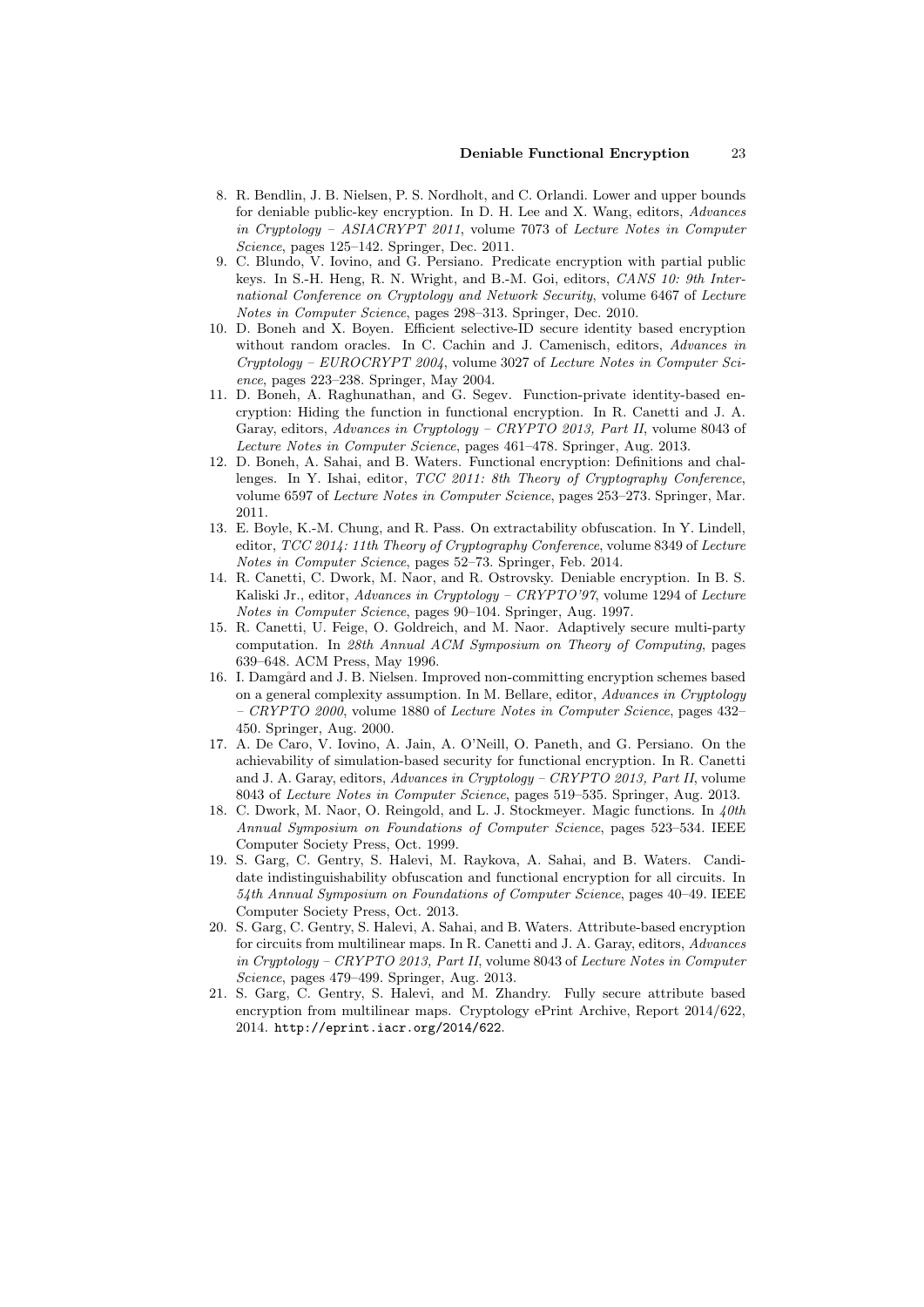- 24 Angelo De Caro, Vincenzo Iovino, and Adam O'Neill
- 22. S. Goldwasser and S. Micali. Probabilistic encryption. Journal of Computer and System Sciences, 28(2):270–299, 1984.
- 23. S. Gorbunov, V. Vaikuntanathan, and H. Wee. Functional encryption with bounded collusions via multi-party computation. In R. Safavi-Naini and R. Canetti, editors, CRYPTO, volume 7417 of Lecture Notes in Computer Science, pages 162–179. Springer, 2012.
- 24. S. Gorbunov, V. Vaikuntanathan, and H. Wee. Attribute-based encryption for circuits. In D. Boneh, T. Roughgarden, and J. Feigenbaum, editors, 45th Annual ACM Symposium on Theory of Computing, pages 545–554. ACM Press, June 2013.
- 25. V. Iovino, Q. Tang, and K. Zebrowski. On the power of public-key functional encryption with function privacy. IACR Cryptology ePrint Archive, 2015:470, 2015.
- 26. V. Iovino and K. Zebrowski. Simulation-based secure functional encryption in the random oracle model. In Progress in Cryptology - LATINCRYPT 2015 - 4th International Conference on Cryptology and Information Security in Latin America, Guadalajara, Mexico, August 23-26, 2015, Proceedings, pages 21–39, 2015.
- 27. J. Katz, A. Sahai, and B. Waters. Predicate encryption supporting disjunctions, polynomial equations, and inner products. In N. P. Smart, editor, Advances in Cryptology – EUROCRYPT 2008, volume 4965 of Lecture Notes in Computer Science, pages 146–162. Springer, Apr. 2008.
- 28. M. Naor and M. Yung. Public-key cryptosystems provably secure against chosen ciphertext attacks. In 22nd Annual ACM Symposium on Theory of Computing, pages 427–437. ACM Press, May 1990.
- 29. T. Okamoto and K. Takashima. Adaptively attribute-hiding (hierarchical) inner product encryption. In D. Pointcheval and T. Johansson, editors, Advances in  $Cryptology - EUROCRYPT 2012$ , volume 7237 of Lecture Notes in Computer Science, pages 591–608. Springer, Apr. 2012.
- 30. A. O'Neill. Definitional issues in functional encryption. Cryptology ePrint Archive, Report 2010/556, 2010. http://eprint.iacr.org/.
- 31. A. O'Neill, C. Peikert, and B. Waters. Bi-deniable public-key encryption. In P. Rogaway, editor, Advances in Cryptology – CRYPTO 2011, volume 6841 of Lecture Notes in Computer Science, pages 525–542. Springer, Aug. 2011.
- 32. A. Sahai and B. Waters. How to use indistinguishability obfuscation: deniable encryption, and more. In D. B. Shmoys, editor, 46th Annual ACM Symposium on Theory of Computing, pages 475–484. ACM Press, May / June 2014.
- 33. E. Shen, E. Shi, and B. Waters. Predicate privacy in encryption systems. In O. Reingold, editor, TCC 2009: 6th Theory of Cryptography Conference, volume 5444 of Lecture Notes in Computer Science, pages 457–473. Springer, Mar. 2009.
- 34. B. Waters. A punctured programming approach to adaptively secure functional encryption. In Advances in Cryptology - CRYPTO 2015 - 35th Annual Cryptology Conference, Santa Barbara, CA, USA, August 16-20, 2015, Proceedings, Part II, pages 678–697, 2015.

# A Simulation-Based Security for FE and its Relation to Receiver-Deniability

Definition 17 [De Caro et al. [17] Simulation-Based Definition] A FE scheme  $FE = (Setup, KeyGen, Enc, Éval)$  for functionality F defined over  $(K, X)$  is  $(q_1, \ell, q_2)$ -simulation-secure  $((q_1, \ell, q_2)$ -SIM-Secure, for short), where  $q_1 = q_1(\lambda)$ ,  $\ell = \ell(\lambda)$ ,  $q_2 = q_2(\lambda)$  are polynomials in the security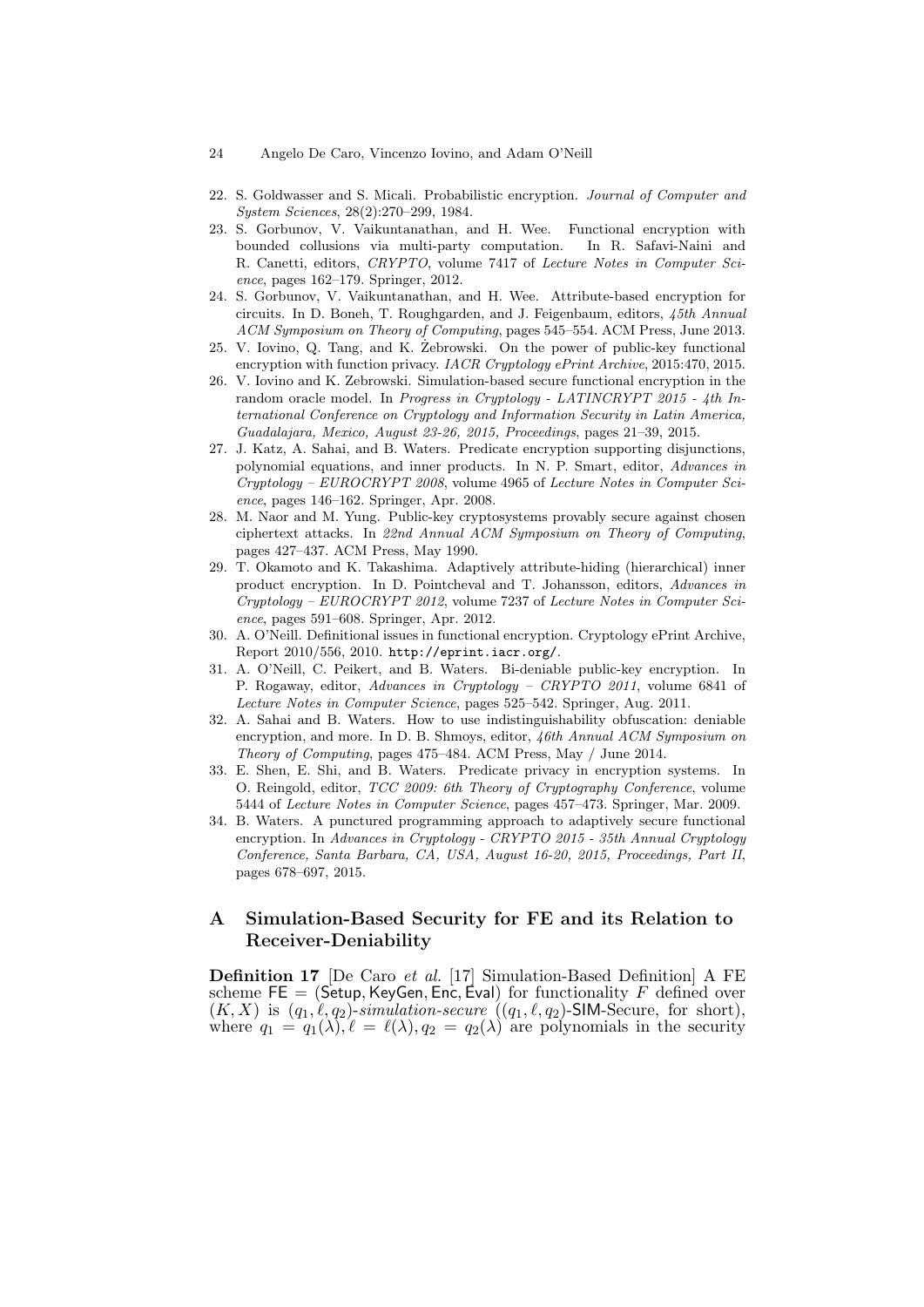parameter  $\lambda$  that are fixed a priori, if there exists a PPT simulator algorithm  $Sim = (Sim_0, Sim_1)$  such that for all PPT *adversary* algorithms  $\mathcal{A} = (\mathcal{A}_0, \mathcal{A}_1)$ , issuing at most  $q_1$  non-adaptive key queries,  $q_2$  adaptive key queries and output challenge message vector of length and most  $\ell$ , the outputs of the following two experiments are computationally indistinguishable.

RealExp<sup>FE, $A(1^{\lambda}, 1^n)$ </sup>  $(Mpk, Msk) \leftarrow Setup(1^{\lambda}, 1^n);$  $(\boldsymbol{x}, \mathtt{st}) \leftarrow \mathcal{A}_0^{\mathsf{KeyGen}(\mathsf{Msk}, \cdot)}(\mathsf{Mpk});$  $\mathsf{Ct} \leftarrow \mathsf{Enc}(\mathsf{Mpk}, \boldsymbol{x});$  $\alpha \leftarrow \mathcal{A}_1^{\mathsf{KeyGen(Msk, \cdot)}}(\mathsf{Mpk}, \mathsf{Ct}, \mathtt{st});$ Output:  $(Mpk, x, \alpha)$  $\mathsf{IdealExp}_{\mathsf{Sim}}^{\mathsf{FE},\mathcal{A}}(1^\lambda,1^n)$  $(Mpk, Msk) \leftarrow Setup(1^{\lambda}, 1^n);$  $(\boldsymbol{x}, \mathtt{st}) \leftarrow \mathcal{A}_0^{\mathsf{KeyGen}(\mathsf{Msk}, \cdot)}(\mathsf{Mpk});$  $(\mathsf{C} \mathsf{t},\mathsf{st}') \leftarrow \mathsf{Sim}_0(\mathsf{Mpk}, |\boldsymbol{x}|, (k_i,\mathsf{Sk}_{k_i},F(k_i,\boldsymbol{x}))),$  $\alpha \leftarrow \mathcal{A}_1^{\mathcal{O}(\cdot)}(\mathsf{Mpk},\mathsf{Ct},\mathsf{st});$ Output:  $(Mpk, x, \alpha)$ 

Here, the  $(k<sub>i</sub>)$ 's correspond to the key-generation queries of the adversary. Further, oracle  $\mathcal{O}(\cdot)$  is the second stage of the simulator, namely algorithm  $\textsf{Sim}_1(\textsf{Msk}, \textsf{st}', \cdot, \cdot)$ . Algorithm  $\textsf{Sim}_1$  receives as third argument a key  $k_j$ for which the adversary queries a secret key, and as fourth argument the output value  $F(k_i, x)$ . Further, note that the simulator algorithm  $\mathsf{Sim}_1$ is stateful in that after each invocation, it updates the state  $st'$  which is carried over to its next invocation. (Notice that, in the case that a parameter is an unbounded polynomial we use the notation poly.)

# $(n_c, n_k)$ -receiver-deniability  $\implies (0, n_c, n_k)$ -SIM-Security.

**Theorem 18** Suppose that RecDenFE is a  $(n_c, n_k)$ -receiver-deniable functional encryption scheme for functionality F defined over  $(K, X)$  then RecDenFE is  $(0, n_c, n_k)$ -SIM-Secure (Definition 17) as well.

Proof. We start by constructing the simulator required by the SIM-Security.  $\mathsf{Sim} = (\mathsf{Sim}_0, \mathsf{Sim}_1)$  is defined as follow.  $\mathsf{Sim}_0$  on input master public key Mpk, remember that non-adaptive key generation queries are not allowed in the setting we are considering, chooses random vector  $x^*$  of  $n_c$  messages and, for  $i \in n_c$ , generated ciphertext  $\mathsf{C} \mathsf{t}_i^{\star} = \mathsf{Enc}(\mathsf{Mpk}, x_i^{\star})$ and returns  $(Ct^*, st = (Ct^*)$ . Sim<sub>1</sub> on input master secret key Msk, status  $st'$ , and tuple  $(k, Sk_C, F(k, x)))$  does the following. Sim<sub>1</sub> invokes the receiver faking algorithm to generate the secret key for  $k$ , namely  $\mathsf{Sk}_k = \mathsf{RecFake}(\mathsf{Msk}, k, \mathsf{Ct}^\star, F(k, x)).$  Finally,  $\mathsf{Sim}_1$  returns  $\mathsf{Sk}_k$  as its own output.

Now, for the sake of contradiction, let  $A = (\mathcal{A}_0, \mathcal{A}_1)$  and  $\mathcal{D}$  be an adversary and a distinguisher that break the  $(0, n_c, n_k)$ -SIM-Security of RecDenFE, meaning that  $(A, \mathcal{D})$  can distinguish between RealExp and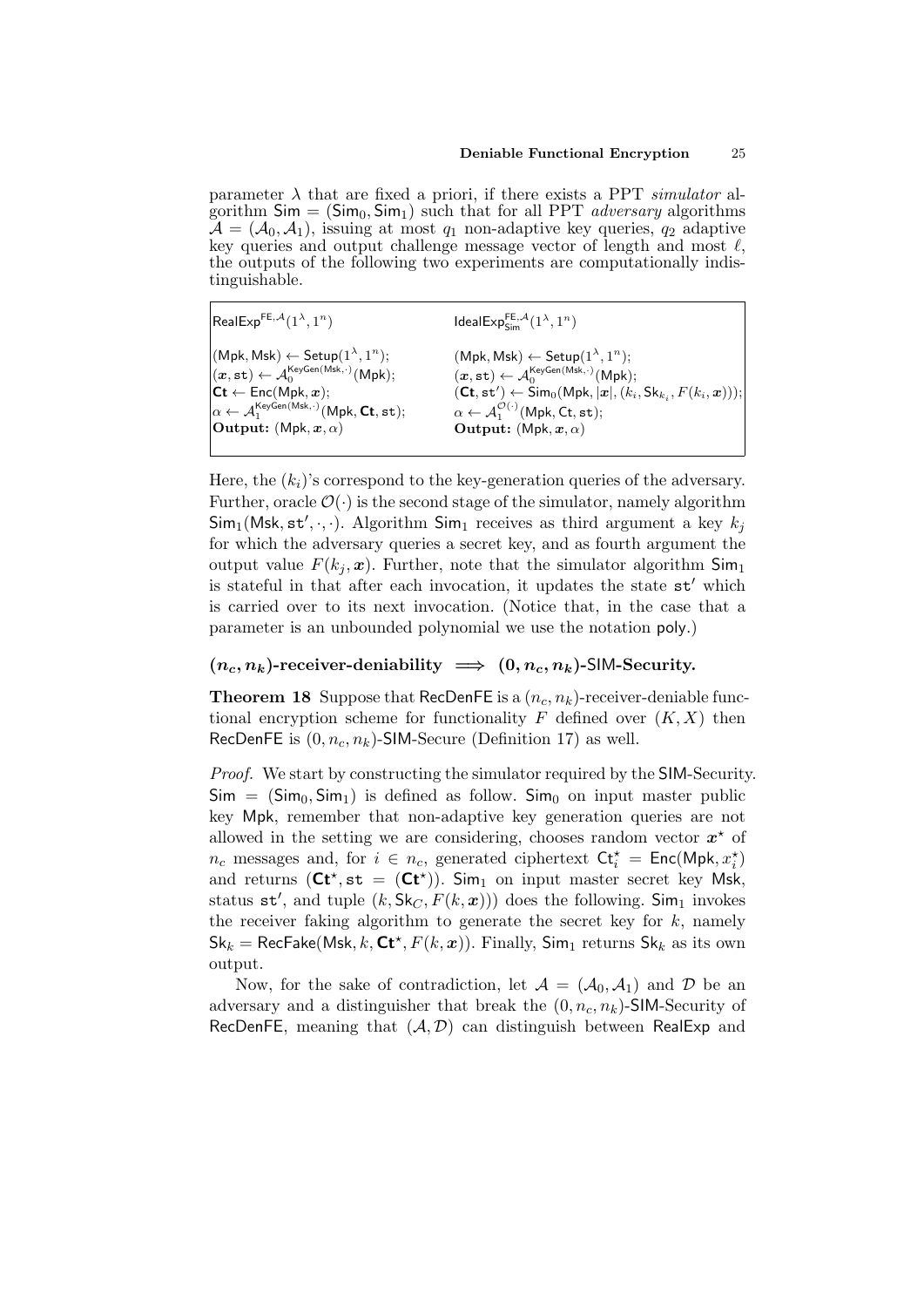IdealExp. Then, we construct and adversary  $\mathcal{B} = (\mathcal{B}_0, \mathcal{B}_1)$  and distinguisher  $\mathcal{D}'$  that break the  $(n_c, n_k)$ -receiver-deniable security of RecDenFE. Specifically,  $\beta$  is defined as follows:  $\beta_0$  on input master public key Mpk runs  $A_0$  on input Mpk. Notice that,  $A_0$  does not issue any key generation query. At some point  $\mathcal{A}_0$  returns challenge messages x and status st<sub>A</sub>.  $\mathcal{B}_0$  chooses random messages  $\mathbf{x}'$  and returns  $(\mathbf{x}, \mathbf{x}', \mathtt{st} = (\mathtt{st}_{\mathcal{A}}, \mathbf{x})).$ 

 $\mathcal{B}_1$  on input  $\mathsf{C}t^*$  and status st (notice that in this case  $r_S$  is a zerolength vector) runs  $A_1$  on input  $\mathsf{C}t^*$  and status  $st_A$ . When  $A_1$  issue a key-generation query for key k, B invokes its  $\mathcal{O}^K$  oracle on input k,  $\mathsf{C} \mathsf{t}^*$ and  $F(k, x)$  to obtain  $\mathsf{Sk}_k$  that is given back to  $\mathcal{A}_1$ . At some point  $A_1$ returns some output  $\alpha$  and  $\beta_1$  returns  $\alpha$  as its own output.

On the other hand, the distinguisher  $\mathcal{D}'$  is exactly  $\mathcal{D}$ .

Now notice that, if  $\mathcal B$  is playing the RealRecDenExp experiment then  $\mathcal A$ is playing the RealExp. On the other side, if  $\beta$  is playing the FakeRecDenExp experiment then  $A$  is playing the **IdealExp**. This concludes the proof.

# B Proof of Security of Construction 11

In this section, we prove the following main theorems

Theorem 19 If FE is IND-Secure, then RecDenFE is IND-Secure as well.

The proof of Theorem 19 is straightforward and we omit it.

**Theorem 20** If FE is (poly, 1, poly)-IND-Secure then RecDenFE is a  $(n_c, \text{poly})$ receiver deniable in the sense of Definition 6, for any constant  $n_c$ .

Proof. We prove security via a sequence of hybrid experiments. To do so, we will make use of the following simulation receiver faking algorithm.

```
Sim. RecFake<sup>FE.KeyGen(FE.Msk,·)}(C, \mathbf{x}, \mathbf{s})
```
The algorithm takes in input a circuit C, messages  $\mathbf{x} = (x_1, \ldots, x_\ell)$ , strings  $\mathbf{s} = (s_1, \ldots, s_\ell)$  each in  $\{0,1\}^{\lambda}$ , and oracle access to the FE key generation algorithm. Then, for each  $i \in [\ell]$ , the algorithm chooses random  $t_i$  and  $t'_i$  in  ${0,1}^{l(\lambda)}$  and distinguishes between the following two case: • If  $C(x_i) = 1$ , it sets  $z_i = f_{s_i}(t_i)$  and chooses random  $z'_i \in \{0,1\}^{L(\lambda)}_{\tau(i)}$ . • If  $C(x_i) = 0$ , it sets  $z'_i = f_{s_i}(t'_i)$  and chooses random  $z_i \in \{0,1\}^{L(\lambda)}$ . Finally, the algorithm computes  $\mathsf{FE}.\mathsf{Sk}_C = \mathsf{FE}.\mathsf{KeyGen}(\mathsf{FE}.\mathsf{Msk},\mathsf{Trap}[C,\mathcal{F}]^{\mathbf{t},\mathbf{z},\mathbf{t}',\mathbf{z}'}),$ and returns secret key  $\mathsf{Sk}_C = (\mathbf{t}, \mathbf{z}, \mathbf{t}', \mathbf{z}', \mathsf{FE}.\mathsf{Sk}_C).$ 

We are now ready to describe the hybrids. The change between the presented hybrid and the previous will be denoted by boxing the modified parts.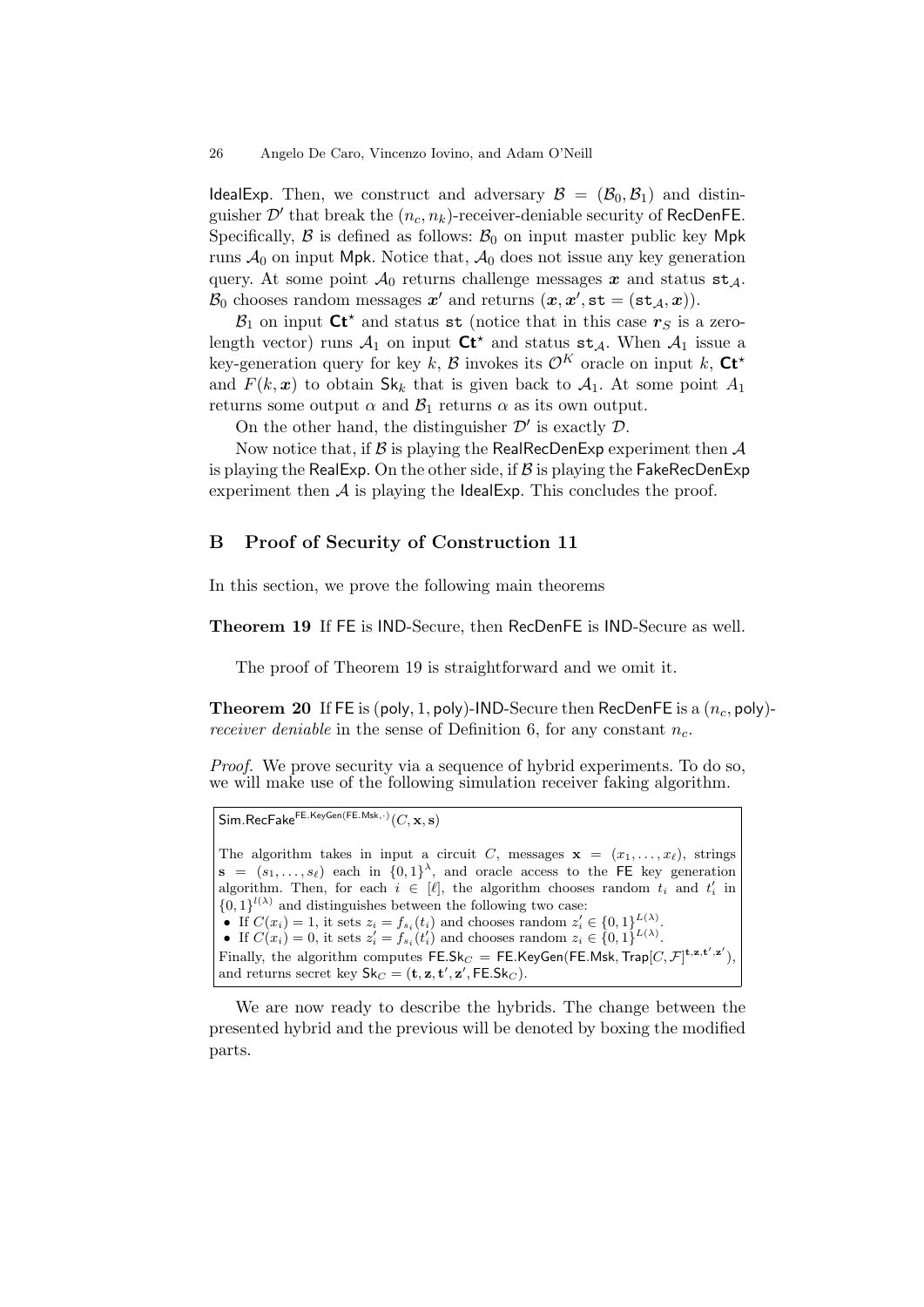**Hybrid**  $H_1$ **:** Consider the following two oracles:

|                                                                                                                                                                  | $\mathcal{K}_1^{\star}(C, \mathbf{C} \mathbf{t}, \mathbf{x})$ |
|------------------------------------------------------------------------------------------------------------------------------------------------------------------|---------------------------------------------------------------|
| $\begin{cases} \mathcal{E}_1^{\star}(\mathbf{x}, \mathbf{y}) \\ (s_i \leftarrow \{0, 1\}^{\lambda})_{i \in [n_c]} \\ (s_i \in \mathbb{Z})^{\lambda} \end{cases}$ | $\mathsf{Sk}_C \leftarrow \mathsf{KeyGen}(\mathsf{Msk}, C);$  |
| $ (Ct_i \leftarrow \mathsf{FE}.\mathsf{Enc}(\mathsf{Mpk},(x_i,s_i)))_{i \in [n_c]}$ Output: Sk <sub>k</sub>                                                      |                                                               |
| $ $ <b>Output:</b> $((Ct_i), \emptyset)$                                                                                                                         |                                                               |
|                                                                                                                                                                  |                                                               |

Then, hybrid  $H_1$  is the real experiment RealDenExp where the challenge ciphertexts are created by oracle  $\mathcal{E}_1^*$ , and the receiver-coerce oracle is  $\mathcal{K}_1^*$ .

Notice that  $\mathcal{E}_1^{\star}$  is exactly  $\mathcal{E}_1$  with the only difference that we have unrolled the call to the RecDenFE encryption algorithm for the sake of clarity, and  $\mathcal{K}_1^* = \mathcal{K}_1$ .

| <b>Hybrid <math>H_2</math>:</b> Consider the following oracles: |  |  |  |  |
|-----------------------------------------------------------------|--|--|--|--|
|-----------------------------------------------------------------|--|--|--|--|

| $\begin{cases} \mathcal{E}_2^{\star}(\mathbf{x}, \mathbf{y}) \\ (s_i \leftarrow \{0, 1\}^{\lambda})_{i \in [n_c]} \end{cases}$        | $\mathcal{K}_2^{\star}(C, \mathbf{C} \mathbf{t}, \mathbf{x})$                                                                                     |
|---------------------------------------------------------------------------------------------------------------------------------------|---------------------------------------------------------------------------------------------------------------------------------------------------|
|                                                                                                                                       | $\mathsf{Sk}_C \leftarrow \mathsf{Sim}.\mathsf{RecFalse}^{\mathsf{FE}.\mathsf{KeyGen}(\mathsf{FE}.\mathsf{Msk},\cdot)}(C,\mathbf{x},\mathbf{s}')$ |
| $\left  (s_i' \leftarrow \{0,1\}^{\lambda})_{i \in [n_c]} \right $                                                                    |                                                                                                                                                   |
| $\sqrt{\left(\mathsf{C}t_i \leftarrow \mathsf{FE}.\mathsf{Enc}(\mathsf{Mpk}, (x_i, s_i))\right)_{i \in [n_c]} \mathsf{Output: Sk}_C}$ |                                                                                                                                                   |
| <b>Output:</b> $((Ct_i), \emptyset)$                                                                                                  |                                                                                                                                                   |
|                                                                                                                                       |                                                                                                                                                   |

where  $\mathbf{s}' = (s'_1, \ldots, s'_{n_c})$  is the randomness sampled by  $\mathcal{E}_2^{\star}$ .

Then, experiment  $H_2$  is the same as  $H_1$  except that the oracle  $\mathcal{E}_1^*$  is replaced by  $\mathcal{E}_2^*$  and receiver-coerce oracle is modified as above. **Hyperid**  $\hat{H}_3$ **:** Consider the following oracles:

| $\mathcal{E}_3^{\star}(\mathbf{x}, \mathbf{y})$<br>$ (s'_{i} \leftarrow \{0,1\}^{\lambda})_{i \in [n_{c}]}$                          | $\mathcal{K}_3^{\star}(C, \mathbf{C} \mathbf{t}, \mathbf{x})$<br>$\mathsf{Sk}_C \leftarrow \mathsf{Sim}.\mathsf{RecFake}^{\mathsf{FE}.\mathsf{KeyGen}(\mathsf{FE}.\mathsf{Msk}, \cdot)}(C, \mathbf{x}, \mathbf{s}')$ |
|--------------------------------------------------------------------------------------------------------------------------------------|----------------------------------------------------------------------------------------------------------------------------------------------------------------------------------------------------------------------|
| $_1$ $(\mathsf{Ct}_i \leftarrow \mathsf{FE}.\mathsf{Enc}(\mathsf{Mpk},(y_i,s'_i)))_{i \in [n_c]}$<br>$[Output: ((Ct_i), \emptyset)]$ | Output: $Sk_C$                                                                                                                                                                                                       |
|                                                                                                                                      |                                                                                                                                                                                                                      |

Then, experiment  $H_3$  is the same as  $H_2$  except that the oracle  $\mathcal{E}_2^*$  is replaced by  $\mathcal{E}_3^{\star}$  and receiver-coerce oracle is modified as above.

Finally, notice that  $H_3$  is exactly the faking experiment FakeDenExp where  $\mathcal{E}_2 = \mathcal{E}_3^*$  and  $\mathcal{K}_2 = \mathcal{K}_3^*$ .

We now show that the relevant distinguishing probabilities between adjacent hybrids are negligible, which completes the proof.

**Indistinguishability of**  $H_1$  **and**  $H_2$ **:** To prove indistinguishability we use the following sequence of hybrid experiments.

• Hybrid  $H_{1,j}$ , for  $1 \leq j \leq n_c + 1$ : This is the same as  $H_1$  except that  $\mathcal{E}_2^{\star}$  is used instead of  $\mathcal{E}_1^{\star}$  and the following new receiver-coercer oracle is used: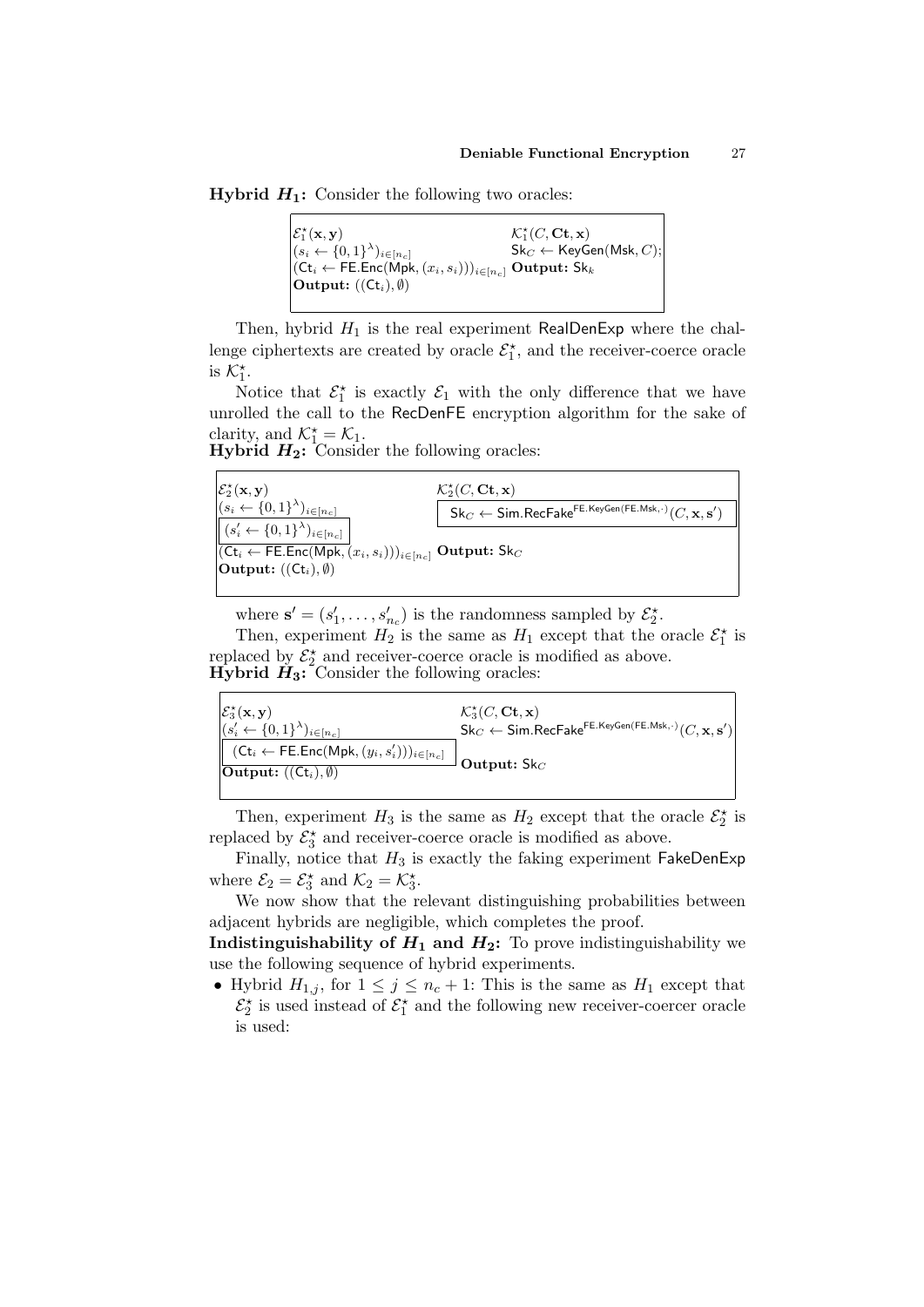```
\mathcal{K}^{\star}_{1,j}(C,\mathbf{C}\mathbf{t},\mathbf{x})\mathsf{Sk}_C \leftarrow \mathsf{Sim}.\mathsf{RecFake}_{2,j}^{\mathsf{FE}.\mathsf{KeyGen}(\mathsf{FE}.\mathsf{Ms}\boldsymbol{\mathsf{K}},\cdot)}(C,\mathbf{x},\mathbf{s}')Output: Sk_C
```
where  $s'$  is chosen by oracle  $\mathcal{E}_1^{\star}$  and  $Sim-RecFake_2$  is defined as follow:

 $\mathsf{Sim}.\mathsf{RecFake}_{2,j}^{\mathsf{FE}.\mathsf{KeyGen}(\mathsf{FE}.\mathsf{Ms},\cdot)}(C,\mathbf{x},\mathbf{s})$ The algorithm takes in input a circuit C, messages  $\mathbf{x} = (x_1, \ldots, x_\ell)$ , strings  $\mathbf{s} = (s_1, \ldots, s_\ell)$  each in  $\{0,1\}^\lambda$ , and oracle access to the FE key generation algorithm. Then, for each  $i \in [\ell]$ , the algorithm chooses random  $t_i$  and  $t'_i$  in  ${0,1\}^{l(\lambda)}.$ Now we have two cases: 1.  $i < j$ : then the algorithm distinguishes between the following two cases: • If  $C(x_i) = 1$ , it sets  $z_i = f_{s_i}(t_i)$  and chooses random  $z'_i \in \{0,1\}^{L(\lambda)}$ . • If  $C(x_i) = 0$ , it sets  $z'_i = f_{s_i}(t'_i)$  and chooses random  $z_i \in \{0,1\}^{L(\lambda)}$ . 2.  $i \geq j$ : then the algorithm chooses random  $z_i, z'_i \in \{0, 1\}^{L(\lambda)}$ . Finally, the algorithm computes  $\mathsf{FE}.\mathsf{Sk}_C = \mathsf{FE}.\mathsf{KeyGen}(\mathsf{FE}.\mathsf{Msk},\mathsf{Trap}[C,\mathcal{F}]^{\mathsf{t},\mathbf{z},\mathsf{t}',\mathbf{z}'}$ ), and returns secret key  $\mathsf{Sk}_C = (\mathbf{t}, \mathbf{z}, \mathbf{t}', \mathbf{z}', \mathsf{FE}.\mathsf{Sk}_C).$ 

Then, notice that  $H_1 = H_{1,1}$  and  $H_2 = H_{1,n_c+1}$ . Thus, it is sufficient to prove that  $H_{1,k}$  is computational indistinguishable from  $H_{1,k+1}$ . This can be reduced to the security of the family of pseudo-random functions. In fact, notice that  $H_{1,k+1}$  is the same as  $H_{1,k}$  except that to set  $z_k$  (or  $z'_{k}$  deeding on  $C(x_{k})$ ), the PRF is used on input seed  $s'_{k}$  which is never used in any other part of the simulation.

More formally, suppose there exists a distinguisher  $D$  and adversary  $\mathcal{A} = (\mathcal{A}_0, \mathcal{A}_1)$  for which  $H_{1,k}$  and  $H_{1,k+1}$  are not computationally indistinguishable. Then  $A$  and  $D$  can be used to construct a successful adversary  $\beta$  for the pseudo-randomness of  $\mathcal{F}$ .

Specifically,  $\beta$  on input the security parameter  $\lambda$  an having oracle access to a function  $\hat{f}$  which is either  $f_s$  for random seed  $s \leftarrow \{0,1\}^{\lambda}$ or  $F \leftarrow \mathcal{R}(l(\lambda), L(\lambda))$  where  $\mathcal{R}(l(\lambda), L(\lambda))$  is the space of all possible functions  $F: \{0,1\}^{l(\lambda)} \to \{0,1\}^{L(\lambda)}$ , does the following.

•  $\beta$ , generates (Mpk, Msk) by invoking the setup algorithm of FE.  $\beta$ runs  $\mathcal{A}_0$  on input master public key Mpk and answers  $\mathcal{A}_0$ 's queries to  $\mathcal{O}_1$  and  $\mathcal{O}_2$  by using (Mpk, Msk). Eventually,  $\mathcal{A}_0$  outputs  $\mathbf{x}^*$  =  $(x_1^*,\ldots,x_{n_c}^*),$   $\mathbf{y}^* = (y_1^*,\ldots,y_{n_c}^*)$  and its state st. Then  $\mathcal{B}$ , generates the challenge ciphertexts  $\mathsf{Ct}_1^{\star}, \ldots, \mathsf{Ct}_{n_c}^{\star}$  by using Mpk, encrypting **x** or y depending on a chosen random bit b. Finally,  $\beta$  runs  $\mathcal{A}_1$  on input challenge ciphertexts  $\mathsf{C}t_1^{\star},\ldots,\mathsf{C}t_{n_c}^{\star}$  and answers  $\mathcal{A}_1$ 's queries to  $\mathcal{O}_1$  and  $\mathcal{O}_2$  by using (Mpk, Msk). To answer receiver-coerce oracle queries,  $\beta$ first chooses  $(s'_i \leftarrow \{0,1\}^{\lambda})_{i \in [n_c] \setminus \{k\}},$  then on input a receiver-coerce query of the form  $(C, Ct, x)$ , where  $\mathbf{x} = (x_1, \ldots, x_{n_c}), \mathcal{B}$  does the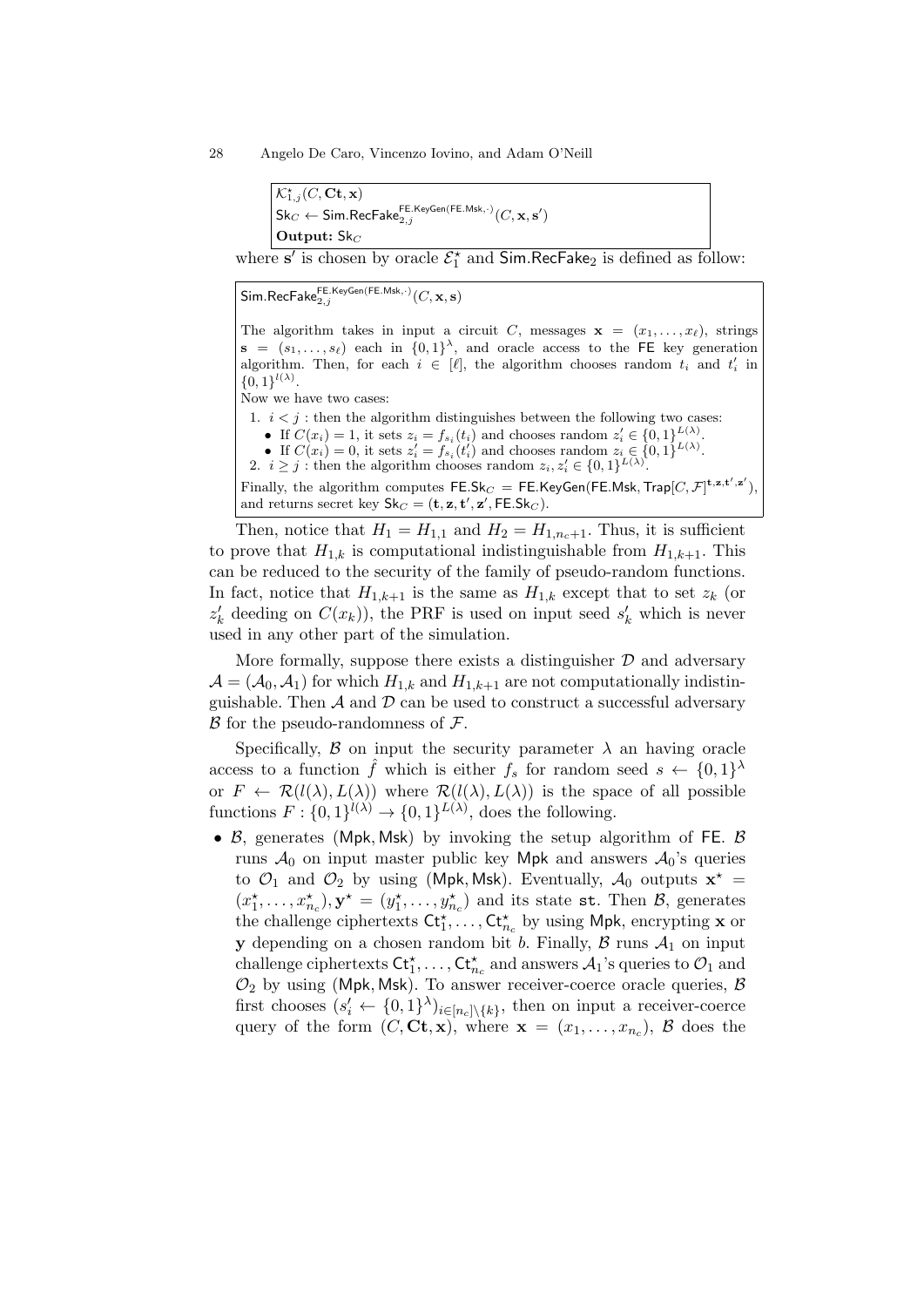following: For each  $i \in [n_c] \setminus \{k\}$ ,  $\beta$  chooses random  $t_i$  and  $t'_i$  in  $\{0,1\}^{l(\lambda)}$ . Then,

- 1.  $i \leq k : \mathcal{B}$  distinguishes between the following two cases: (a) If  $C(x_i) = 1$ , it sets  $z_i = f_{s_i'}(t_i)$  and chooses random  $z_i' \in \{0, 1\}^{L(\lambda)}$ . (b) If  $C(x_i) = 0$ , it sets  $z'_i = f_{s'_i}(t'_i)$  and chooses random  $z_i \in$  $\{0,1\}^{L(\lambda)}$ .
- 2.  $i = k : \mathcal{B}$  uses its own oracle  $\hat{f}$  as follows:
	- If  $C(x_i) = 1$ , it sets  $z_i = \hat{f}(t_i)$  and chooses random  $z'_i \in \{0,1\}^{L(\lambda)}_{L(\lambda)}$ .
	- If  $C(x_i) = 0$ , it sets  $z'_i = \hat{f}(t'_i)$  and chooses random  $z_i \in \{0,1\}^{L(\lambda)}$ .

3.  $i \geq k : \mathcal{B}$  chooses random  $z_i, z_i' \in \{0, 1\}^{L(\lambda)}$ .

Finally,  $\mathcal B$  computes  $\mathsf{FE}.\mathsf{Sk}_C = \mathsf{FE}.\mathsf{KeyGen}(\mathsf{FE}.\mathsf{Msk},\mathsf{Trap}[C,\mathcal F]^{\mathbf t,\mathbf z,\mathbf t',\mathbf z'}),$ and returns secret key  $\mathsf{Sk}_C = (\mathbf{t}, \mathbf{z}, \mathbf{t}', \mathbf{z}', \mathsf{FE}.\mathsf{Sk}_C)$  as the answer of oracle  $\mathcal{E}_1^*$ . Eventually,  $\mathcal{A}_1$  returns its output and  $\mathcal{B}$  passes it to the distinguisher  $D$  and returns  $D$ 's output as its own output.

Now notice that if  $\hat{f} = F$  then  $\hat{\mathcal{B}}$  is simulating Game  $H_{1,k}$ . On the other hand, if  $\hat{f} = f_s$  then B is simulating Game  $H_{1,k+1}$ 

Indistinguishability of  $H_2$  and  $H_3$ : To prove indistinguishability we use the following sequence of hybrid experiments.

• Hybrid  $H_{2,j}$ , for  $1 \leq j \leq n_c + 1$ : This is the same as  $H_2$  except that the following new oracle  $\mathcal{E}_{2,j}^{\star}$  is used:

> $\mathcal{E}_{2,j}^{\star}(\mathbf{x},\mathbf{y})$  $(s_i \leftarrow \{0,1\}^{\lambda})_{i \in [n_c]}$  $(s'_i \leftarrow \{0,1\}^{\lambda})_{i \in [n_c]}$ Then, for  $i \in [n_c]$ , we have two cases: 1.  $i < j$ : Ct<sub>i</sub>  $\leftarrow$  FE.Enc(Mpk,  $(y_i, s'_i)$ ), 2.  $i \geq j$ : Ct<sub>i</sub>  $\leftarrow$  FE.Enc(Mpk,  $(x_i, s_i)$ ). Output:  $((\mathsf{Ct}_i), \emptyset)$

Then, notice then that  $H_2 = H_{2,1}$  and  $H_3 = H_{2,n_c+1}$ . Thus, it is sufficient to prove that  $H_{2,k}$  is computational indistinguishable from  $H_{2,k+1}$ . This follows from the assumed IND-Security of FE. In fact, notice that  $H_{2,k+1}$  is the same as  $H_{2,k}$  except that the k-th challenge ciphertext is for message  $(y_k, s'_k)$  instead of  $(x_k, s_k)$ . Moreover, notice that for all the faked secret keys generated using the algorithm  $SimRecFake_{2,n-1}$  it holds than  $\mathsf{Trap}[C,\mathcal{F}]^{\mathbf{t},\mathbf{z},\mathbf{t}',\mathbf{z}'}(x_k,s_k)=C(x_k)=\mathsf{Trap}[C,\mathcal{F}]^{\mathbf{t},\mathbf{z},\mathbf{t}',\mathbf{z}'}(y_k,s'_k).$ 

More formally, suppose there exists a distinguisher  $\mathcal D$  and adversary  $\mathcal{A} = (\mathcal{A}_0, \mathcal{A}_1)$  for which  $H_{2,k}$  and  $H_{2,k+1}$  are not computationally indistinguishable. Then  $A$  and  $D$  can be used to construct a successful IND adversary B for FE. Specifically,  $\mathcal{B} = (\mathcal{B}_0, \mathcal{B}_1)$  does the following.

•  $\mathcal{B}_0$  on input FE master public key Mpk and having oracle access to the FE key generation algorithm, runs  $A_0$  on input master public key Mpk and answers  $\mathcal{A}_0$ 's queries to  $\mathcal{O}_1$  and  $\mathcal{O}_2$  by using Mpk and its key